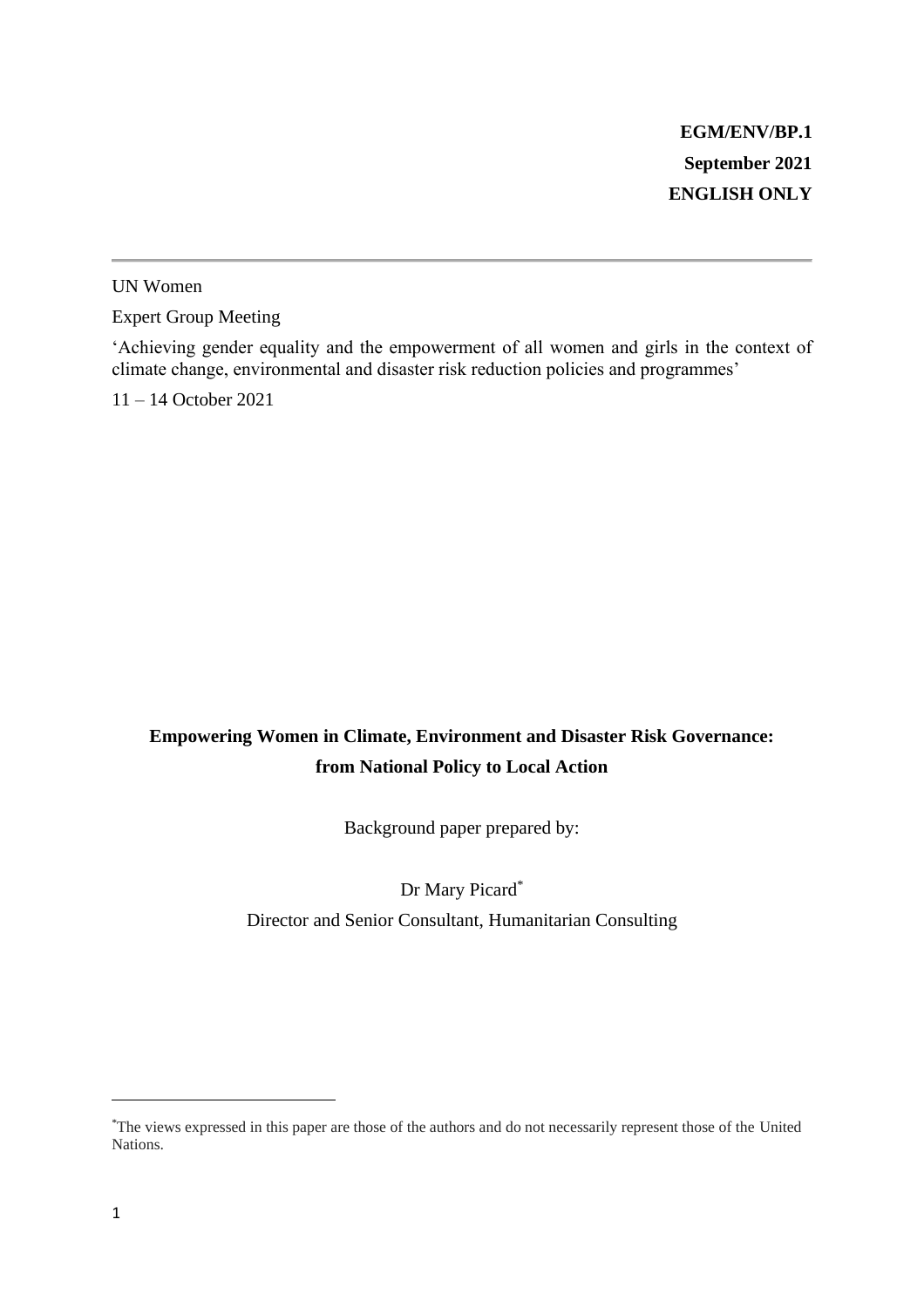# Empowering Women in Climate, Environment and Disaster Risk Governance: from National Policy to Local Action

Discussion draft prepared by Dr Mary Picard of Humanitarian Consulting (Australia) for consideration by UN Women Economic Empowerment Section and the Expert Group Meeting (EGM) on the priority theme of the sixty-sixth session of the Commission on the Status of Women (CSW66): "Achieving gender equality and the empowerment of all women and girls in the context of climate change, environmental and disaster risk reduction policies and programmes." September 2021.<sup>1</sup>

 $1$  While the author accepts full responsibility for the drafting and views expressed in this paper, she wishes to acknowledge a significant debt to the Honourable Dr. Robyn Layton AO QC in her approach to this topic, especially the national framework approach, as well as acknowledging Dr Lipika Sharma, Sharda University, School of Law, India, for her case study research on gender in eco-system-based adaptation and local governance.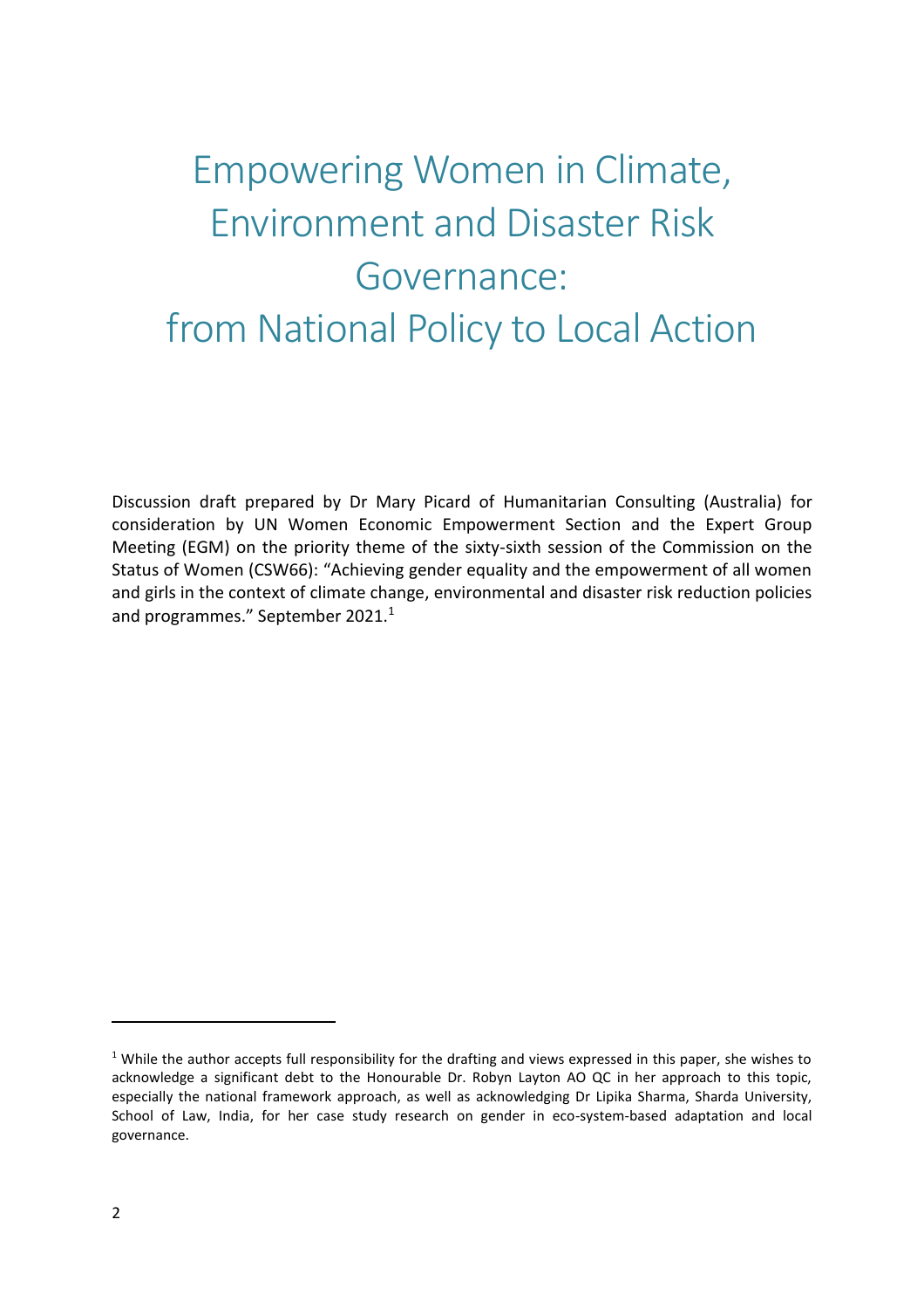# TABLE OF CONTENTS

| 1. STRUCTURAL INEQUALITY AS A DRIVER OF GENDERED RISKS AND HOW WOMEN'S VOICES AND AGENCY                                                                                         |  |
|----------------------------------------------------------------------------------------------------------------------------------------------------------------------------------|--|
|                                                                                                                                                                                  |  |
| 2. INTERNATIONAL RECOGNITION OF GENDER EQUALITY AND WOMEN'S EMPOWERMENT AS CENTRAL TO                                                                                            |  |
| 2.3 THE UNITED NATIONS FRAMEWORK CONVENTION ON CLIMATE CHANGE AND THE PARIS AGREEMENT  16                                                                                        |  |
| 3. PRIORITIES, GOOD PRACTICES AND CHALLENGES IN INSTITUTIONALIZING GENDER EQUALITY AND<br>WOMEN'S EMPOWERMENT IN CLIMATE, ENVIRONMENTAL AND DISASTER RISK GOVERNANCE AT NATIONAL |  |
| 3.6 OBSERVATIONS ON INSTITUTIONALIZING GENDER EQUALITY AND WOMEN'S EMPOWERMENT IN RISK GOVERNANCE AT                                                                             |  |
| 4. PRIORITIES, GOOD PRACTICES AND CHALLENGES IN INSTITUTIONALIZING GENDER EQUALITY AND                                                                                           |  |
| 4.4 OBSERVATIONS ON INSTITUTIONALIZING GENDER EQUALITY AND WOMEN'S EMPOWERMENT IN LOCAL LEVEL "GREEN"                                                                            |  |
| 5.                                                                                                                                                                               |  |
|                                                                                                                                                                                  |  |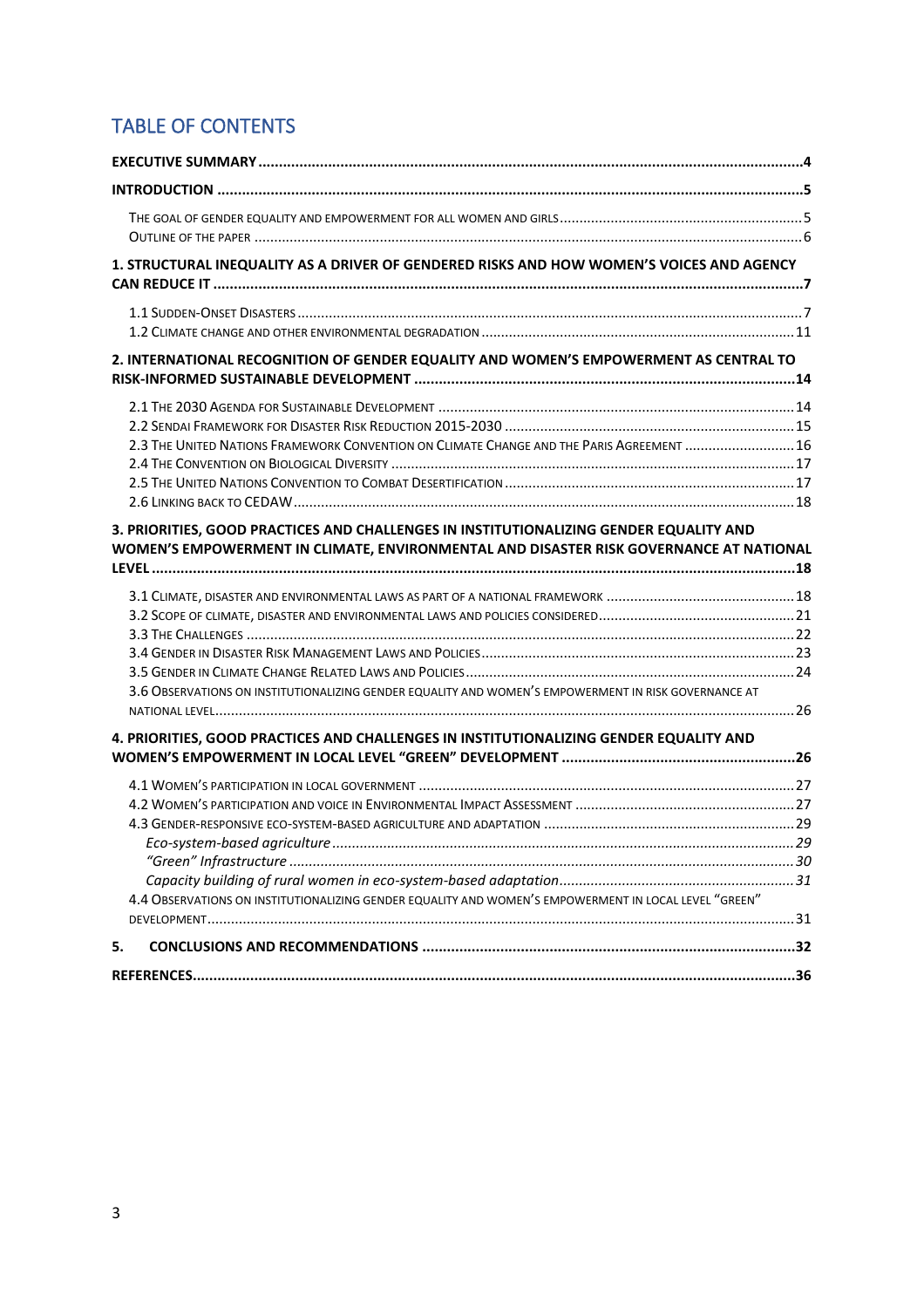# <span id="page-3-0"></span>EXECUTIVE SUMMARY

This paper contributes to the deliberations of the Expert Group Meeting (EGM) on the priority theme of the sixty-sixth session of the Commission on the Status of Women (CSW66): "Achieving gender equality and the empowerment of all women and girls in the context of climate change, environmental and disaster risk reduction policies and programmes."

Its starting premise is that effective governance of climate change, environmental and disaster risk is not achievable unless it integrates Sustainable Development Goal 5 on gender equality and empowerment for all women and girls (GEWE), underpinned by the Convention on the Elimination of all Forms of Discrimination Against Women. Gender inequalities in access to socio-economic resources and marginalization of women in national and local governance are socially-constructed drivers of risk, and efforts to ensure more gender-equitable outcomes through risk governance need to begin with the structural nature of the challenge.

In Part 1 the paper outlines recurring differences in disaster and climate change impacts on women and men, the lessons to take from these concerning the effects of structural gender inequalities on risk, and how GEWE could change this picture. Part 2 then considers the gender dimensions of six key international agreements on climate, environment and disaster risk reduction and the extent to which they contribute to a coherent international policy agenda for risk governance that integrate SDG 5 and the Convention on the Elimination of All Forms of Discrimination Against Women (CEDAW).

Turning to the national level, Part 3 moves to the challenges in achieving integrated genderresponsive approaches to climate change, environmental and disaster risk reduction (DRR) in laws, policies, and programmes at national and local level. It highlights the three GEWE challenges of (1) under-representation of women in leadership and decision-making roles, (2) institutional barriers to integration of gender equality laws, policies, and institutions into DRR, climate change, environmental management, and development planning, and (3) the frequent absence of gender equality commitments and gender-responsive implementation in national laws, policies, and programs on climate change, disasters and environmental management.

Part 4 is then a practical exploration of the use and potential for gender responsive good practices and innovation in climate and disaster resilience, covering the selected themes of (1) Women's participation in local government, (2) Women's participation and voice in Environmental Impact Assessment and (3) Gender-responsive eco-system-based agriculture and adaptation.

The Conclusions and recommendations in Part 5 focus on how Member States with support from United Nations agencies can use laws and policies to institutionalize gender equality and empowerment for all women and girls into national and local level climate, disaster, and environmental risk governance. These focus on integrating gender equality principles and objectives into the policy frameworks, establishing mechanisms to ensure participation of a critical mass of women, women's ministries, and women's organizations in these institutions, measuring impacts of gender programming, and defining the "new" policy coherence as including GEWE along with integrated approaches to climate, disaster and environmental management and sustainable development.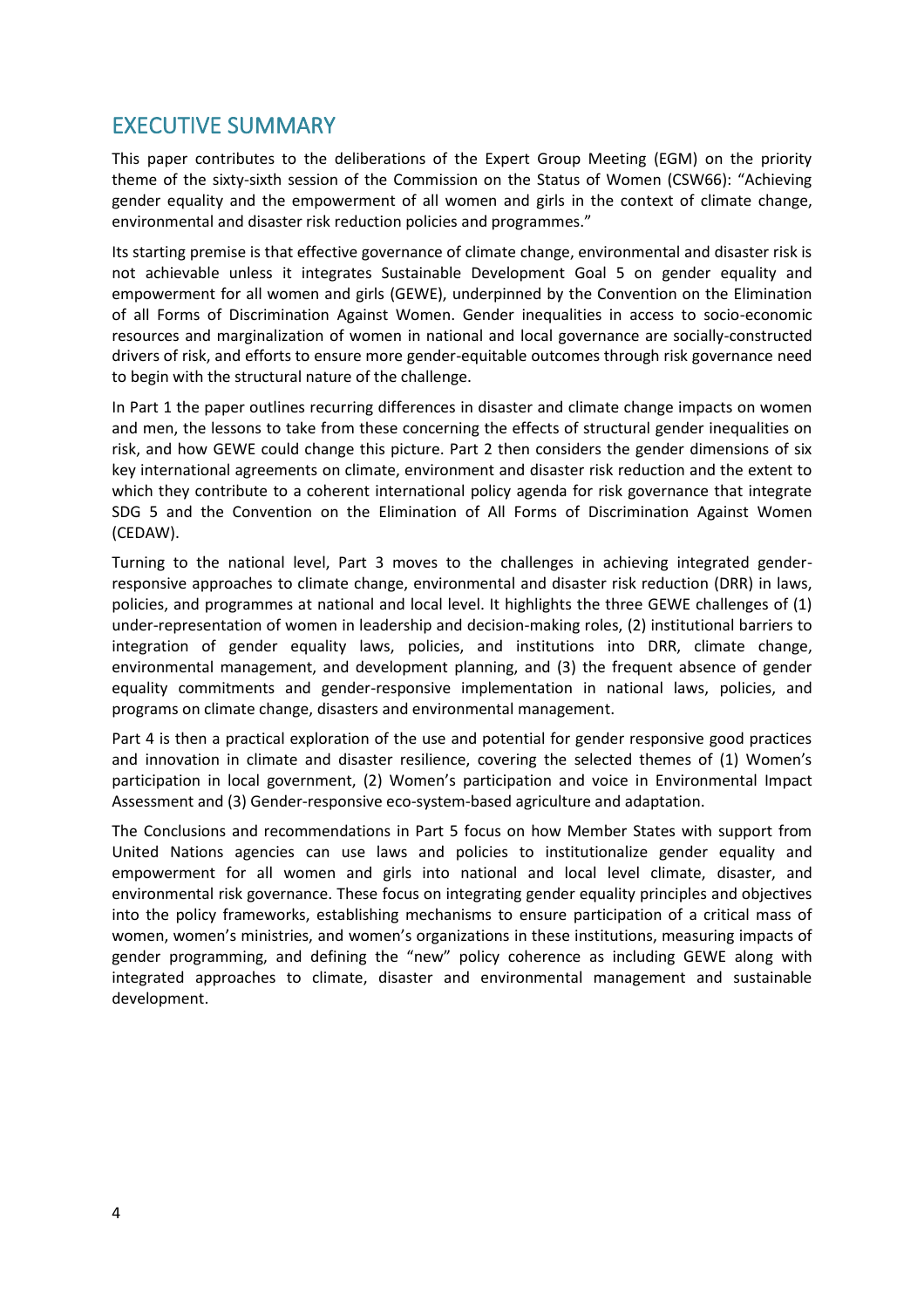## <span id="page-4-0"></span>INTRODUCTION

This Background Paper argues that effective governance of climate change, environmental and disaster risk is not achievable unless it integrates Sustainable Development Goal 5 on gender equality and empowerment for all women and girls, underpinned by the Convention on the Elimination of all Forms of Discrimination Against Women. Currently, efforts to ensure more genderequitable outcomes, or indeed to close the gender gap between women and men through risk governance, rarely address the structural nature of the challenge. The SDG5 lens on climate change, disaster and environmental risk allows us to see that gender inequalities in access to socio-economic resources and marginalization of women in national and local governance are socially constructed drivers of risk. It changes the narrative on how to address gender unequal outcomes, from the old story of helping the vulnerable, to the new one of addressing gender inequality as an underlying driver of risk and empowering women through increased presence, voice, agency, and resources in the policy-making process and implementing institutions.

The paper contributes to the deliberations of the Expert Group Meeting (EGM) on the priority theme of the sixty-sixth session of the Commission on the Status of Women (CSW66): "Achieving gender equality and the empowerment of all women and girls in the context of climate change, environmental and disaster risk reduction policies and programmes." The paper will also contribute to the priority theme report, which UN Women prepares on behalf of the Secretary-General, and which will be discussed during the ministerial segment of CSW.

#### <span id="page-4-1"></span>THE GOAL OF GENDER EQUALITY AND EMPOWERMENT FOR ALL WOMEN AND GIRLS

The goal of gender equality and empowerment for all women and girls (GEWE) requires some brief exploration if it is to be applied in a practical way in the context of climate, environmental and disaster risk governance, both international and national. To this end, the paper draws on a conceptual framework for defining women's empowerment developed by van Eerdewijk and Wong, which builds on the earlier work of Kabeer (van Eerdewijk and Wong 2017, 13–14: Kabeer 1999). This framework is especially applicable to the emphasis in this paper on women's participation and empowerment in governance systems for managing disaster and climate risk, because it includes attention to institutional structures.

In summary, the van Eerdewijk and Wong framework characterizes women and girls' empowerment as both a process and an outcome that "is the expansion of choice and strengthening of voice through the transformation of power relations, so women and girls have more control over their lives and futures" (van Eerdewijk and Wong 2017, 13). They describe its three elements as (1) agency, (2) institutional structures and (3) resources. The key point they reiterate, however, is that it is about transforming power relations, moving from disempowerment to empowerment. It means not simply allowing some women into institutions, or mainstreaming gender into policies, but seeking to place women on an equal footing with men. This remains a challenging proposition while legislatures, governments and - from the author's wide experience in the field - relevant disaster and climate change risk management institutions, remain predominantly male and based on traditional roles of masculinity and femininity.

**Agency** is described by van Eerdewijk and Wong as being at the heart of empowerment because it is about women's and girls' capacity to take action and express themselves to pursue the goals they define and, importantly, to both influence and make decisions without the threat of violence or the need to seek permission. In the context of disaster and climate risk governance, agency might be expressed through women organizing into their own groups or other civil society organizations to act collectively, or by taking on decision-making or leadership roles in local or national governmental, civil society, and academic institutions concerned with risk knowledge and analysis, laws, policies, and their implementation.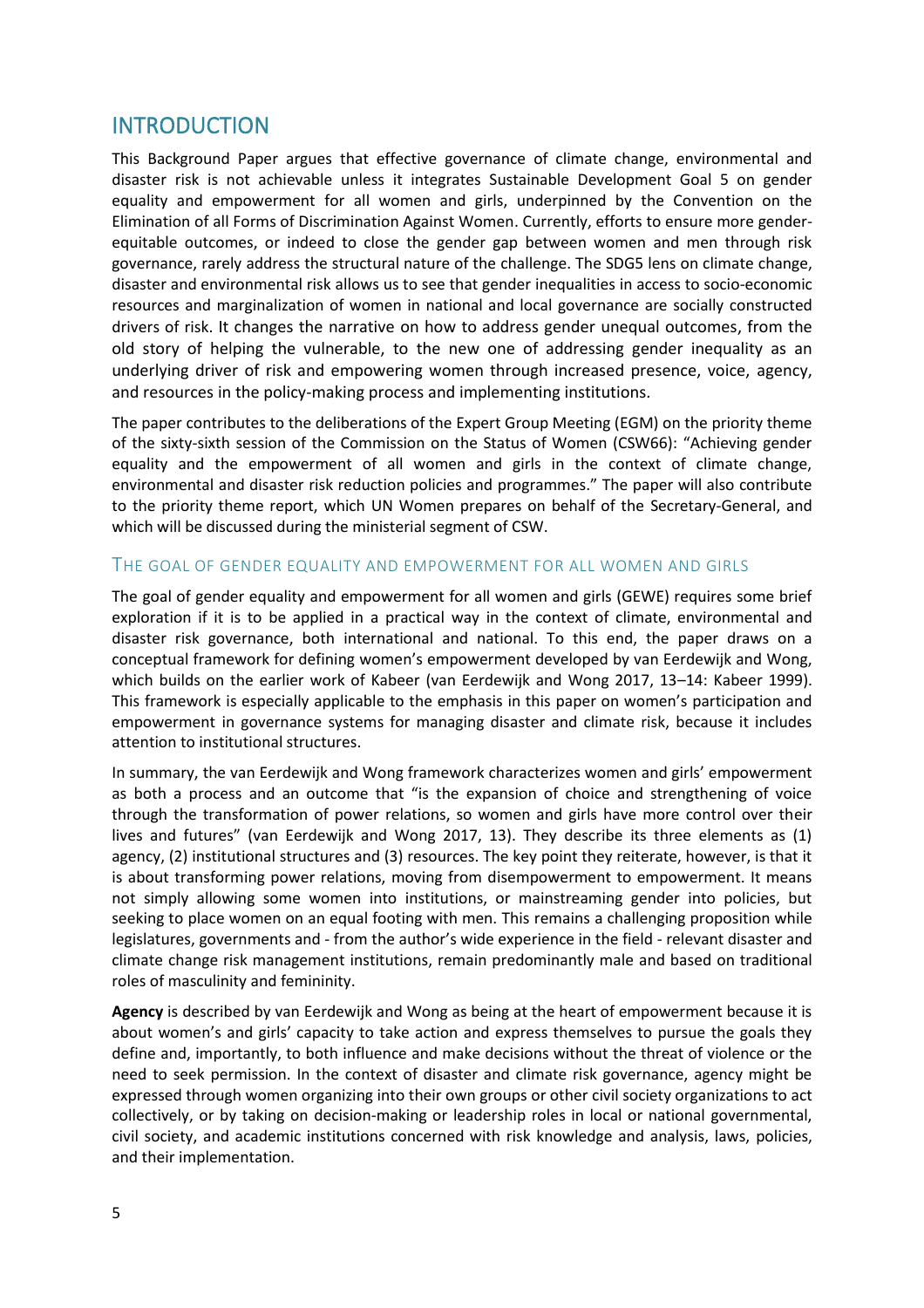**Institutional structures** are described by van Eerdewijk and Wong as both the formal and informal arrangements, rules and practices that societies use to control resources and take action, including within families, communities, markets, and the state. They include the formal laws and policies as well as the norms that underpin them, and the way they are applied and implemented in their social context. In the context of disaster and climate risk governance, this paper focuses on the formal institutions, laws and policies, at both national and community level, and how gender equality can be institutionalized within them to increase women's agency and voice, including on resource allocation and understandings of risk through gender analysis.

Thirdly, the empowerment framework focuses on **resources** as both "tangible and intangible capital and sources of power" that women and girls can possess or use individually or collectively as part of exercising their agency. Such resources include women and girls' own awareness, health, safety and security as well as their assets in the form of productive assets, finances, knowledge and skills, time and social capital (van Eerdewijk and Wong 2017, 14). Within disaster and climate risk governance, some of the awareness barriers for both women and men relate to traditional gender roles about protection and vulnerability, but there is also a need to recognize different needs based on gender roles and biology, as well as threats to women's mental and bodily integrity in the form of genderbased violence that increases in emergency contexts. Women's reduced access to finances, land and property assets in general also impacts their resilience to both sudden-onset disasters and longerterm climate change, so these types of assets are part of what needs to be considered. At the same time, in contexts where women have not been recognized as leaders and agents of change, they may also need to build their own capacity in the knowledge and skills to take on these roles, and this is an important mechanism for empowerment.

This GEWE framework can also be applied to measure empowerment, especially the impact of programming that is intended to empower women and girls. Work has been done on such measurement in humanitarian settings, where the programming is more time-limited and separately identifiable than longer term development programming. A 2015 global meta-study of tools used to measure GEWE indicators in humanitarian settings found that measurement had focused mainly on violence and security issues and suggested that organizations providing humanitarian aid should give priority to developing objective measurement of GEWE (Institute of Development Studies 2015). Significant progress has since been made on tools to do this in humanitarian settings, and it is hoped that these methodologies, and others, can eventually be extended to wider GEWE programming and assessment in disaster and climate risk governance, by governments as well as by development partners (Goulart et al. 2021).

This is a developing area of research that can potentially influence the types of indicators used, and the monitoring and evaluation that is undertaken to measure impacts on GEWE, to report on them and revise policy approaches as needed. The use of rigorous measurement of the GEWE impacts of programming could be an important underpinning for effectiveness and accountability for laws, policies and programmes that aim to achieve gender responsive disaster and climate risk governance.

#### <span id="page-5-0"></span>OUTLINE OF THE PAPER

The following section, Part 1 of this paper, gives an overview of recurring differences in disaster and climate change impacts on women and men, the lessons to take from these concerning the effects of structural gender inequalities on risk, and how GEWE could change this picture.

Part 2 considers the gender dimensions of six key international agreements on climate, environment and disaster risk reduction and the extent to which they contribute to a coherent international policy agenda for risk governance that integrate SDG 5 and the Convention on the Elimination of All Forms of Discrimination Against Women (CEDAW).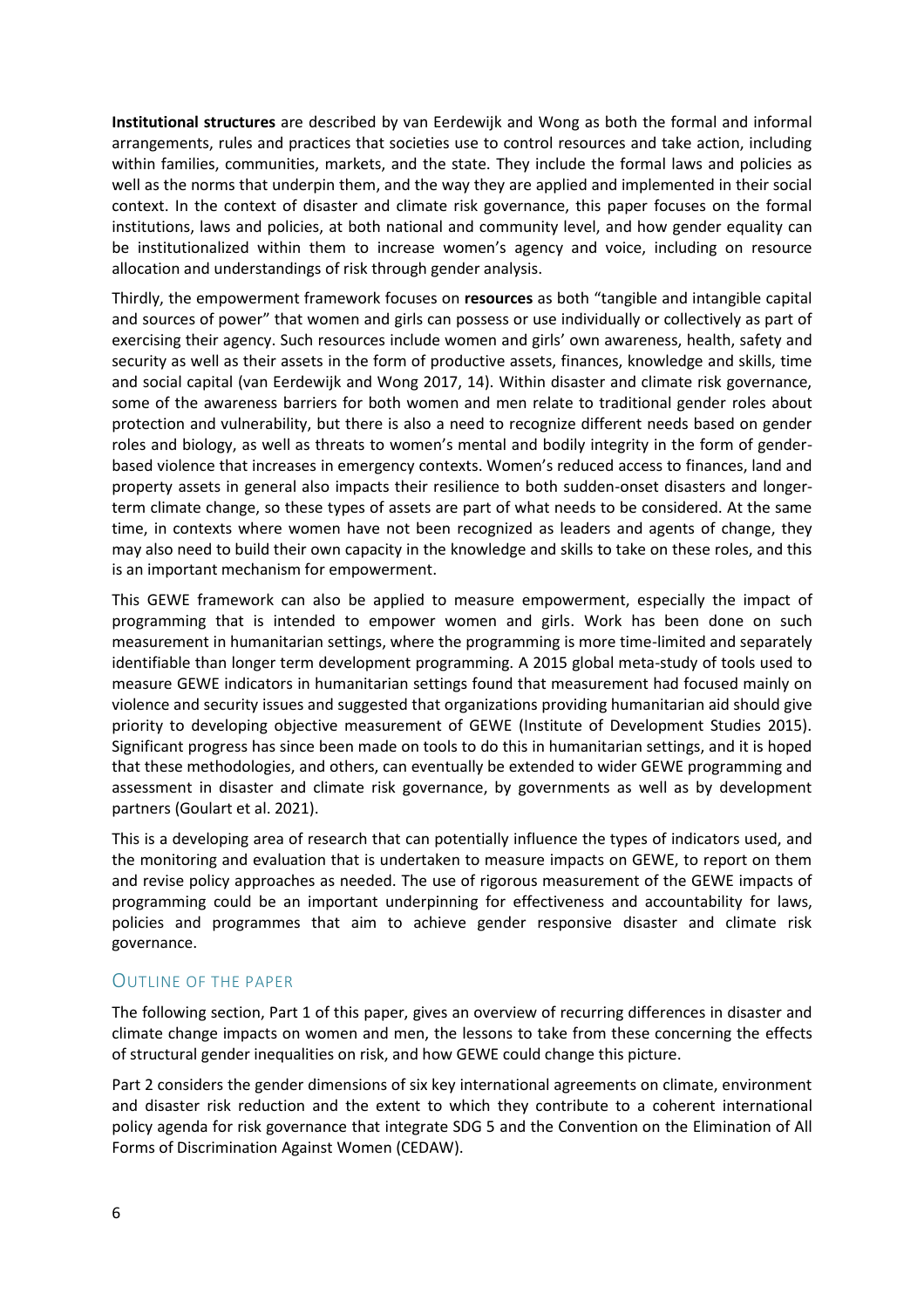Part 3 moves to the national level, and the challenges in achieving integrated gender-responsive approaches to climate change, environmental and disaster risk reduction (DRR) in laws, policies, and programmes at national and local level. It highlights the three GEWE challenges of (1) underrepresentation of women in leadership and decision-making roles, (2) institutional barriers to integration of gender equality laws, policies and institutions into DRR, climate change, environmental management, and development planning, and (3) the frequent absence of gender equality commitments and gender-responsive implementation in national laws, policies and programs.

Part 4 is then a practical exploration of the use and potential for gender responsive good practices and innovation in climate and disaster resilience, covering the selected themes of (1) Women's participation in local government, (2) Women's participation and voice in Environmental Impact Assessment and (3) Gender-responsive eco-system-based agriculture and adaptation

The Conclusions and recommendations in Part 5 focus on how Member States with support from United Nations agencies can use laws and policies to instituionalize gender equality and empowerment for all women and girls into national and local level climate, disaster, and environmental risk governance. These focus on integrating gender equality principles and objectives into the policy frameworks, establishing mechanisms to ensure participation of a critical mass of women, women's ministries, and women's organizations in these institutions, measuring impacts of gender programming, and defining the "new" policy coherence as including GEWE along with integrated approaches to climate, disaster and environmental management and sustainable development.

# <span id="page-6-0"></span>1. STRUCTURAL INEQUALITY AS A DRIVER OF GENDERED RISKS AND HOW WOMEN'S VOICES AND AGENCY CAN REDUCE IT

The laws, policies, institutions, and programmes established to manage risk from disasters, climate change and environmental degradation need to include mandates, capacity, and resources to undertake gender assessments. If not, they are likely to miss key drivers of risk that arise from structural inequality, as well as specific gendered disaster and climate impacts that occur due to preexisting gender inequalities, or direct and indirect discrimination in relief and recovery support. Gender situation assessment is also important to reveal how indirect disaster, environmental or climate change impacts may affect women and men differently. All of these impacts are further influenced by factors such as poverty, health, ethnicity, minority gender identity, and location in rural or urban environments. These intersecting risks will also normally be identified in gender analysis. While the available statistical data has many gaps, it is revealing to analyze commonly observed trends and issues through the lens of structural inequality.

### <span id="page-6-1"></span>1.1 SUDDEN-ONSET DISASTERS

Despite the lack of comparative global statistics, evidence from post-disaster needs assessments (PDNAs), evaluations of response efforts and country case studies indicate common gender differences in disaster impacts. These include survival rates, access to relief and recovery assistance, sex discrimination, gender-based violence, as well as economic impacts and speed of recovery that affect women disproportionately.

**Death and injury:** Concerning death rates in disasters, a longstanding but significant meta-analysis of reports on disasters in 141 countries found that where there were significantly higher death rates for women, they corresponded with higher levels of gender inequality in women's access to economic and social rights (Neumayer and Plumper 2007). A more recent study of 85 less developed countries found that improving women's economic standing both directly and indirectly reduced the human cost of disasters (Austin and McKinney 2016).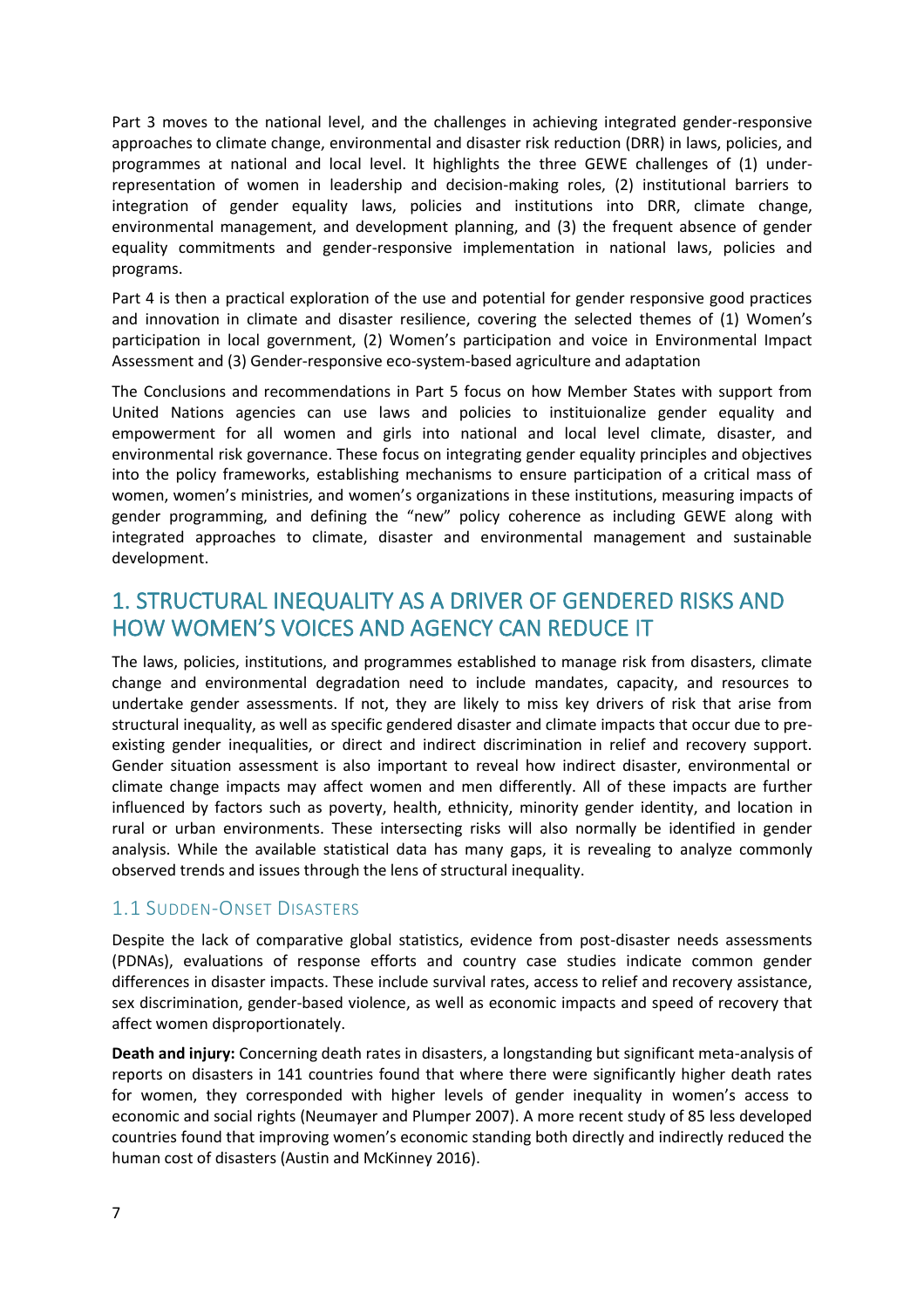Many factors affect people's survival in sudden-onset hazards such as cyclones, floods and earthquakes, including the quality of buildings and infrastructure, the extent of household preparedness, and the effectiveness and reach of early warning systems. In communities with highly segmented gender roles in work and family life, and where women do not have the same access to communications technology as men, they can be excluded from early warnings. Sometimes they may not receive the same training on evacuation drills or lack the means to evacuate with the children and elderly in their care. For example, an assessment in Tajikistan revealed that the most vulnerable households during floods were those headed by women, single elderly people and very large families (UNDP and UN Women 2018, 27–28). In an earlier coastal Bangladesh study, male heads of household were typically responsible for evacuation decisions, and in many cases women's independent movement was restricted, so the absence of a male head of household delayed evacuations (Alam and Collins 2010).

There are many actions that can be taken to reduce these differential impacts on women, but at the forefront of them should be equality of participation and leadership in developing early warning systems, and in disaster preparedness. For example, in the village of Navalipithia, Sri Lanka, women stay at home during the day or work nearby, so they tend to detect the early signs of landslides; since realizing this, women and men have formed local groups to monitor these signs during the rainy season (UNDP and UN Women 2018, 62). But such engagement with women as empowered actors also needs to occur in government institutions and at national level if the awareness and capacity to address gender issues in DRR is to grow.

Some studies have also shown higher death rates of women in the immediate impacts of disasters, but these tend to be a complex mix of gendered work and family roles impacting where people were at the time the hazard struck and are difficult to generalize in terms of gender equality. For example, the death rate of 55% women in the 2015 Nepal earthquake was partly due to more women being indoors in fragile buildings, and partly because many of the men were migrant workers in other countries (Nepal 2015a, 227). Even higher comparative death rates for women were reported during the 2004 Indian Ocean Tsunami in Aceh, Indonesia and Cuddlehore, India, but again the main issues related to gendered work roles and people's location at the time the tsunami struck (Oxfam International 2005). By contrast, a recent study in Italy showed higher disaster death rates for men than women in working-age groups, attributed to their greater exposure to floods and landslides and different risk-taking behaviors according to gender roles (Salvati et al. 2018).

The Neumayer and Plumper meta-study also pointed to the early recovery stage from sudden-onset hazards as crucially important for women and girls' survival, as in highly unequal societies rescue choices tended to favor men and boys, and there was gender inequality in access to food, water, and shelter (Neumayer and Plumper 2007).

The main conclusions that can be drawn on disaster fatalities are that there are recurring differences in immediate disaster impacts on men and women that are specific to the context and hazard, often related to gendered work roles, and that these need to be considered when planning early warning and preparedness systems. The more empowered women are in these processes the more likely the systems are to take account of these gender differences in advance, and to increase the safety of everyone, including children, older people and people living with disabilities.

**COVID-19:** The COVID-19 pandemic is now widely described as a global disaster, and one with significant gender dimensions. The direct health impacts of COVID-19 have been more severe for men who contract the disease (Peckham et al. 2020), but for women, some of the more significant health impacts have been indirect.

During the spread of COVID-19 during 2020, sexual and reproductive health services and supplies were disrupted in many countries (Krubiner et al. 2021) particularly affecting women and girls in rural and remote areas where health facilities and services are not readily available (FAO 2020). UNFPA found that during 2020, there were reports of continued denials of sexual and reproductive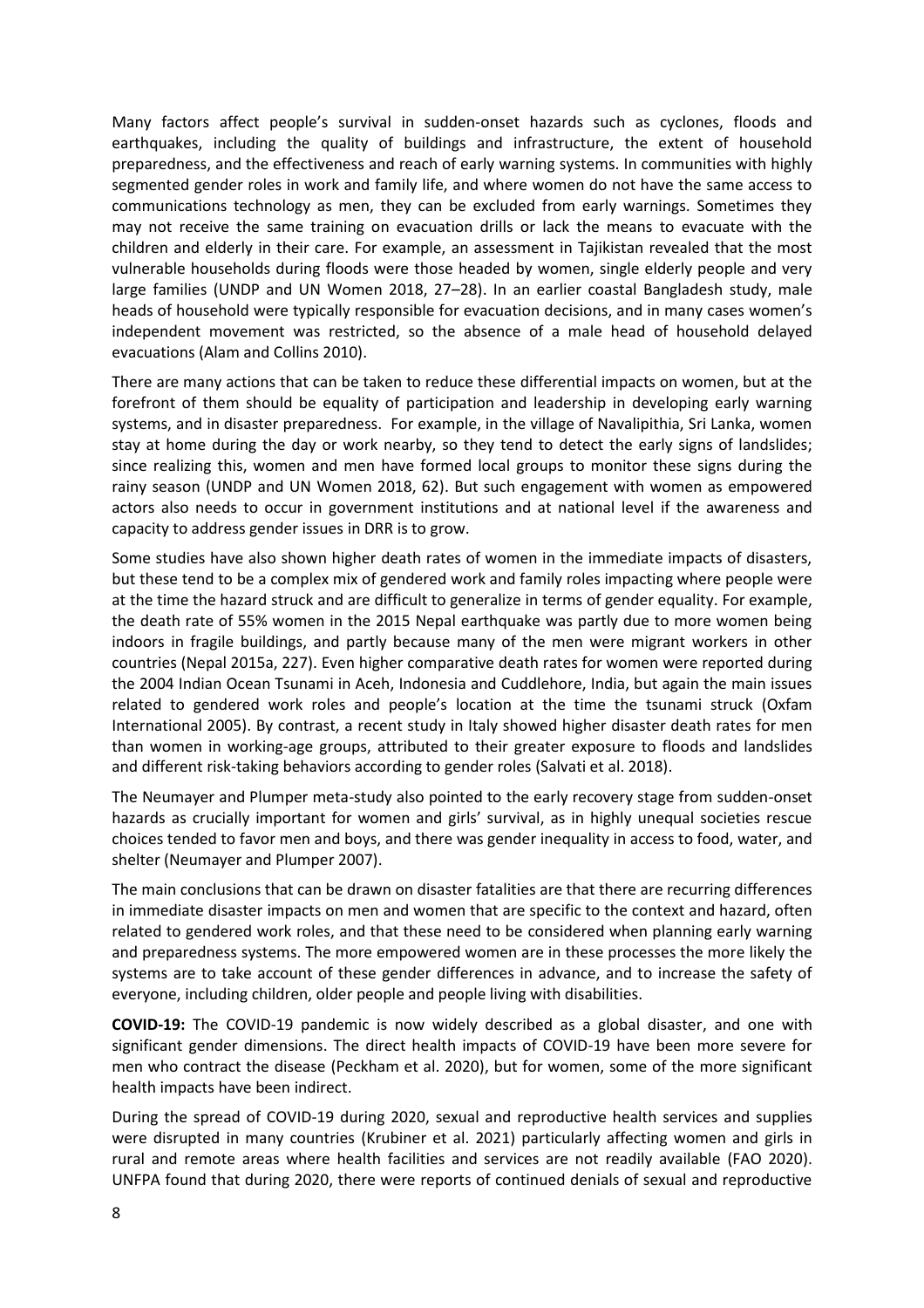health and rights, including barriers facing women and girls' access to sexual and reproductive health services in the context of overstretched health clinics and hospitals (United Nations Joint Study 2021). Similar reports came from a study by the Feminist Humanitarian Network, a group of women's rights organizations working in eight countries in Africa, the Middle East, and South Asia (FHN 2021).

Such health access impacts of the pandemic on women may simply be an effect of overwhelmed health systems, but they could also indicate policy priorities that directly or indirectly discriminated against women. This is a wider concern in country responses, because it is also emerging that women and women's organizations have largely been marginalized in national COVID-19 response planning, at least during 2020. For example, a review of 225 COVID-19 Task forces across 137 countries found that only 4.4% of them had gender parity (UNDP and UN Women 2021), while a study of 30 countries in June 2020 found that on average women made up only 24% of such committees; with minimal attention given to GBV or sexual and reproductive health services (CARE 2020b); and with women's rights and women-led organizations and leaders not being included in decision making on the response, or receiving their fair share of funds (CARE 2020b), (FHN 2021). .Clearly the COVID-19 pandemic response in 2020 did not empower women or used gender analysis to any degree, so it would not be surprising to find that indirect gendered impacts on women have not been considered.

**Sex discrimination in response:** Differentiated disaster impacts that arise by direct or indirect sex discrimination in response and recovery operations are not uncommon. For example, in some reported cases following the 2015 earthquakes in Nepal, women faced indirect discrimination by being required to provide title documents as proof of land or housing ownership when their spouse was missing or deceased and they wished to obtain reconstruction assistance, because this was a context where women's names are not usually on marital property titles; and in the same area, some women heads of households experienced direct discrimination when local government officials insisted that distribution of relief supplies would be through male heads of household only, causing significant delays in the women's ability to access lifesaving supplies for themselves and their dependents (IFRC and Shrestha 2017, 35–38).

Such discriminatory barriers reduce women's access to food and resources in an immediate sense, but they are also likely to have longer-term impacts on their health and their children's health, and delay a return to their previous level of prosperity and/or cause longer-term impoverishment due to the loss of assets such as houses and land. These impacts arise from pre-existing structural inequality.

**Gender-based violence:** GBV is another significant form of gender discrimination that increases in disasters and also in climate related displacement (GGCA 2016, 30–31: IFRC and Ferris 2015). Qualitative household level research in Indonesia, Lao PDR and the Philippines has also confirmed that the risks of GBV are exacerbated during disaster situations, relating to factors that apply in disaster contexts in many other countries (IFRC 2018).

Other recent qualitative analysis has shed light on the mechanisms linking GBV to cyclones through the eyes of victims/survivors in a coastal region in Bangladesh, described as "slow violence and layered disasters" (Rezwana and Pain 2020). Intimate partner violence has also escalated since the COVID-19 pandemic began, especially during lockdowns, which has been described as the "shadow pandemic" of domestic violence (United Nations Joint Study 2021).

Several main characteristics of GBV in disasters were identified by IFRC:

- a. Domestic violence was present in affected communities before the disaster, but it increased following disasters, both sudden-onset and prolonged disasters such as drought;
- b. Impoverishment due to disaster increased the risk of GBV, including through economic coping strategies such as child/early marriage, transactional sex, and trafficking; and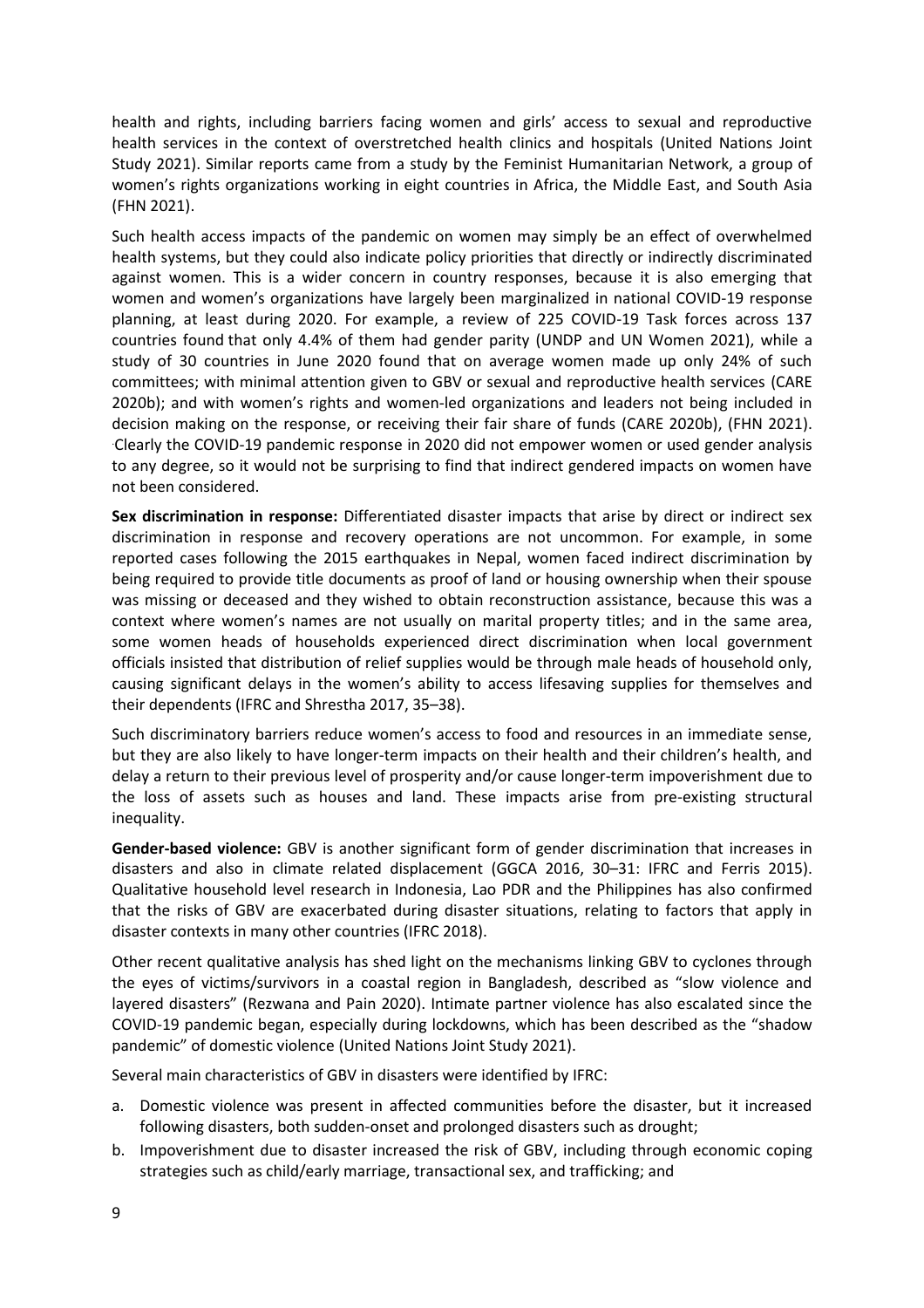c. Rape and sexual assault was higher in emergency shelters and disaster-affected communities, necessitating an increase in the capacity of specialist support and justice services to meet the needs of victims/survivors (IFRC and Ferris 2015, 20–27).

Emergency or transitional shelter and informal settlements have also been highlighted over many years as high-risk situations for GBV. These situations have received considerable attention over the last decade through the United Nations IASC mechanisms, especially standard setting through the Global Shelter Cluster and the Global Protection Cluster Area of Responsibility on GBV (Global Shelter Cluster 2021; Gender Based Violence AoR, Global Protection Cluster 2019).

Further research by IFRC on effective legislative frameworks on gender equality and GBV in disasters concluded that systems for prevention, access to support and justice for GBV victims/survivors tend to be under-resourced in normal times and are not adapted to provide services in emergencies. To change this, forward planning is needed that involves women in communities and women's service organizations, as well as resource allocations to the ongoing services and surge capacity in disaster response (IFRC and Picard 2017, 49–51).

Most of the research on climate-related gender-based violence has been done on sudden-onset climatic disasters in developing countries. However, there are likely to be similar risks in situations where people are on the move due to climate change, either in planned relocations or spontaneous migration due to phenomena such as land degradation, drought, increased annual flooding or sea level rise. Where relocations are planned, there are opportunities to ensure that structural gender inequality reflected in the patterns of discrimination, violence and exclusion discussed above are not replicated in these risk governance mechanisms (CARE 2020a). For example, Fiji has pioneered a gender-responsive national approach to climate change relocation, drawing on its experience of past planned relocations that did not take account of gender issues (Fiji 2018), as well as on current international good practice guidance on internal and international climate displacement and migration (McAdam and Ferris 2015; PDD 2016).

**Gendered economic impacts:** Gender differences in economic impacts of disasters is an area that has not been well researched and much of what is known comes from qualitative and narrative reports, such as PDNAs, that are not always followed by analysis of longer-term gendered economic impacts. Differences in access to income and assets prior to a shock have a substantial effect on people's resilience in response and recovery. Gendered socio-economic impacts relate to factors such as the gender pay gap, women's unpaid care roles, formality and informality in employment and livelihoods, labor market segmentation and the fact that women on average have less access to housing, land, and property rights. Low-income women and those who are marginalized due to marital status, physical ability, age, social stigma or caste are especially disadvantaged during slowimpact disasters such as drought (King-Okumu 2019).

In the agriculture sector, the most significant sector in developing economies, women in micro and small enterprises constitute a large proportion of the midstream agriculture value chains. For example, according to a 2017 World Bank estimate, women represent around 40 percent of the agricultural labor force in Sub-Saharan Africa, and more than half in some countries, yet due to "due to a variety of social and economic obstacles, women farmers produce yields of 20 to 30 percent less than men." (Nelson 2020). Although women dominate in the processing, distribution, and marketing of food crops, they often remain invisible to policy makers (FAO 2021). The methods of economic accounting in small business, food and agriculture, on which disaster damage and loss assessments are based, do not always capture the livelihoods and losses of women who are extensively engaged in unpaid family labor, including food gardens and agriculture, and in the informal sector, including micro-enterprises that are agriculture based.

Post-Disaster Needs Assessments (PDNAs) regularly highlight gender differences in economic impacts. For example, during the Malawi floods of 2019 women were unable to operate their small businesses; the floods negatively impacted livelihoods overall in the affected districts, but also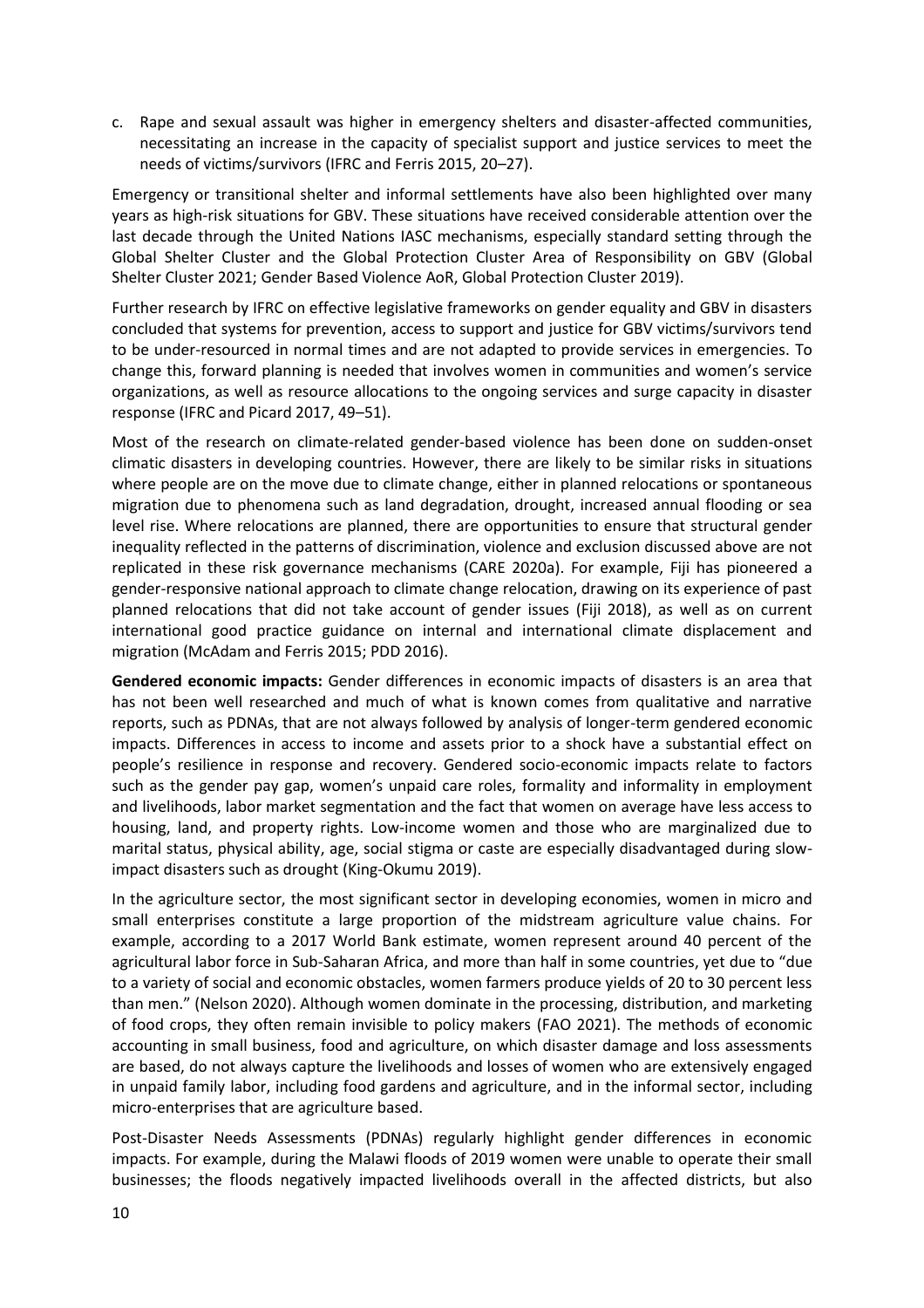exacerbated income inequality between women and men (Government of Malawi 2019, 15, 30). In Fiji, where rural women's livelihoods comprise mainly food processing, handicrafts and weaving, Tropical Cyclone Winston in 2016 caused the most damage to the housing and shelter sector; but for women whose livelihoods were home-based, such as mat and basket weaving, the destruction of their homes and raw materials had an additional economic impact that was only understood through consultation with them in the PDNA process (Fiji 2016). The PDNA noted that these are precarious livelihoods without the protection of insurance or access to finance, and that such losses increase women's economic dependence (Fiji 2016, 99). In Fiji's formal productive sector, primarily agriculture, women's overall economic losses were lower due to their lower rates of employment and lower wages, but the impact was greater because "women are poorer, earn less income, are more dependent on subsistence economies, and, therefore, have fewer options to cope with the disaster impact than their male counterparts." (Fiji 2016, 102). In 2019 women who were commercial flower producers expressed concerns that their enterprises were not counted as part of agricultural production, damage and loss assessments (ADB, Layton, and Picard 2021- preparatory work).

The COVID-19 pandemic is a global disaster that has affected economic sectors differently, and in areas where the labor force is highly segmented between jobs done by women and men, that has also resulted in different impacts along gender lines including in highly industrialized economies. The combination of the pandemic itself and public health responses in restricting movement or lockdowns, has had great impacts on women's employment in the care and education sectors, health, retail, tourism, and other service industries.

The loss of access to health and essential services and childcare, as well as home schooling during COVID-19 lockdowns, reduced women's capacity to participate in paid employment and increased the burden of women's unpaid care roles (Power 2020). Given that women already perform 76 per cent of the total hours of unpaid care work (ILO 2018), such an increased unpaid workload has also been a significant barrier to women's continued participation in the workforce, both formal and informal. Additionally, intersectionality with gender and race saw the highest rates of increased unemployment in the United States in 2020 among Hispanic or Latina women (WEF 2021, 50). Although some characteristics of the pandemic are unique, these issues also arise in other disasters, where women's unpaid care roles increase, and the disaster impacts on workforce participation and traditional women's livelihoods are often not recognized.

All these factors and other gender-specific barriers in each context contribute to women and girls having comparatively longer rates of recovery. Disaster risk management systems need to take account of the different work roles and means of livelihoods of women and men in each context, as well as ensuring recovery and livelihoods support does not reinforce gender stereotypes or discriminate against women and girls. Women's economic resilience can be improved by consulting with them about what they need and taking measures such as supporting women led MSME business development and profitability, focusing on restoration and extension of women's livelihoods, counting their disaster losses for the purposes of recovery assistance, providing access to insurance and recovery financing, and promoting women's leadership in recovery planning.

#### <span id="page-10-0"></span>1.2 CLIMATE CHANGE AND OTHER ENVIRONMENTAL DEGRADATION

Climate variability and climate-related disasters are predicted to push an additional 100 million people into extreme poverty by 2030 (Hallegatte et al. 2016). The scientific projections of an increase in average global temperatures, even if global emissions targets are met, mean that ecosystems and the way people interact with them will face permanent changes (IPCC 2021). Already, rural women and men face the challenge of having to adapt their production systems in the context of climate change and natural resource depletion, and UNFCCC highlights an increasing need to strengthen adaptation and develop resilience to climate shocks, especially for women and girls (UNFCCC n.d.). But, although there is ample evidence that women often lead in moving to more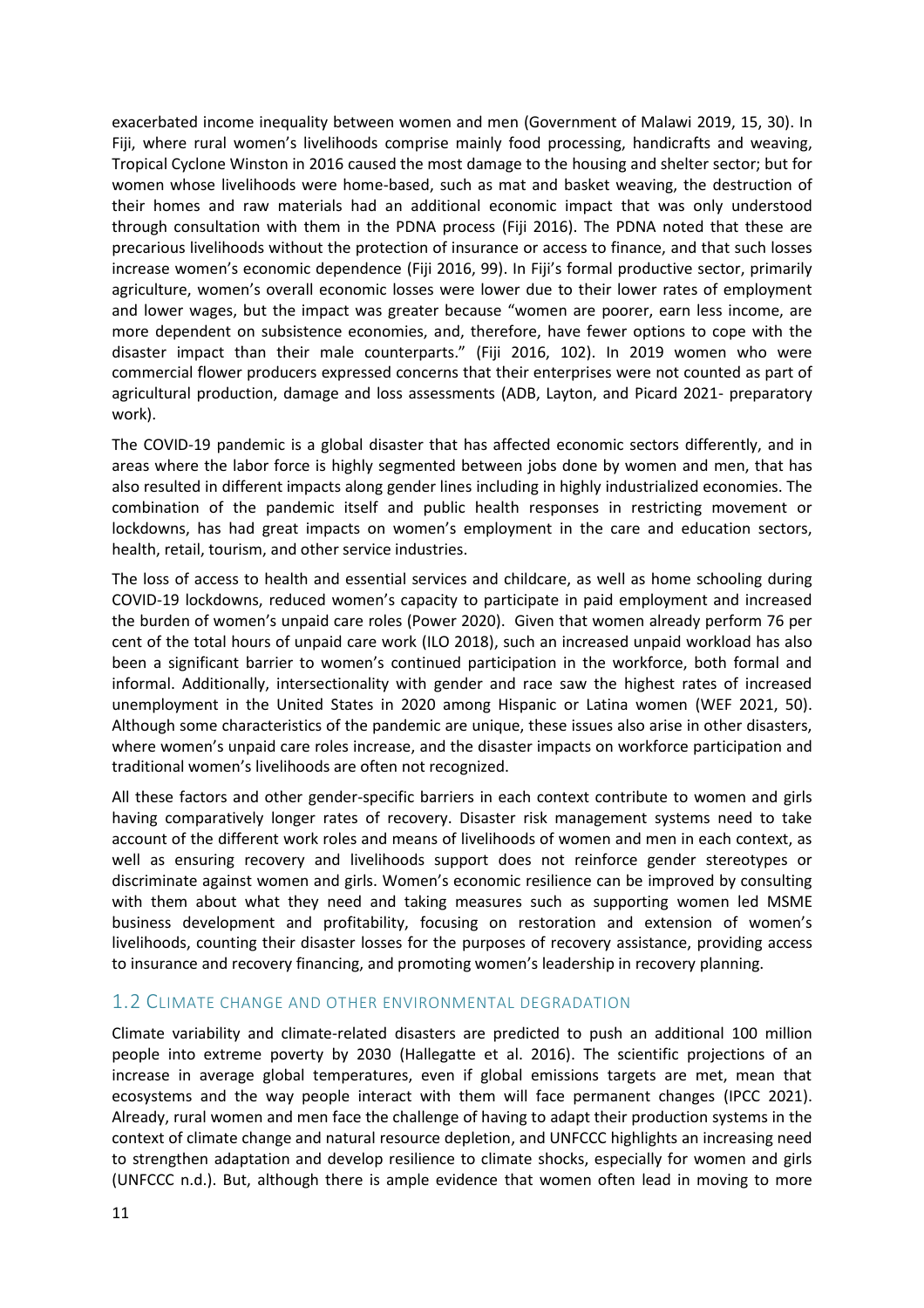equitable and sustainable solutions to climate change, they continue to experience structural barriers that are social, political, and economic, which restrict their ability to be included in climate change negotiations and policy planning (D4G 2019).

Sea level rise and spontaneous migration away from degraded environments is also now recognized as a likely driver of displacement, although the research base on migration as a response to longerterm climate change, as opposed to climatic disasters, is still very thin (Selby and Daoust 2021). But climate-related migration has been identified as contributing to increased risks for women in general (CARE 2020a) as well as from trafficking and slavery (Bharadwaj et al. 2021). Climate change also contributes to multi-dimensional crises including situations of conflict which in turn are drivers of migration and increased risk to women and girls, but it requires nuanced and context-specific analysis (Myrttinen 2017).

Rather than seeking to identify simple causal relationships between climate change and gender inequality for women and girls, it seems more useful to consider it as an additional factor that needs to be considered to achieve equitable sustainable development. The gendered aspects of climate change follow closely existing gender roles and gender inequalities in societies, including marginalization of women in many of the governance decision-making processes from national to local level (UNFCCC Secretariat 2018). In this respect, they are intertwined with the same challenges for gender equality and empowerment of women and girls as they face in normal governance and development processes, community and family decision-making, but with the added pressures of scarcity and change. That is, just as with a range of sudden-onset disasters, the gendered risks from global warming have less to do with climate change as a single phenomenon, and more to do with unequal starting points that affect resilience to impacts and recovery, and inequality and marginalization of women and girls in the policy processes to adapt to or mitigate climate change.

An extensive 2016 literature review and analysis by the Global Gender and Climate Alliance which focused on primary data on gender and climate change drew a number of conclusions. The first was that, even though there have been gains, women are still underrepresented in both climate policymaking and climate finance activities; and that these still do not adequately incorporate gender-related concerns or fill the urgent need for gender-disaggregated information on the impacts of climate policies (GGCA 2016, 31–32). At the time, GGCA pointed to a positive trend for organizations to adopt gender mainstreaming strategies into their programs and policies. Fortunately, this trend has continued, with major international climate and environment funds applying relatively stringent gender mainstreaming criteria as part of project and programme funding approvals, including the Green Climate Fund, the Global Environment Fund, the World Bank and its programme the Global Framework for Disaster Risk Reduction (United Nations Joint Study 2021, 41). The impact of such criteria in obtaining significant financial resources may be a significant positive incentive for governments and other actors, including United Nations agencies, to design gender-responsive climate change mitigation and adaptation policies and programmes.

Other key findings of the GGCA review of evidence all point to socially created risk arising from structural gender inequality, although it is not described in those terms. In summary, those of most relevance to the present topic are:

- a. Women's lack of access to assets and power is a major source of vulnerability to climate change, especially in developing countries. In particular, women's lack of control over the vital resources of land, forests and fisheries and lack of access to capital makes it "harder for women to influence how resources are used in response to climate shocks, and ultimately, for women to access the livelihood opportunities necessary for their survival." (GGCA 2016, 31–32).
- b. "The caring roles that women inhabit adversely impact their capacity to adapt to climate change" This is largely due to the time constraints of caring roles, which increase during disasters, making it harder for women to earn an income and recover economically (GGCA 2016, 31–32).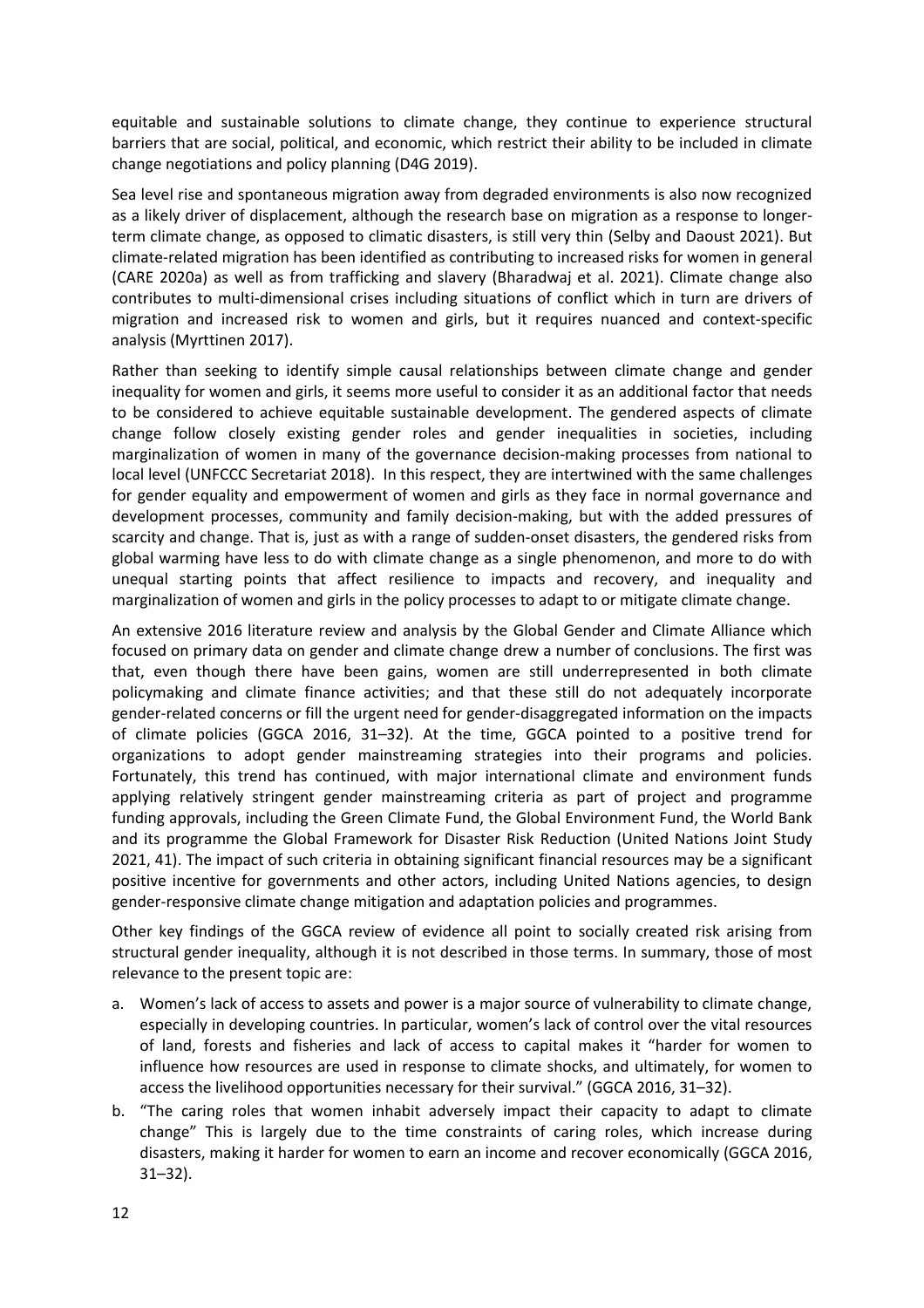c. Climate change is challenging some established gender roles in developing countries, due to scarcity of water and long-term changes affecting agriculture. These situations have the potential to create tension and/or open new opportunities for gender equality, such as men helping women to cart water in times of scarcity (a traditionally female role), or women becoming more involved in natural resource management in response to scarcity (GGCA 2016, 32).

The GGCA review and other evidence of the gendered impacts of climate change highlight gender inequality as a driver of risk. The SDG5 ambition would be to reverse this risk driver by increasing GEWE.

Climate change adaptation (CCA) itself is also a complex set of processes, which occur under the formal climate change laws, policies, and institutions, but also in many other aspects of ongoing environmental management and development decision-making. In reality, it includes activities at many levels, from local community initiatives in fishing, agriculture (crops, livestock, fisheries, aquaculture, and forestry), to the construction of large-scale national infrastructure, as well as officially designated climate change projects. It may also include planned relocation of communities or spontaneous migration from degraded or inundated land. Overall, this means it is important to look at GEWE in processes such as environmental impact assessments (EIAs) and also local government, because these are where so many relevant decisions are being made at the local level.

Even in the absence of gender analysis, it is clear that CCA is not simply a set of technical solutions to manage environmental change, but a process of social governance. In this regard, the concept of maladaptation is also useful, as some decisions and practices in response to climate change can worsen its environmental effects in the longer term. Likewise, CCA can be maladapted to the needs of the communities involved, or to segments of those communities, if the impacts on different livelihoods and access to resources are not considered, including gendered differences. For example, a recent rapid evidence assessment for the UK Government on the relationship between climate change and migration or displacement, warned of the risks of maladaptation (Selby and Daoust 2021, 65).

In a study that mainstreams gender in the analysis, Selby and Daoust note that, regardless of whether projects are undertaken by national authorities or international donors, adaptation measures can sometimes create or worsen situations of vulnerability. In the context of climate related migration that their study considers, they note that some projects can "trap" communities that do not have the means to move, or they may contribute to migration. But more broadly, their review of the evidence suggests that "climate adaptation measures such as dam-building, land acquisitions, relocations, and shifts out of agriculture can all, in certain circumstances, create or worsen vulnerabilities, in part because climate change is of such importance that the potential negative consequences of adaptation projects often do not receive the attention they deserve." (Selby and Daoust 2021, 65).

The potential for maladaptation from the perspective of women's agency and access to assets and resources reinforces the importance of community engagement in decisions on adaptation, local development, and environmental management. These include areas such as environmental impact assessments for approval of private or public infrastructure and development projects that may impact communities' capacity to adapt to climate change (e.g. through pollution and land degradation, displacement, and reducing women's access to natural resources and traditional food sources).

Looking at climate change impacts in this holistic sense also points to more positive integrated forms of adaptation, such as gender-responsive eco-system-based adaptation and climate-smart agriculture (FAO and CARE 2019). Within these local processes, the use of gender analysis and engagement with women as full stakeholders are central to achieving gender equal outcomes, as discussed in Part 4 below.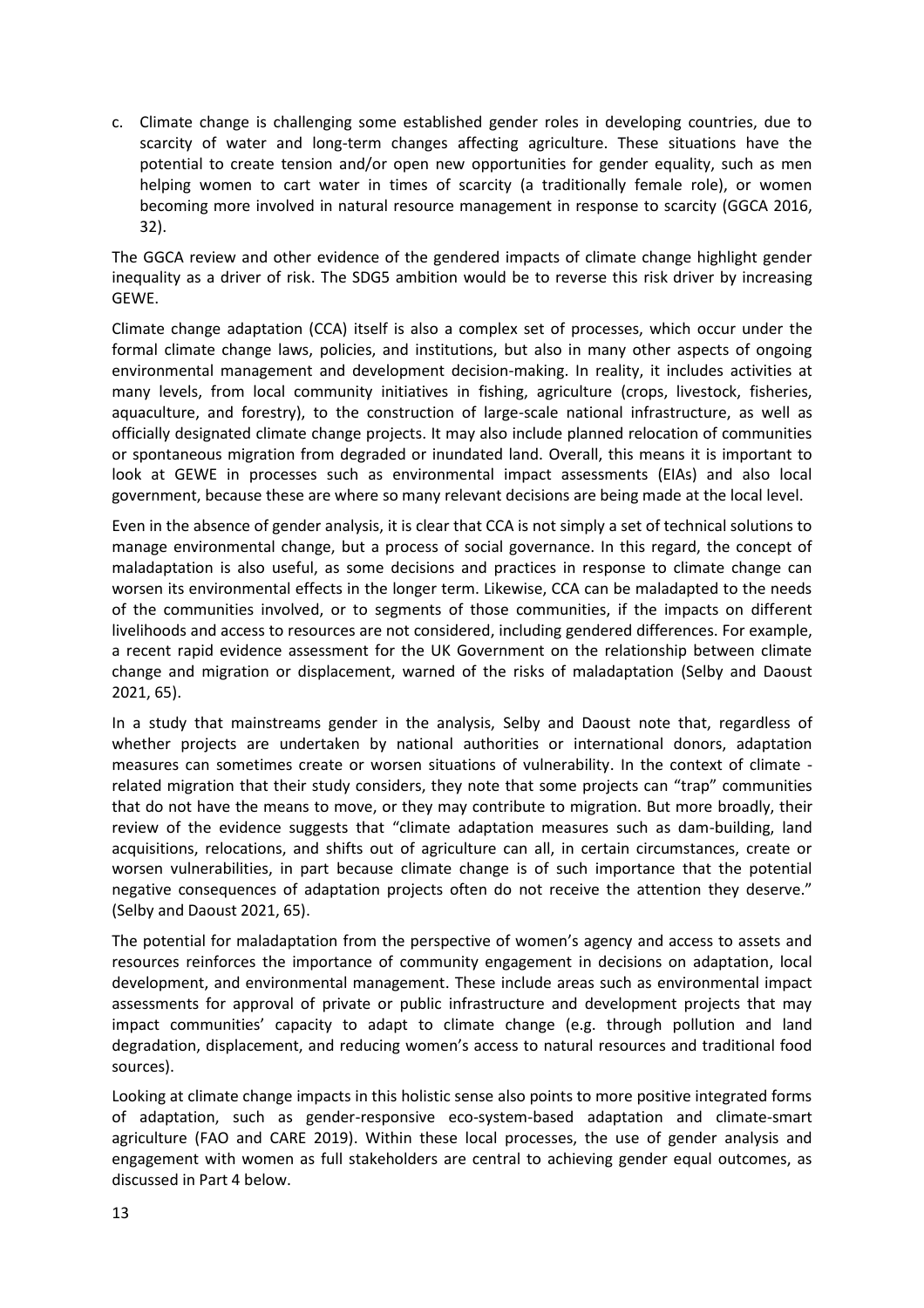# <span id="page-13-0"></span>2. INTERNATIONAL RECOGNITION OF GENDER EQUALITY AND WOMEN'S EMPOWERMENT AS CENTRAL TO RISK-INFORMED SUSTAINABLE DEVELOPMENT

Six key international agreements on climate, environment and disaster risk reduction are central to establishing a coherent international policy agenda for risk-informed sustainable development that links with CEDAW and includes GEWE as an underlying goal. They are: (1) the 2030 Agenda for Sustainable Development, including special attention to SDG5; (2) the Sendai Framework for Disaster Risk Reduction 2015-2030 (Sendai Framework); (3) the United Nations Framework Convention on Climate Change (UNFCCC) and (4) the Paris Agreement; (5) the Convention on Biological Diversity; and (6) the United Nations Convention to Combat Desertification. Each of these is reviewed briefly below in terms of their GEWE commitments. The section then looks at the roles of CEDAW and SDG5 in bringing these elements together and focuses on a framework for understanding the elements of GEWE in the context of national disaster and climate risk governance.

### <span id="page-13-1"></span>2.1 THE 2030 AGENDA FOR SUSTAINABLE DEVELOPMENT

Gender equality and the right not to be discriminated against on the basis of sex or gender, are human rights and also fundamental underpinnings of sustainable development which, by definition, needs to be risk-informed, inclusive and equitable. This proposition is well supported in the 2030 Agenda and the SDGs as a whole, as well as specifically in SDG5 which adds the empowerment element to gender equality.

SDG5 seeks to achieve gender equality and empowerment for women and girls, with targets and indicators for reporting that underpin wider development but are also relevant to risk governance. For example:

- a. Target 5.1 to end all forms of discrimination against all women and girls everywhere includes indicator 5.1.1 to monitor the existence of legal frameworks that aim "to promote, enforce and monitor equality and non-discrimination on the basis of sex." This need not refer only to special-purpose laws on gender equality, but it can apply also to sectoral laws that establish risk governance priorities, frameworks and institutions, such as disaster, climate change and environmental laws, which also need to promote these values. As discussed in later sections of this paper, this may be done directly in the risk governance laws and/or by increasing their practical compliance and links with the gender equality laws. This can be done using the national framework approach presented in a recent Asian Development Bank report on good practice legislation to support women's resilience to climate change and disaster risk, which in turn draws on CEDAW General Recommendation No. 37 on "gender-related dimensions of disaster risk reduction in the context of climate change", both of which are discussed below (Layton and Picard 2021; CEDAW 2018).
- b. SDG5 targets 5.2 and 5.3 on the elimination of violence against women and girls and other harmful practices are also issues that both impact women's underlying resilience to shocks and social change arising from disaster or environmental causes and are also harms that increase in disaster-affected and displaced communities, negatively impacting women's health and wellbeing and their capacity to recover economically. This has come to the fore during the COVID-19 global pandemic lockdowns and economic crisis to the extent that it has been described by UN Women, UNFPA and other organizations and writers as a global "shadow pandemic" of gender-based violence (Sri et al. 2021; UN Women 2021; UNFPA 2020).
- c. The indicators on statistical collection for both targets 5.2 and 5.3 also become acutely important during disasters and climate displacement, when record keeping and reporting of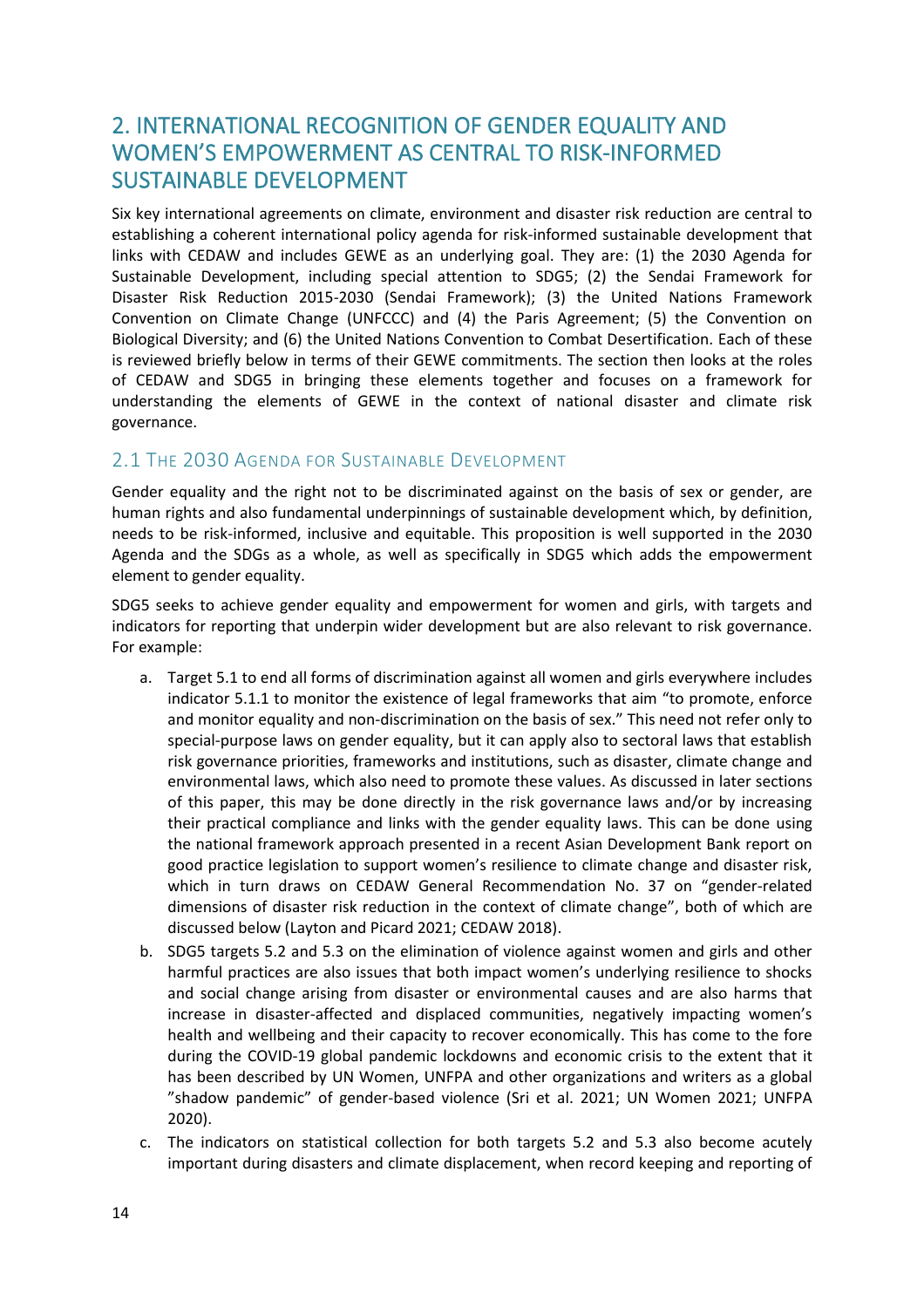violence and abuse is likely to break down, women may be under more pressure not to report, and access to justice is reduced due to mobility and/or diversion of police resources in emergencies. To capture this important evidence of disaster impacts, surge capacity and pre-planning are required, as recommended in reports on the subject by IFRC (IFRC and Picard 2017, 59–63) and a recent United Nations Joint Study that was co-led by UNDRR, UNFPA and UN Women, and approved for implementation by the UN DRR Senior Leadership Group in July 2021 (United Nations Joint Study 2021, Rec. 4).

d. Target 5.4 on recognizing and valuing unpaid care and domestic work is also a matter for particular attention with regard to (i) disaster response and recovery, when women's burden of unpaid work generally increases, which has also been the case during the COVID-19 pandemic as a disaster of unusual complexity, (Power 2020) and (b) recognition in damage and loss assessments for disaster recovery and compensation for planned relocations of women's unpaid labor and contributions to family food and cash assets through food gardens, cash horticulture such as flower sales, family farm labor, non-timber forest resources, river and sea fishing and shoreline gathering such as shellfish and edible plants, and handcrafts such as basket and cloth weaving.

Indicators 5.5, 5.6, 5a. 5b and 5c can be addressed in a similar vein, directly applying SDG 5 to the spheres of disaster, climate change and environmental managements, rather than treating it as a separate pillar.

**Other SDGs:** Indicators of progress under the other SDGs, including SDG 13 on climate change, also include requirements for sex-disaggregated data across a range of areas relevant to both disaster and climate resilience, with the Inter-Agency and Expert Group on Gender Statistics identifying 80 indicators overall as gender-relevant (United Nations Statistics Division 2018). SDG monitoring is thus providing an increasing body of sex-disaggregated data that will support countries' implementation of their obligations.

The international normative frameworks on climate, environment, and disaster risk reduction (DRR) provide much less guidance than the SDGs for effective implementation of gender equality as a key element of risk governance. For complex reasons relating to their technical subject matter focus, the lack of a gender lens and insufficient empowerment of women in the international treaty negotiations, these international instruments do not address structural gender inequality as a driver of risk, nor do they treat women's meaningful participation as a human right. However, the ways in which the treaties and their associated implementation processes do mention women and gender is important in moving towards policy coherence that places gender equality and empowerment of women and girls as central pillars in risk governance at both international and national levels.

### <span id="page-14-0"></span>2.2 SENDAI FRAMEWORK FOR DISASTER RISK REDUCTION 2015-2030

The Sendai Framework for Disaster Risk Reduction 2015-2030 emphasizes the importance of gender inclusion and of disaggregated data (guiding principles paragraph 19(g) and 25(a)), but the indicators agreed by state parties for reporting through the Sendai Framework Monitor concerning deaths, injuries, direct and indirect economic losses from disasters so far require only numbers of persons, while sex-disaggregated data is optional ("Sendai Framework Indicators" n.d.).

The Sendai Framework guiding principles 19(g) states that "gender, age, disability and cultural perspective should be integrated in all policies and practices, and women and youth leadership should be promoted"; and Priority 4 paragraph 32 includes "Empowering women and persons with disabilities to publicly lead and promote gender equitable and universally accessible response, recovery, rehabilitation and reconstruction approaches is key.' These types of clauses "mainstreams" gender in the sense that women are mentioned as a group, among others in a list, but without a gender analysis of why half the population would need to be mentioned in this way. This approach has dominated implementation work and has been described as the "the missing half" of the Sendai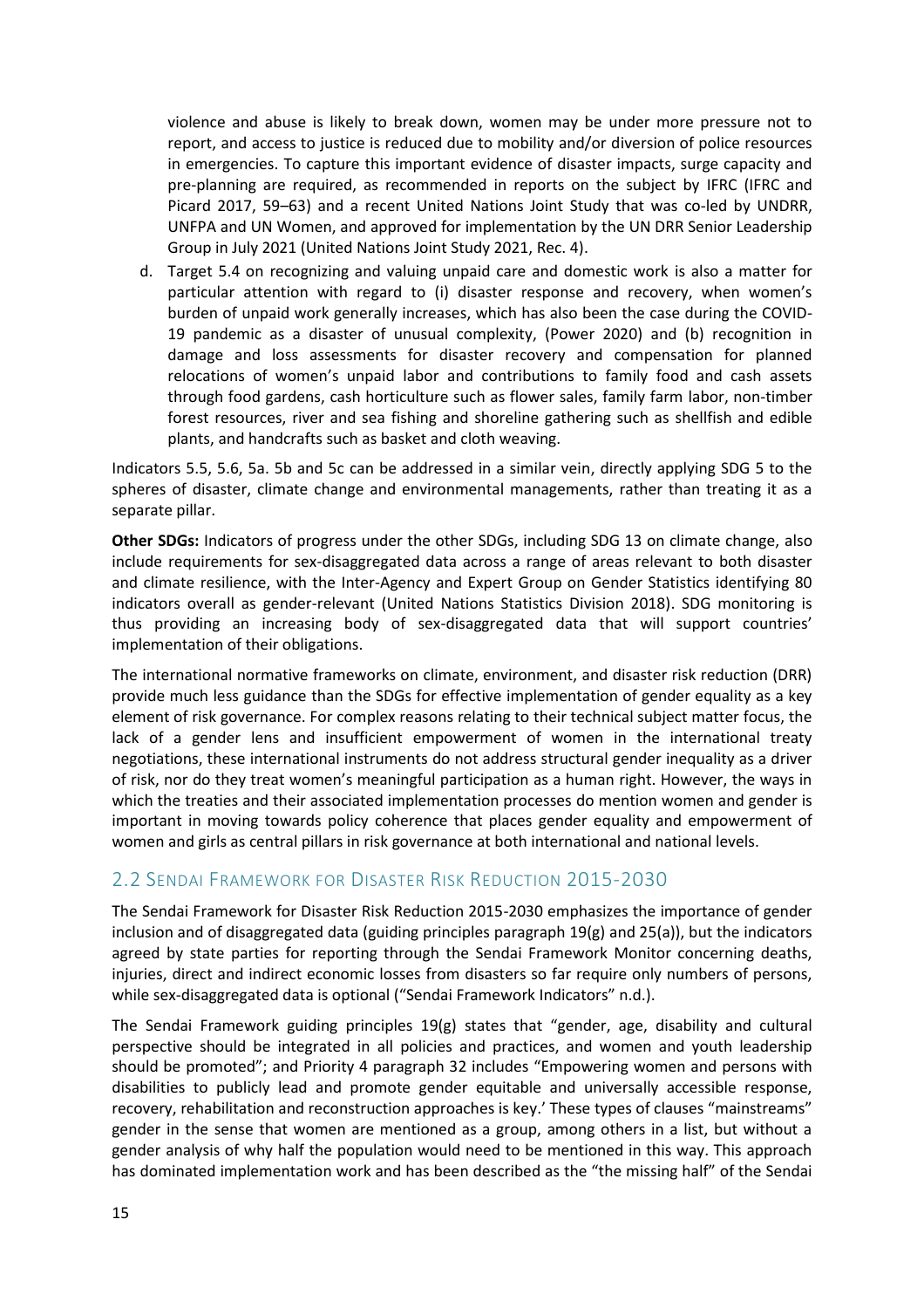Framework (Zaidi and Fordham 2021). However, paragraph 36(a)(i) begins to address what needs to change to ensure women's interests are represented adequately and their leadership recognized, although it is couched in terms of social utility for the good of all (which it is) rather than women's human right (which it also is). 36(a)(i) is the one clause that singles out women and also emphasizes participation:

"Women and their participation are critical to effectively managing disaster risk and designing, resourcing and implementing gender-sensitive disaster risk reduction policies, plans and programmes; and adequate capacity building measures need to be taken to empower women for preparedness as well as to build their capacity to secure alternate means of livelihood in postdisaster situations." (UNISDR 2015a)

Such clauses provide a goal, but the mechanism is ultimately left to national and local governments, and in the absence of a gender analysis about the facts and the sources of existing exclusion of women from disaster risk governance, it is not made clear that GEWE within these institutions and systems is the means to achieve both the best disaster risk reduction possible and the realization of women's human rights.

Unlike the UNFCCC and Paris Agreement, the Sendai Framework is not a binding treaty, so it does not have formal constituencies and conferences of the parties, but it is entering the period of its mid-term review and that could provide an opportunity to review the approach to gender as a question with distinct parameters aside from questions of vulnerability. A recent UN Joint Study on gender equality and women's leadership in DRR recommended that the UN pursue a genderresponsive mid-term review and reporting process, call for a gender work plan, and explore with Member States the potential to agree a Sendai Framework gender action plan to carry implementation through to 2030 (United Nations Joint Study 2021, 62). These recommendations were endorsed by the UN Senior Leadership Group on DRR in July 2021. Such a mechanism has the potential to provide more practical guidance and capacity building on how to integrate SDG5 and CEDAW into Sendai Framework implementation, consistent with the objective of risk-informed and equitable sustainable development.

## <span id="page-15-0"></span>2.3 THE UNITED NATIONS FRAMEWORK CONVENTION ON CLIMATE CHANGE AND THE PARIS AGREEMENT

A gender equality framework has been built gradually through the UNFCCC processes since 1992, although the original treaty did not include gender considerations, and even the 2015 Paris Agreement has relatively minor mentions of women and/or gender. The Paris adopting decision mentions the need for parties to consider a raft of human rights "as well as gender equality, empowerment of women and intergenerational equity," and the Agreement itself has only three references to gender and/or women (Paragraphs 7, 11, and 102). References to gender in earlier drafts were in fact significantly whittled down during the Paris negotiations (African Working Group on Gender and Climate Change 2016). This was one of the drivers for a renewed push for women's inclusion in national delegations and in international decision-making on climate change more broadly.

It was through years of activism by women's organizations that the formal Women & Gender Constituency was established at the UNFCCC Convention of the Parties (COP) No.14 in 2008, and this has driven the gender work program (Resurrección 2013). The gender infrastructure developed under the UNFCCC was set in train at the Cancun COP16 in 2010, which recognized the importance of "gender equality and the effective participation of women" (UNFCCC COP 16 2010, 16); followed by the adoption of the Lima Work Programme on Gender in 2014 (UNFCCC COP 20 2015, 20). It was under this mechanism that the Gender Action Plan (GAP) was developed and approved in 2017 to "advance women's full, equal and meaningful participation and promote gender-responsive climate policy and mainstreaming a gender perspective in the implementation of the Convention and the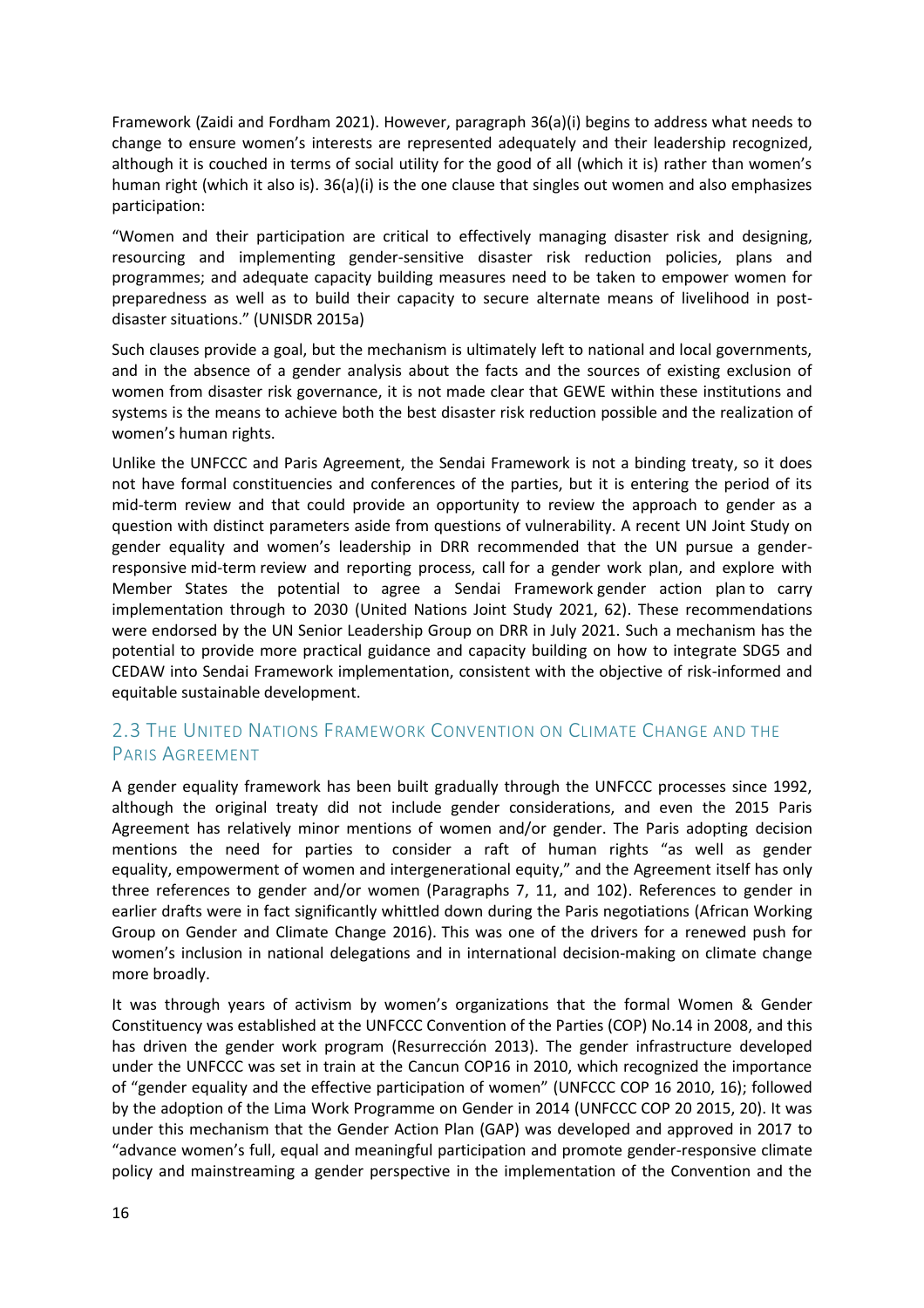work of Parties, the Secretariat, United Nations entities and all stakeholders at all levels" (UNFCCC COP22 2018). Although the original UNFCCC GAP focused more on gender parity in participation at the international level (UNFCCC Secretariat 2018), a new 5-Year GAP agreed at the COP 25 in 2020, along with an Enhanced Lima Work Programme, considers more substantive and sectoral issues that are central to ensuring gender-responsive adaptation.

The adoption of the new GAP and enhanced workplan are also important signals to encourage gender responsive national policies and plans. National Adaptation Plans (NAPs) and National Communications under the UNFCCC are important aspects of national policy frameworks on climate change. Although it has taken time, many Member State submissions on Intended/Nationally Determined Contributions (NDCs) under the Paris Agreement are also now incorporating substantial gender elements, mostly as they enter their second NDCs, and mostly regarding adaptation rather than mitigation, as discussed further in Part 3 below (Women's Environment and Development Organization 2018: WEDO and Granat 2020; WEDO and Siegele 2020).

## <span id="page-16-0"></span>2.4 THE CONVENTION ON BIOLOGICAL DIVERSITY

The Convention on Biological Diversity 1992 (CBD) preamble recognizes "the vital role that women play in the conservation and sustainable use of biological diversity and affirming the need for the full participation of women at all levels of policy-making and implementation for biological diversity conservation". Apart from that, the Convention itself does not consider questions of women or gender. However, in 2015 the convention of the parties (COP12) agreed a Gender Plan of Action (CBD COP12 2014). In 2018 the COP14 also agreed that the process to develop the post-2020 global biodiversity framework would be gender responsive (COP14 CBD 2018). It was intended to integrate a gender perspective and ensure appropriate stakeholder representation, particularly of women and girls, although two years later the 2021 draft gives little attention to gender issues except in the broadest sense (CBD OEWG 2021).

## <span id="page-16-1"></span>2.5 THE UNITED NATIONS CONVENTION TO COMBAT DESERTIFICATION

The preamble to the United Nations Convention to Combat Desertification 1994 (UNCD) is stresses "the important role played by women in regions affected by desertification and/or drought, particularly in rural areas of developing countries, and the importance of ensuring the full participation of both men and women at all levels in programmes to combat desertification and mitigate the effects of drought" (United Nations General Assembly 1994).

Unlike the UNFCCC, it obliges parties to promote awareness and participation of local populations, particularly women and youth, in efforts to combat desertification (article 5(d)). It also calls for effective participation at local, national, and regional levels of both women and men in policy planning decision-making and implementation and review of national action programs (article 10(2)(f)) and for capacity building for public awareness "through the full participation at all levels of local people, particularly at the local level, especially women and youth, with the cooperation of non-governmental and local organizations" (article 19(1)(a)).

There have been a range of decisions in conferences of the parties relating to inclusion of women and gender sensitive approaches. Its 2015 conference of the parties in Ankara (COP12) adopted a land degradation neutrality (LDN) target, the conceptual framework for which "highlights that land degradation in developing countries impacts men and women differently, mainly due to unequal access to land, water, credit, extension services and technology" (Collantes et al. 2018). Then in 2017 the conference of the parties adopted their first Gender Action Plan (GAP). Overall, the UNCD treaty regime provides substantive guidance on the mechanisms for achieving GEWE through its focus on participation, an important element of empowerment because it facilitates women's presence, voice, and agency in the institutional processes.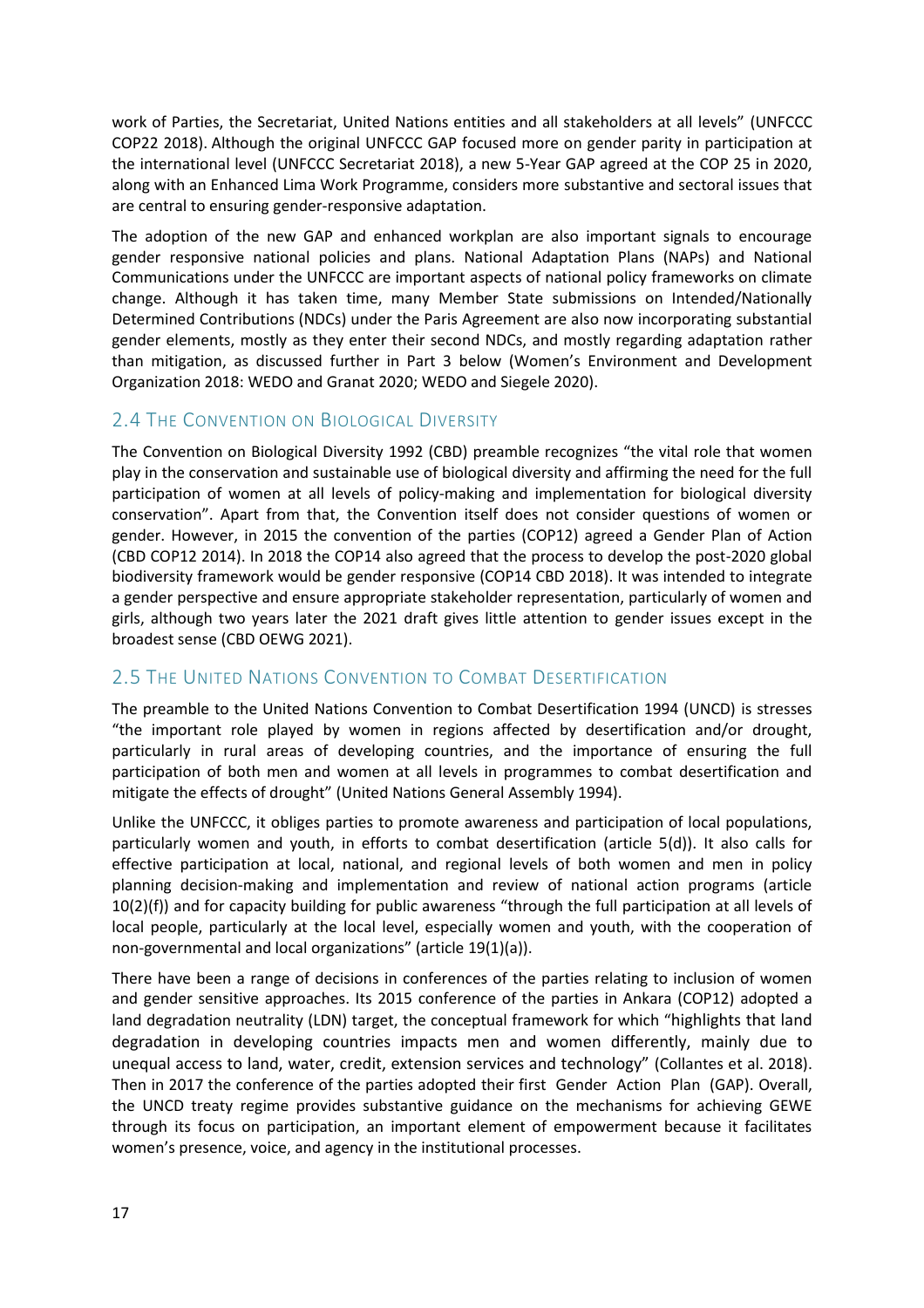## <span id="page-17-0"></span>2.6 LINKING BACK TO CEDAW

Due to the limited focus on gender in these key international agreements, the way forward is to ensure that their implementation is conceptually and institutionally integrated with implementation of SDG5 and CEDAW, both internationally and at national and local levels.

The proposition that sustainable development cannot in fact be achieved in the absence of gender equality and empowerment of women and girls, is a fundamental premise of CEDAW, albeit using different terminology from that used in the SDGs. With CEDAW, the States Parties agreed to ongoing and binding obligations to make laws, policies and take other measures to eliminate sex discrimination (both direct and indirect) and to ensure women's full development and advancement, including through the use of special measures to correct prior disadvantage in order to reach substantive equality.

The specific risk governance dimensions of CEDAW are also now set out in the CEDAW Committee's General Recommendation No. 37 on "Gender-related dimensions of disaster risk reduction in the context of climate change", (CEDAW 2018). It provides guidance for States Parties on the implementation of their obligations under CEDAW in relation to disaster risk reduction and climate change, highlighting how structural gender inequality reduces women's and girls' capacity to adapt to the negative impacts of disasters and climate change. It is not restricted to analysis of the specific law and policy frameworks on disasters, climate change and the environment, but encompasses issue that affect the broader socio-economic position of women. Not surprisingly, this includes the national frameworks for gender equality, non-discrimination, political participation and access to justice, and the specific laws and policies on rights to work and social protection, health and living standards, including the right to be free from violence. Furthermore, it emphasizes the importance of data collection and the monitoring and assessment of laws.

# <span id="page-17-1"></span>3. PRIORITIES, GOOD PRACTICES AND CHALLENGES IN INSTITUTIONALIZING GENDER EQUALITY AND WOMEN'S EMPOWERMENT IN CLIMATE, ENVIRONMENTAL AND DISASTER RISK GOVERNANCE AT NATIONAL LEVEL

The foregoing international treaties and agreements establish a range of international norms, targets, and reporting requirements. However, the development and implementation of genderresponsive institutions, laws, policies, and programs on climate, environment, disaster risk management (DRM) and sustainable development must occur at country level. This is primarily the responsibility of national and local governments, in collaboration with civil society, the private sector and technical experts and, for developing countries, with support through regional and international cooperation.

### <span id="page-17-2"></span>3.1 CLIMATE, DISASTER AND ENVIRONMENTAL LAWS AS PART OF A NATIONAL FRAMEWORK

This part looks at the potential of laws and policies to institutionalize women's participation and empowerment and integrate gender-responsive approaches into climate, environmental and disaster risk governance, especially at national level. In doing so it draws on a "national framework approach" developed by Robyn Layton with the author as part of a regional project with the Asian Development Bank between 2019-2021, which looks beyond the specific laws on climate, environment and disasters and sees them as part of a national system that needs to be examined as whole to seek support for women's resilience to climate changes and disasters (ADB 2017; Layton and Picard 2021). The approach is essentially based on the understanding that wider gender inequality and marginalization of women are drivers of women's disaster and climate risk, so these need to be tackled both within the disaster and climate laws, policies, and institutions, and in wider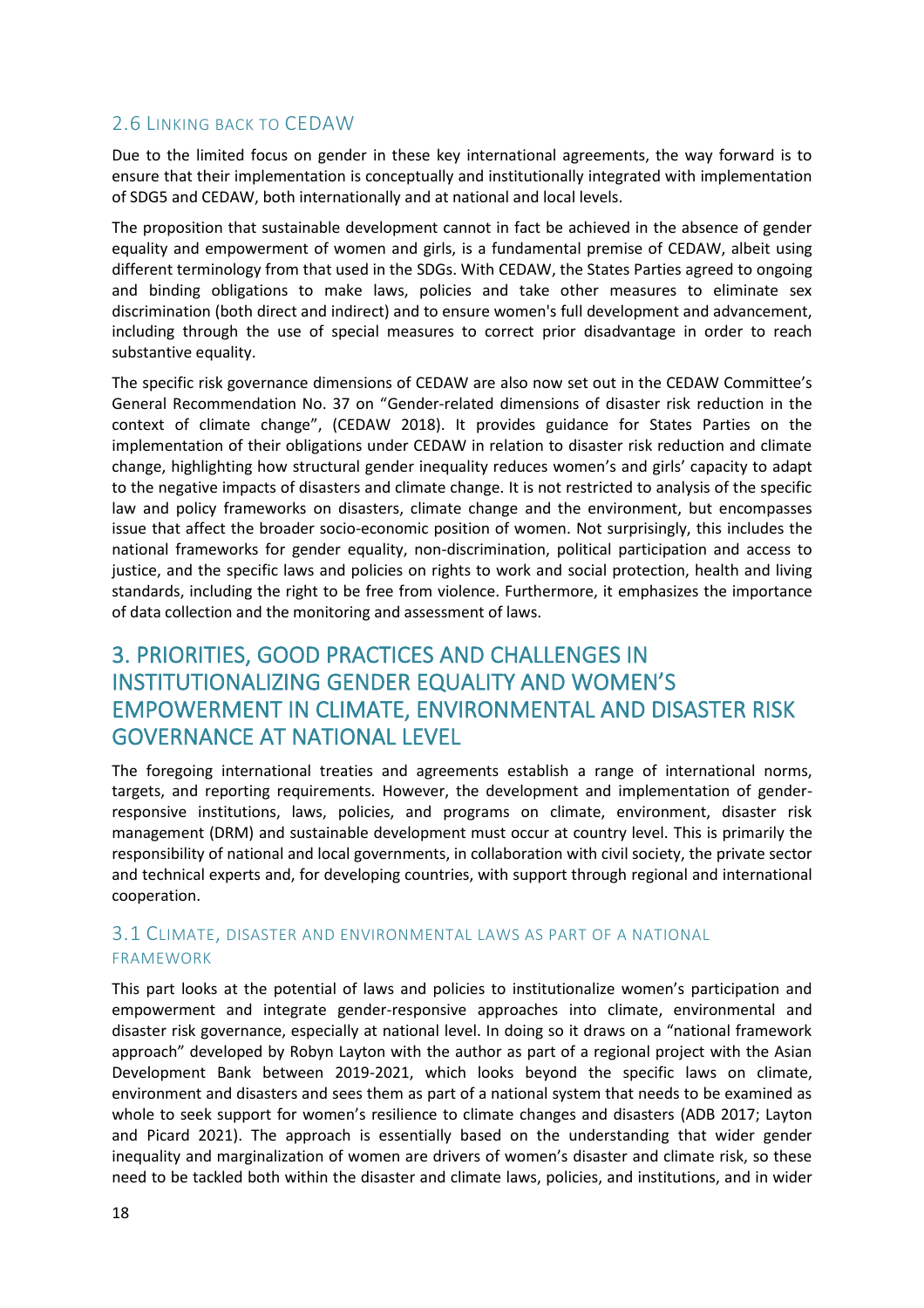socio-economic and social protection spheres. However, this paper focuses on one specific aspect of the national framework approach, and that is the potential for greater connection between the gender equality frameworks and disaster and climate risk governance.

Specific laws and policies on disasters, climate change and the environment are best understood as part of the country's national framework of laws, some of which are based on CEDAW and support gender equality in the wider socio-economic sphere. For example, the national framework for gender equality may include the constitution if it has a bill of rights with provisions relevant to women or gender, or specific laws on gender equality and non-discrimination, and/or laws that prohibit gender-based violence and sexual harassment and provide remedies. It may also include workplace laws that mandate decent work and equal pay for work of equal value, and provisions in a range of laws on equality in access to inheritance, land, property, finance, small business support, health education, public life etc., all of which support women's resilience to shocks by reducing the gender gap in access to resources and supporting women's agency.

Gender equality laws may also potentially fill gaps in the specific laws on climate, environment, and disasters if, for example, they include equality and non-discrimination provisions that apply to all other laws, or to all government operations. It is therefore useful to take the "national framework approach" when analyzing laws and policies relevant to GEWE in the context of disasters, climate change and environmental management laws, policies, institutions, and programs.



**Figure 1: A National Good Practice Legislative Framework**

Source: Layton and Picard (2021) Asian Development Bank (Forthcoming)

Figure 1 sets out how climate, environmental and disaster laws all come under the constitution, and are on the same level as other laws relevant to women's resilience, as well as how these laws provide the basis for policies and implementation. Constitutional rights on gender equality apply in principle to all the laws lower in the hierarchy and to all the policies and governmental institutions authorized by them, but there are not always clear mechanisms for how they apply to other laws, or whether they can be enforced in implementation of other laws. In some national legislation this is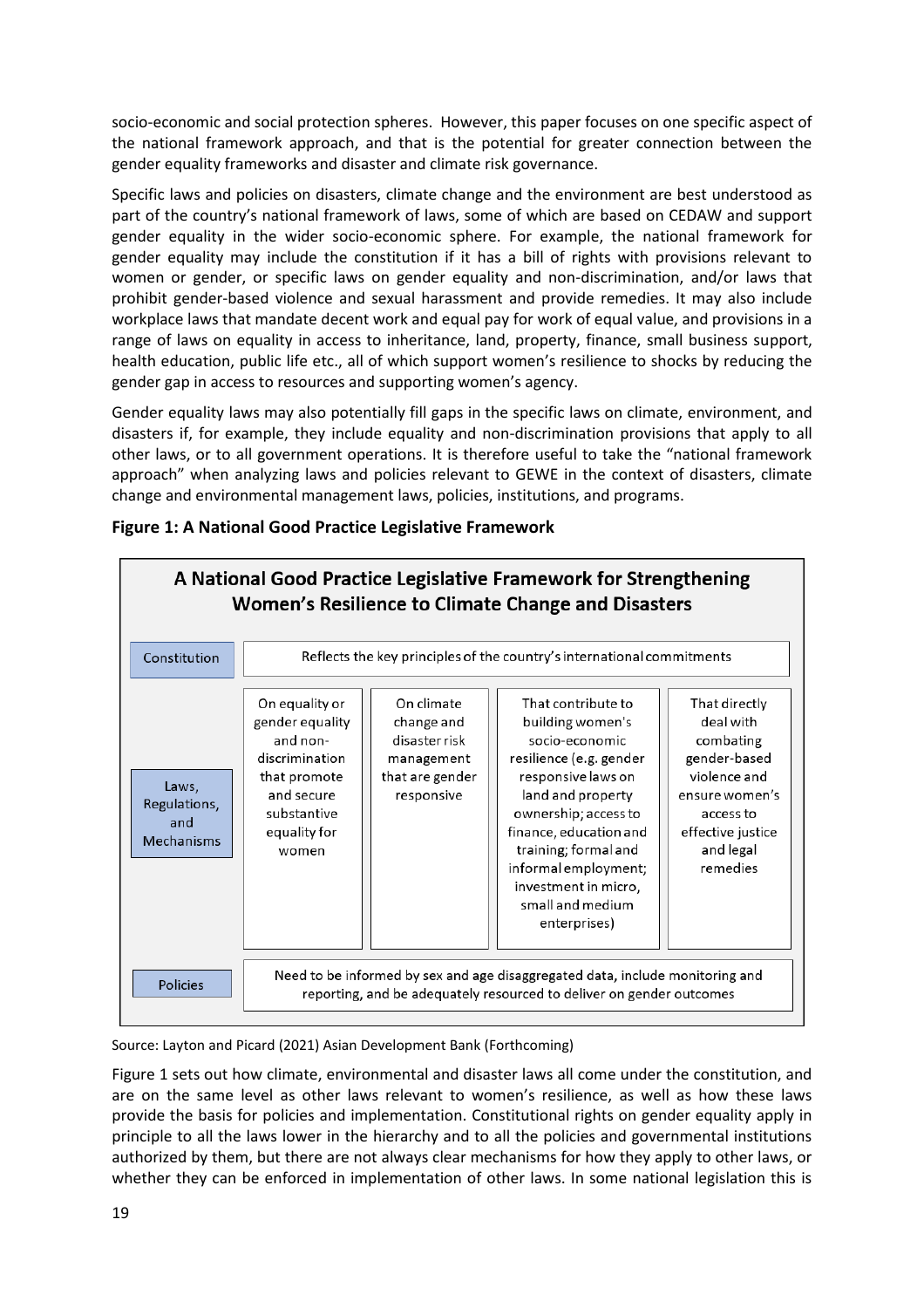made specific, such as in the laws of Mongolia where, for example, the Law on Disaster Protection 2003 (Rev. 2017), Article 2 states that it includes the Constitution, so the constitutional human rights are also included in this way, but it is not set out specifically (Mongolia, n.d.).

Sometimes, laws at the same place in the hierarchy under the Constitution can also be applied to other laws if they are authorized by the Constitution. Continuing with the Mongolia example, Mongolia's Law on the Promotion of Gender Equality (LPGE) 2011 Article 2 is states it includes the Constitution and international treaties ratified by Mongolia (which includes CEDAW). Additionally, it provides that "laws and other legal provisions for the public shall not weaken or worsen the gender equality norms adopted in this law" which is a form of priority over any non-compliant provisions in other laws (Mongolia, National Committee on Gender Equality 2017). Furthermore, the LPGE Article 3 states that it "applies equally to economic entities and organizations operating on the territory of Mongolia and to citizens of Mongolia, and, if an international treaty ratified by Mongolia does not provide otherwise, to all international and foreign organizations and foreign citizens and aliens operating or residing on the territory of Mongolia". It thus has a wide application to governmental and non-governmental entities and across other laws, including the Law on Disaster Protection, and the Law on Environmental Protection which do not have any gender equality provisions apart from incorporating the Constitution. There is no separate law on climate change, but by this definition the LPGE also applies to government administration, which includes the development of policies on climate change, and the engagement and promotion of civil service staff to work on all these areas.

Mongolia's LPGE has three additional features that make it a good practice example for inclusion of gender equality in the institutions and policy implementation of sectoral laws. The first is that it uses the full definitions based on CEDAW that take into account direct and indirect discrimination, formal substantive equality and special measures to correct past disadvantage (Articles 4 and 5). Secondly, it establishes gender quotas for the civil service in each sector (meaning "an absolute minimum measure of the representation of men and women in decision-making positions") (Articles 4 and 10). The third is that it requires the Government to undertake a range of measures to gather data and promote gender equality in all spheres, and an important way this has been implemented is through the development of sector gender strategies and plans that are formally approved at ministerial level. The first of these was the environment sector strategy in 2014 (Mongolia 2014, 2014–30), which faced implementation challenges but has undergone a mid-term review and has served as a for other sectors also, with now around a dozen sector gender strategies developed and under implementation (Layton and Picard 2021).

Mongolia is a good practice example, and no others have been identified that are so clearly linked with other legislation and sectors, but it shows how constitutional rights and gender equality laws can work together in a national framework to underpin gender equality in sectoral laws.

This national framework approach also leads to a practically-oriented theory of change about the role that laws and policies can play in building women's resilience to disasters, climate change and environmental risks through broader GEWE, as set out in Figure 2 (Layton and Picard 2021).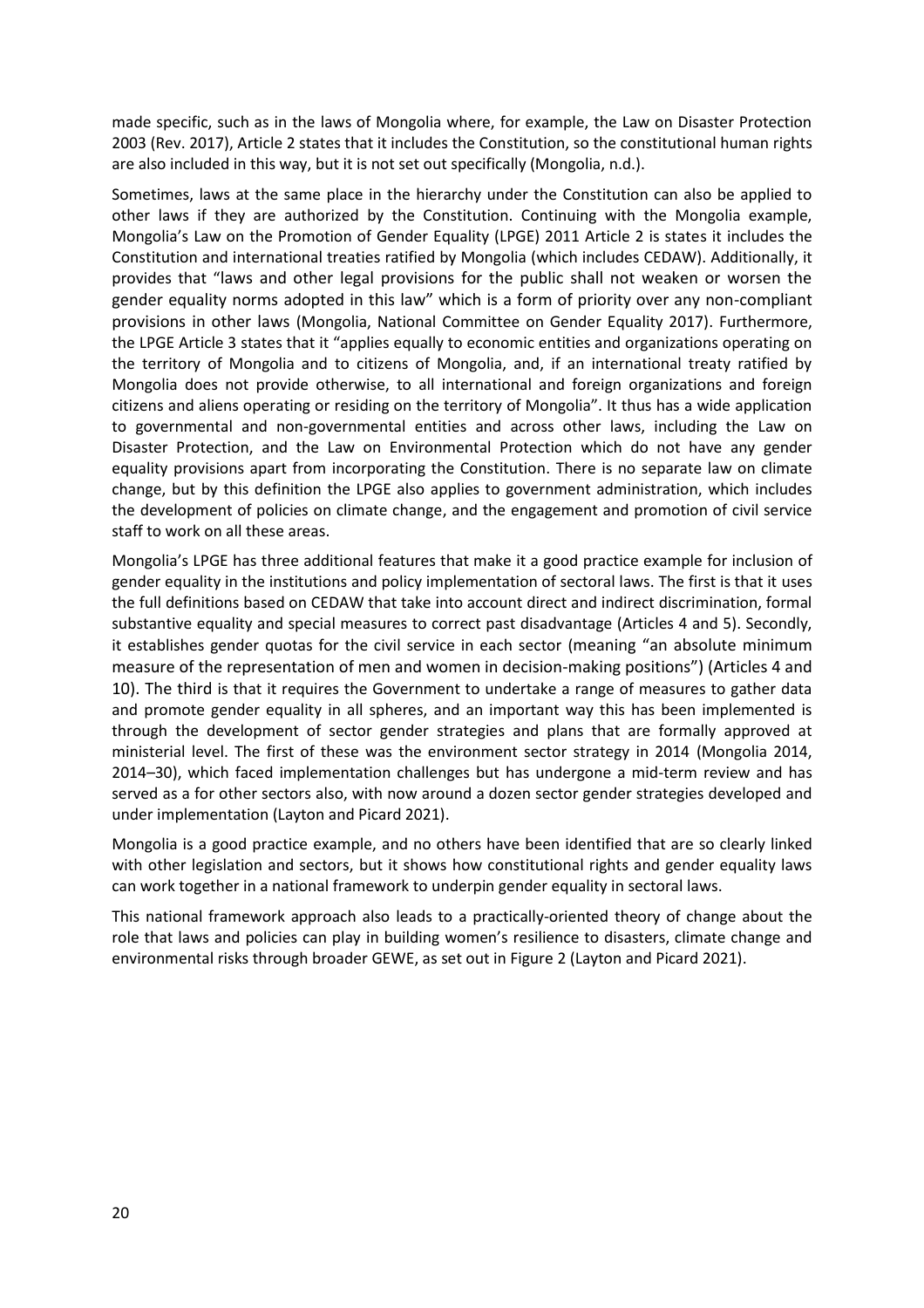#### **Figure 2: Theory of Change**



Figure 2 characterizes the theme of GEWE in disaster and climate change as a strategic priority under the overall vision of society-wide GEWE. It then sets out briefly how laws and policies can be used to lay the foundations for change, build implementation capacity to support gender-responsive programming, and produce outcomes that increase gender equality and empowerment of women and girls.

The interactions between the national framework for gender equality and laws and policies on disaster, climate change and environmental management expand the ways that GEWE provides legal underpinning for risk governance. It is not only about what is in the sectoral laws.

#### <span id="page-20-0"></span>3.2 SCOPE OF CLIMATE, DISASTER AND ENVIRONMENTAL LAWS AND POLICIES CONSIDERED

Laws and policies are significant tools for all governments in managing and reducing disaster, climate change and environmental risks. In these fields of practice, laws are often used to establish specialist institutions and their mandates, as well as to set out long term policy objectives, define government responsibilities, describe how citizens and communities may participate, and often to establish budgets and reporting requirements. Policies set out shorter term and more detailed government policy agendas, strategies and plans for action, as the basis for programming. Both of these types of frameworks have an important role to play in risk governance and the extent to which GEWE is an integral part of it. Policies are shorter term, and not enforceable, but they provide more detail for implementation, while laws provide binding obligations, they are harder to change and may not keep up with all the new policy objectives related to CC and DRR and gender equality.

When discussing climate, disaster and environment laws and policies it should be noted that the way these instruments are named, their scope and which government ministries are responsible for their implementation varies between countries. For example, disaster laws may be described by a range of titles, including disaster management, disaster risk management, comprehensive disaster management, civil protection, and emergency management. Some have a broader focus on preventing and reducing risk reduction or managing disaster recovery than others. Newer laws are often more comprehensive, but the titles do not necessarily reflect the breadth of their current content as most have been amended over the years, so it is always important to look at what the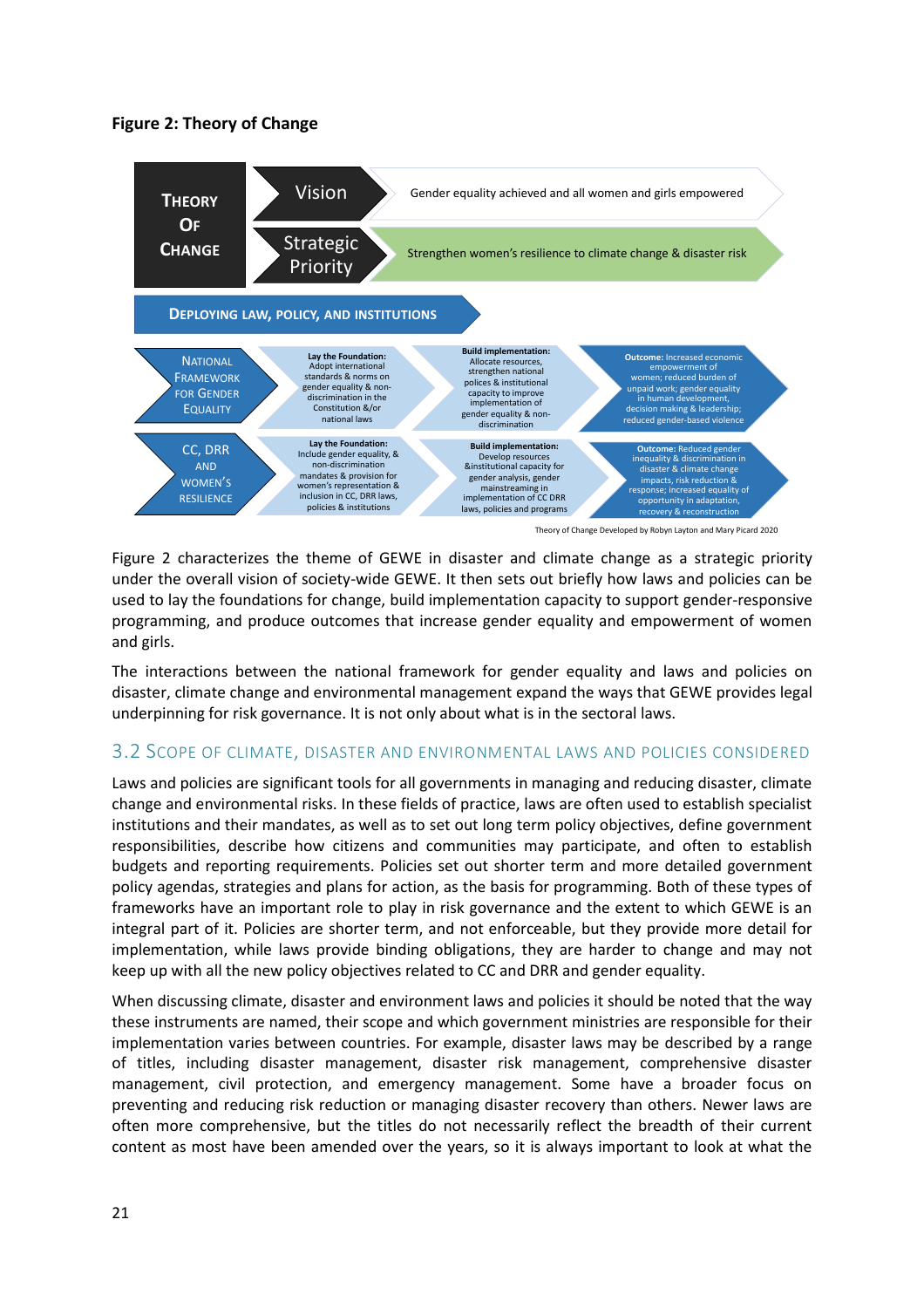law includes. Most countries now have National DRR Strategies or Plans in line with the Sendai Framework target to ensure these are in place by 2020, and some also have local strategies or plans.

A common characteristic of disaster laws in developing economies with high levels of natural hazard risk, is that they establish permanent institutions, generally described by titles such as national disaster management office (NDMO), which may be part of the civil service or a statutory authority. The laws also commonly create high-level national disaster management committees or councils that exercise command-and-control roles during emergencies, but under normal conditions advise the government on DRR policies, procedures and budgets. Disaster laws also frequently provide for devolved responsibilities down to local level, including sub-national and local committees that mirror the national committee in composition and powers. The composition of the civil service secretariats/NDMOs, and the appointment criteria for staff and disaster management committee members, is a key focus area for attention concerning women's meaningful participation in DRR, as these institutions, and indeed the whole field of DRR, is extremely male dominated.

Climate change laws and policies are even more variable than DRM. Laws relevant to CC are not only those called "climate change" laws, as CC is often regulated within environmental laws. Some countries have chosen to regulate climate change under the main environmental management laws, rather than passing specific CC laws (Asian Development Bank 2020b; Asian Development Bank 2020a). Some have created new CC institutions and other establish centers within existing environment ministries. National CC policies and strategies are often as important as the laws, or more so, in detailing the priorities and means of implementation for CCA.

Most developing countries have National Adaptation Plans (NAPs) which are important for setting out long term objectives and framing projects and programmes for funding under the financial mechanism of the UNFCCC. All the parties to the UNFCCC also lodge National Communications to report on mitigation targets under the UNFCCC (UNFCCC 2021), and all the parties to the Paris Agreement submit Nationally Determined Contributions (NDC), which set out their efforts to reduce national emissions and adapt to the impacts of climate change (UNFCCC Secretariat 2021). The NAPs and the NDCs have effectively become focal policy documents for both developing country efforts and climate finance and technical support, and they are a good indicator of national commitments to GEWE in climate risk governance.

Environmental or related natural resource management laws also include provisions on reducing pollution, managing water catchments, forests and fisheries, preserving ecosystems and biodiversity, reducing land and soil degradation and desertification. However, it is not possible to consider this broad scope in the present paper, so one focus area is chosen, and that is inclusion of women in environmental impact assessments (EIA) that determine whether or not new development projects can proceed. EIAs are mandated under environmental laws and, depending on the project scale, the decisions may be made at national or local level. Most EIA processes provide for some form of consultation with affected communities, which can be an opportunity to ensure women's voice are heard, and some also assess proposals against climate change and disaster risk criteria. Issues and good practice examples are discussed in Part 4.

Local government mandates under the constitution and/or local government legislation are also important in determining land use, building approvals and local projects on climate change adaptation or disaster risk reduction. The degree and nature of women's involvement as elected officials and staff in local government is therefore important in ensuring gender responsive risk governance at the local level. This issue also cannot be addressed in detail in the present analysis but is highlighted in relation to local ecosystem based adaptation projects in Part 4.

#### <span id="page-21-0"></span>3.3 THE CHALLENGES

Three practical challenges identified for institutionalizing GEWE in climate, environmental and disaster risk governance at national and local level are: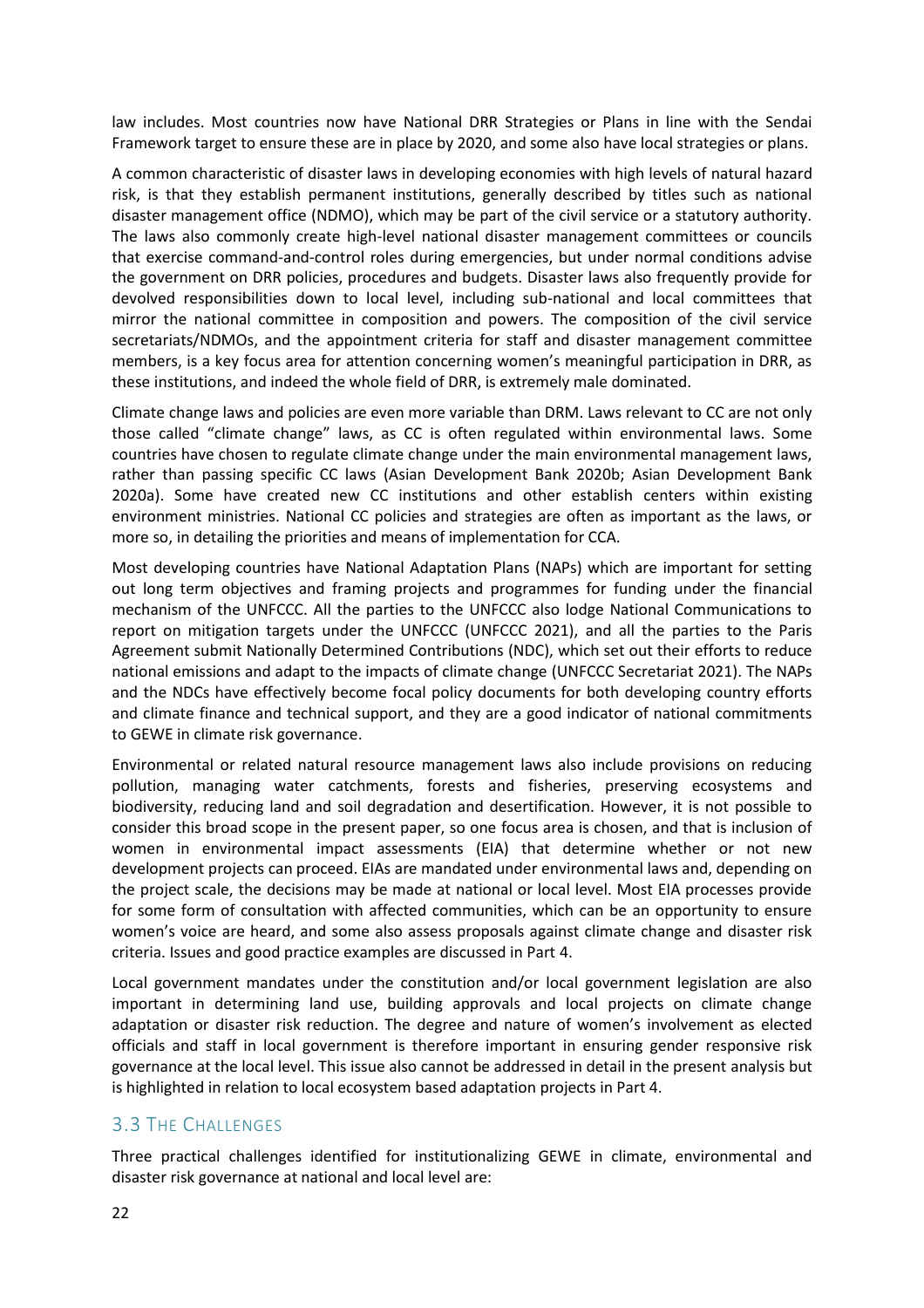- 1) Under-representation of women in leadership and decision-making roles within the national and local institutions;
- 2) The frequent absence of gender equality commitments in, and gender-responsive implementation of, national laws and policies on climate, environment and disaster risk management; and
- 3) Institutional barriers that do not facilitate cross-sectoral integration between gender equality, DRR, climate change and environmental management, and development planning.

#### <span id="page-22-0"></span>3.4 GENDER IN DISASTER RISK MANAGEMENT LAWS AND POLICIES

As yet there is very little publicly available or comparative data on women's representation and participation in DRM and CC institutions at national or local level, and in fact filling this data gap is one of the recommendations of this paper. It is not a simple calculation, due to the different sources of personnel involved, including the civil service across a range of possible ministries, staff of statutory authorities, appointments to cross-sectoral committees and multi-partner platforms, and local government and community levels.

With regard to DRM, the identification of these three challenges is based on an extensive body of international and comparative research on how DRM institutions are established within DRM Laws, which shows that very few make any provision for gender balance or women's participation, or have any provisions for representation of women's ministries or women's organizations, and many derive DRM leadership and committee positions from other senior roles in government which few women occupy, adding an additional filter (IFRC, UNDP, and Picard 2014; IFRC, Picard, and Bannon 2017; Picard 2017; Layton and Picard 2021).

Additionally, based on the author's observations during consultations and analysis of national DRM systems in a range of national and comparative projects over the last 15 years, the vast majority of senior national DRM officials and most technical staff are in fact male, and the sector is seen and experienced by women working in it as a masculine occupation (IFRC and Picard 2017, 56). As the former Governor of Chiba Prefecture in Japan, Akiko Domoto, remarked at a 2012 meeting of women civil society experts on DRM:

"A lot of actual work is being done by women, but not integrated into policies and the decision-making process. It's a challenge for women to be visible. In disaster risk reduction, more social issues need to be advanced, not just infrastructure related issues." (Ferris, Petz, and Stark 2013, 81).

So far, very few disaster laws include specific principles, priorities or objectives to promote gender equality for women. Many include a priority relating to women's health needs in pregnancy, childbirth and post-natal care. The vast majority of disaster laws analyzed in a range of studies by the author and others, if they mention women at all, describe women as a vulnerable group.

National DRR policies, strategies and plans primarily implement the relevant law and are also the responsibility of a national disaster management office. But since the adoption of the Sendai Framework, with its target (E) for national and local DRR strategies and plans that implement its wider scope, there are more DRR strategies that take a broader approach to the subject matter, including other sectors and other actors such as civil society and the private sector. For example, the Lao PDR National DRR Strategy 2020-2030 (publication forthcoming 2021) takes a cross-sectoral approach that dovetails with the national socio-economic development plan, and includes an objective on gender and vulnerability, and guidance on participation of women in DRM planning, which are small but significant advances on GEWE in the context of a DRM law that does not consider gender or women other than pregnant women as a vulnerable group (Lao PDR, n.d.).

These broader national DRM policy documents have the potential to be more gender responsive, if they take their cue from the Sendai Framework regarding the inclusion of women in DRR, although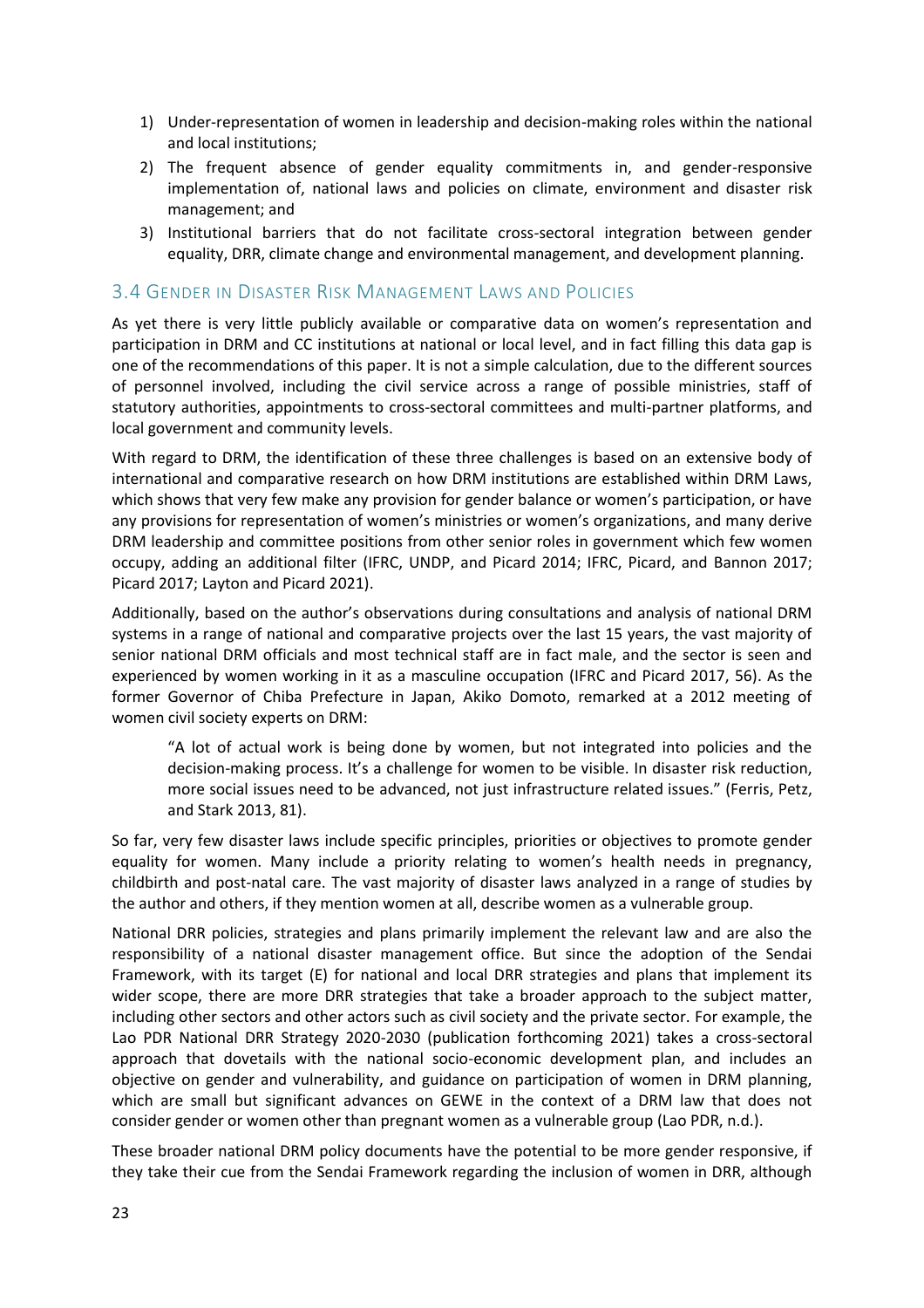as yet there is no specific guidance to Member States on how to mainstream gender effectively into DRR strategies.

No comparative resource on gender in DRM policies was identified, but there are some good practice examples of laws or legal provisions from the above body of work which can be highlighted (Layton and Picard 2021).

The best example identified comes from the Philippines, where the Philippine Disaster Risk Reduction and Management Act, 2010 has an overall objective to ""Ensure that disaster risk reduction and climate change measures are gender responsive, sensitive to indigenous know ledge systems, and respectful of human rights" (Philippines n.d., Article 2). It includes these gender equality principles, provides for specific representation of women's agencies in its institutions at national and local level, adopts a participatory model that gives other opportunities for women's inclusion (through civil society and the private sector), and indicates the need to investigate how and when women's needs may differ from men.

The Disaster Management Act of Bhutan 2013 also has provisions which address representation of women on Disaster Management Committees as well as using the concept of "Affirmative Action" to address women's special needs during disasters. It requires that "Due care shall be taken to ensure that women are adequately represented on Disaster Management Committees established under this Act" (Bhutan 2013, Article 133).

The Nepal Disaster Risk Reduction and Management Act 2017 provides that the National Council for Disaster Risk Reduction and Management is to include the women's Minister as well as "three persons including one woman" appointed for their expertise in disaster management; and also that the Executive Committee of the National Council must also include the Secretary of the women's ministry, as well as social welfare; and from outside Government, the Nepal Red Cross and private sector organizations, which also have the capacity to nominate women (Nepal 2017, Article 3). Added to this, in the Nepal Constitution there is a special article on the rights of women that includes the right to "access and participate in all state structures and bodies on the basis of the principle of proportional inclusion" which for women should mean 50% (Nepal 2015b, Article 38(4)).

These examples remain very small in number, and it seems likely that better integration of GEWE in DRM systems will occur most rapidly through national and local DRR strategies and plans, and through much stronger mutual engagement between DRM system institutions and the national gender equality frameworks and institutions.

#### <span id="page-23-0"></span>**3.5 GENDER IN CLIMATE CHANGE RELATED LAWS AND POLICIES**

In relation to CC policies and systems, the above challenges are inferred from published analyses of Nationally Determined Contributions (NDCs) and National Adaptation Plans (NAPs), especially the work of the Women's Environment and Development Organization (WEDO and Granat 2020; WEDO and Siegele 2020); and from the author's (more limited) direct experience with national climate change and environment institutions in Southeast Asia, as well as global and regional research on gender and climate change laws and policies (ADPC iPrepare Business Facility and Picard 2017; Asian Development Bank 2020b; Layton and Picard 2021).

With regard to NDCs, there are signs of progressive improvement. A 2016 analysis by WEDO showed that 64 of the 190 NDCs analyzed included some reference to women or gender, but the overall conclusion of the analysis was that the NDCs submitted up to that time fell far short of the necessary commitments in linking gender and climate change or taking specific actions to address the issues (WEDO 2016). A further study in 2020 looked more broadly at both NDCs and "climate relevant planning, policy and measures" as an important indicator, and found that of the 168 countries' documents studied, 51 of these countries were actively engaging in processes to integrate gender into NDCs and policies, 41 were taking some steps towards this and 101 showed no public evidence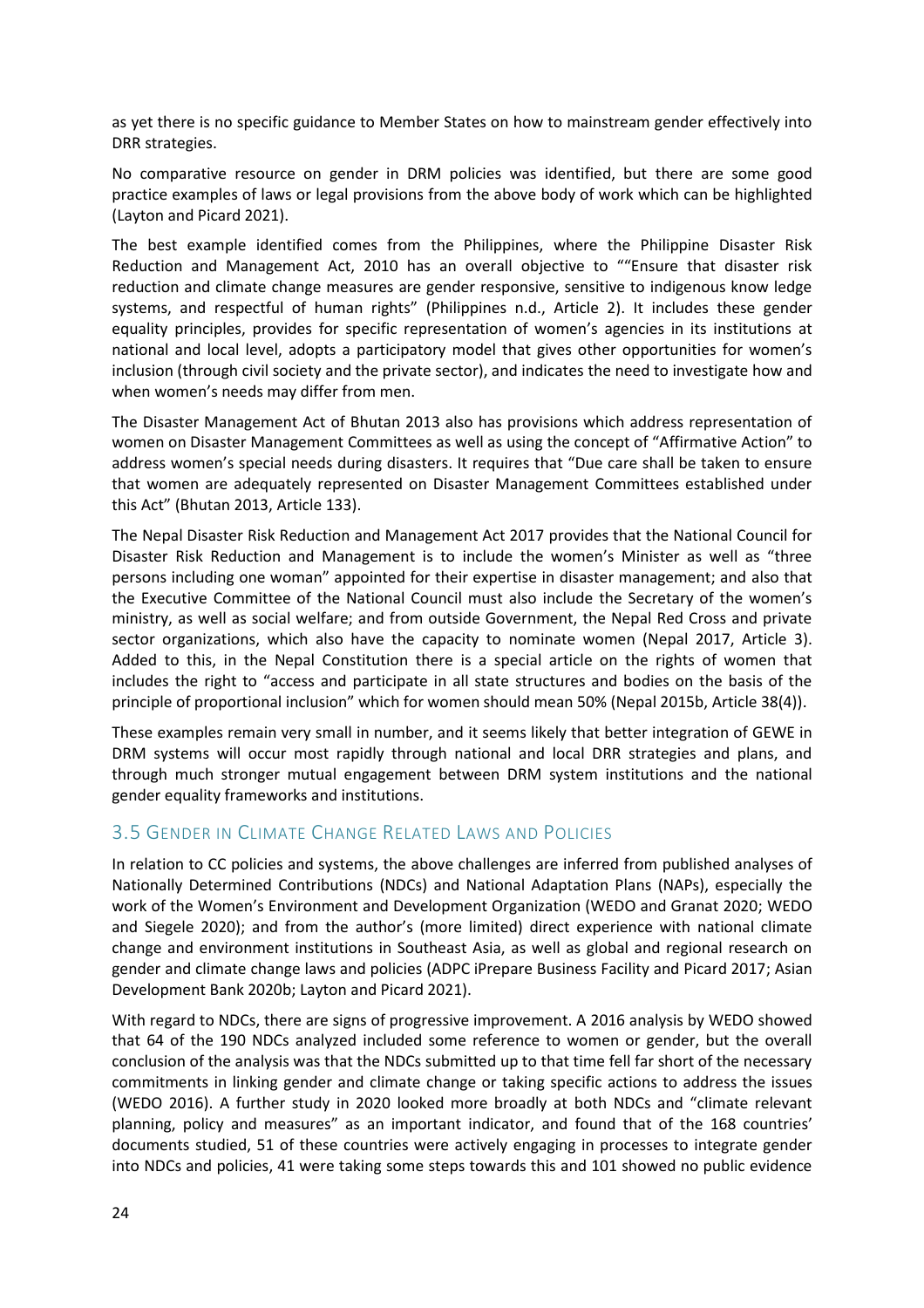of doing so (WEDO and Granat 2020). A more recent December 2020 policy brief on the updated or new NDCs showed that 7 of the 14 updated NDCs and all 4 of the new NDCs included substantive provisions on gender and/or women (WEDO and Siegele 2020). New NDCS have also been lodged during 2021 but primary analysis of these was beyond the scope of this paper.

Some of the good practice examples from the WEDO studies that focus on institutionalization of women's participation or gender equality are worth noting. The best example identified, comes from Nepal's NDC, which considers gender equality and social inclusion (GESI) as a cross-cutting issue and commits to a GESI and Climate Change Strategy and Action Plan and Climate Resilient Planning and Budgeting Guidelines by 2021, a strategy and action plan on gender-responsive climate-smart technologies and practices prepared and implemented by 2025 and an Action Plan for integrating GESI in achieving NDC targets by 2030 (WEDO and Siegele 2020, 8). It focuses on genderdisaggregated data, and promoting the leadership, participation and negotiation capacity of women (as well as Indigenous Peoples and youth). An important element is also that by 2030 all local governments are required to prepare and implement climate-resilient and gender-responsive adaptation plans, that include women as one of the focus groups.

Also amongst the new NDCs in 2020, Granada, the Republic of the Marshall Islands (RMI), and Suriname have included significant gender provisions. Some highlights of these include that Grenada's NDC is linked to the country's national gender equality policy framework, including its Gender Equality Policy and Action Plan; RMI applies to the NDC its 2015 National Gender Mainstreaming Policy that guides the development of laws, policies, procedures and practices to address "the needs, priorities and aspirations of all women and men and to eliminate all forms of discrimination and inequality"; and Suriname requires the use of gender impact as a criterion for assessing NDC policies and measures (WEDO and Siegele 2020, 7–9).

Of the updated NDCs in 2020, notable features include: Chile's NDC incorporating a gender approach in all policies, programmes, climate change plans and actions; Moldova's NDC sets out gender as a separate adaptation priority category with its own set of key activities, as well as integrating disaster and climate risk into its National Strategy on Ensuring Equality between Women and Men; Norway's section on planning processes refers to the 2018 Equality and Anti-Discrimination Act; and the Rwanda NDC positions gender mainstreaming as central to its sustainable development process and as a priority at all levels in the NDC (WEDO and Siegele 2020, 5–7).

By contrast, legislation related to climate change so far rarely mentions women or gender. For example, the author has been unable to identify any legislative examples that ensure women's equal and effective participation in the policy making or implementation processes on climate change. The two main global databases on climate law, (LSE Grantham Research Institute on Climate Change and the Environment n.d.; Sabin Center for Climate Change Law n.d.) and a small number of published global analyses of climate laws and policies that include environmental and energy laws (Nachmany, Byrnes, and Surminski 2019) do not use gender criteria as a key element for searching or reporting. In some cases, it is not clear whether gender is absent from reports because it was not considered, or because there is nothing to report due to a lack of gender inclusion in the laws themselves.

A recent Asian Development Bank report on "National Climate Change Legal Frameworks in Asia and the Pacific" that analyzed national climate change law and policy in 32 Asia-Pacific countries, identified a number of national climate change strategies and policies that include significant provisions on gender, but did not report any examples of climate change-related legislation that did so (Asian Development Bank 2020b). However, some initial elements of good practice laws on climate change were identified from a different study (Layton and Picard 2021).

The best prospective example of a gender responsive climate change law is the Fiji Draft Climate Change Bill 2020 which has been open for public consultation since 2019 and been revised once already. In its principles it states "there are inextricable links between gender equity, social inclusion and the Sustainable Development Goals including the pledge that no one will be left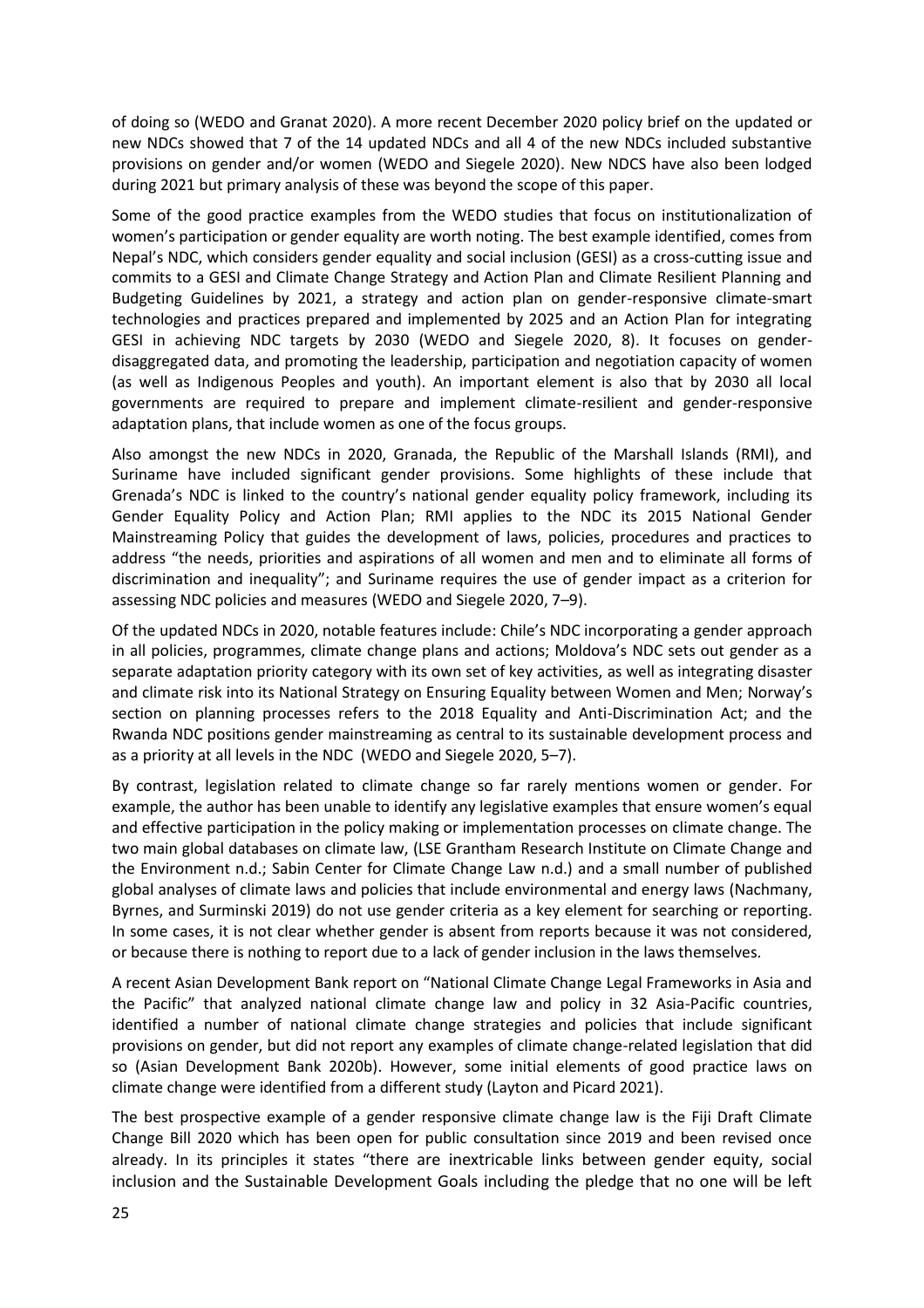behind, and when taking action to address climate change Fiji will respect, promote and consider the Sustainable Development Goals, gender equality and responsiveness, women's human rights and the empowerment of women…"(Fiji, n.d., Daft Section5(i)) The same section refer to the Constitutional bill of rights, which includes gender equality. The Draft Bill also has a section on planned relocation due to climate change, in which it reiterates in section 77 (e) that relocations of at-risk communities will only occur "with the full free and prior informed consent of the communities, following inclusive and gender responsive consultation and participatory processes".

Other good practice examples of laws in operation include the Kenya Climate Change Act 2016, one of the aims of which is to "mainstream intergenerational and gender equity in all aspects of climate change responses" (Kenya, n.d., Article 3-2). It also establishes a high-level National Climate Change Council as an overarching national climate change coordination mechanism that must "approve a national gender and intergenerational responsive public education awareness strategy and implementation programme" (Article 6).

The Philippine Climate Change Act 2009 policy clause has gender mainstreaming as one of its aims, it includes the Chairperson of the main national women's organization as member of the Climate Change Commission, and gives the Commission the responsibility to mainstream climate change into all sectors, including disaster risk reduction and management (Philippines, n.d., Articles 2,3,5,9) . The Act also requires the development of a National Climate Change Action Plan that includes the "identification of differential impacts of climate change on men, women and children" and names rural women as a priority for allocation of climate change funding, including micro-credit schemes (Articles 13, 15, 18).

It appears that with regard to climate change and relayed environmental laws and policies, an increasing number of the policies such as the NDCS are embracing gender equality as a key factor in adaptation, while the laws are slower to move in this direction.

#### <span id="page-25-0"></span>3.6 OBSERVATIONS ON INSTITUTIONALIZING GENDER EQUALITY AND WOMEN'S EMPOWERMENT IN RISK GOVERNANCE AT NATIONAL LEVEL

Overall, national law and policy frameworks for disaster and climate risk governance do not yet provide a solid basis for gender responsive programming that fulfils the rights and needs of women and girls, because so few of them include gender equality principles or ensure women's participation and empowerment in decision-making. While there are some few good practice laws and evidence of improvement at the policy level, especially for climate change, progress towards GEWE in risk governance appears to be slow. It seems most likely to be accelerated if Member States and stakeholders focus on working with the existing national frameworks and institutions for gender equality, to pursue the 'new' policy coherence agenda that includes action on gender along with action on climate change, disasters, and sustainable development.

# <span id="page-25-1"></span>4. PRIORITIES, GOOD PRACTICES AND CHALLENGES IN INSTITUTIONALIZING GENDER EQUALITY AND WOMEN'S EMPOWERMENT IN LOCAL LEVEL "GREEN" DEVELOPMENT

This part looks at local level decision-making and initiatives, from the perspective of how they can (a) integrate disaster risk governance and development in ways that enhance environmental protection and ensure a voice for women and/or (b) focus on gender transformative change that creates greater benefits for all, including eco-systems. The three themes used as examples are: (1) women's participation in local government, (2) women's participation and voice in Environmental Impact Assessments, (3) gender-responsive eco-system-based agriculture and adaptation.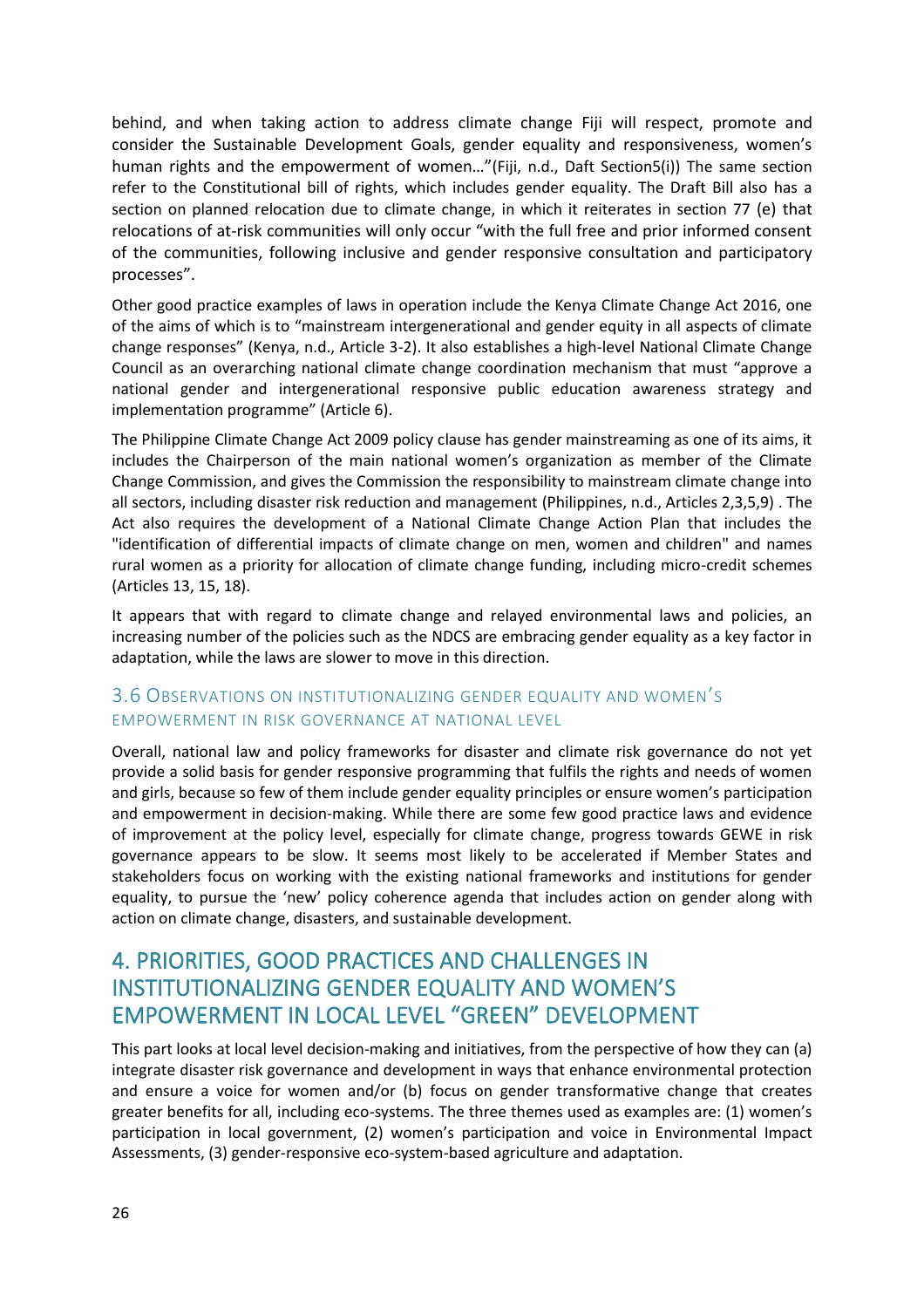### <span id="page-26-0"></span>4.1 WOMEN'S PARTICIPATION IN LOCAL GOVERNMENT

UN Women reports that, based on data from 133 countries in 2021, globally women constitute 36 per cent of elected members in local deliberative bodies; only two countries have reached 50 per cent, and an additional 18 countries have more than 40 per cent women in local government ("Facts and Figures: Women's Leadership and Political Participation" 2021). Given the degree of responsibility that local governments have for physical planning, land use, urban planning and social services and infrastructure projects, all of which impact communities' disaster and climate resilience, gender parity in local government continues to be a priority focus for achieving GEWE in riskinformed sustainable development. Mayors also frequently have lead roles in local disaster response under DRM law and policies, so these roles are also part of the DRM system.

Law and policy frameworks can be an important impetus for achieving more women in local government. For example, India's Constitution (Clause (3) of Article 243D) ensures participation of women in Panchayati Raj Institutions (local government) by mandating not less than one-third reservation for women out of total number of seats to be filled by direct election and number of offices of chairpersons of Panchayats; and in 2020 46% of these local elected positions were held by women (India, Ministry of Panchayati Raj 2020). Furthermore, women may bring a different focus to these roles that benefits everyone. For example, research on *panchayats* in India discovered that the number of drinking water projects in areas with women-led councils was 62 per cent higher than in those with men-led councils (Chattopadhyay and Duflo 2004).

Local women's organizations and other community civil society organizations are also an important influence at local level, as they often have more continuity than local governments that change with the electoral cycles. At the same time, they also provide opportunities for women to build their leaderships skills to move into local government.

#### <span id="page-26-1"></span>4.2 WOMEN'S PARTICIPATION AND VOICE IN ENVIRONMENTAL IMPACT ASSESSMENT

In principle, environmental assessments are an important tool for governments to protect the environment and the interests of affected communities while also approving medium to large developments and infrastructure projects that benefit development. The process is normally guided by environmental laws and regulations, which recognize environmental protection as a public good, and sometimes but not always include impacts on the social environment, and the potential impacts on and from developments of disaster and climate change risks. Specific environmental impact assessments (EIAs) are generally precursors to the approval of significant projects by national or local governments, and the outcomes can have far-reaching impacts (positive and negative) on the livelihoods and resilience of nearby communities in the face of climate change and disasters (which may be positive, such as providing jobs and/or negative such as environmental pollution or reduced access to land and water resources).

A broad consensus reflected in many EIA regulations is that good practice environmental assessment requires stakeholder participation as an essential element. However, the meaning of participation can range from simply providing information to stakeholders, to a quasi-judicial process in which stakeholders can formally assess, submit evidence, and cross-examine witnesses (Joseph, Gunton, and Rutherford 2015, 248). The degree of empowerment for communities involved in such participation depends on the formal rights conferred by the relevant law or procedure and the whether the procedures are conducted in a way that enables participants to engage meaningfully and to have a real voice in determining outcomes.

The scope and conduct of EIAs is an acutely important gender issue, especially for women, whose reduced access to land and resources compared with men, and gendered roles in family and paid work, may mean they face different livelihood impacts or have specific concerns about societal and family health impacts. If affected communities are treated as undiversified groups that speak with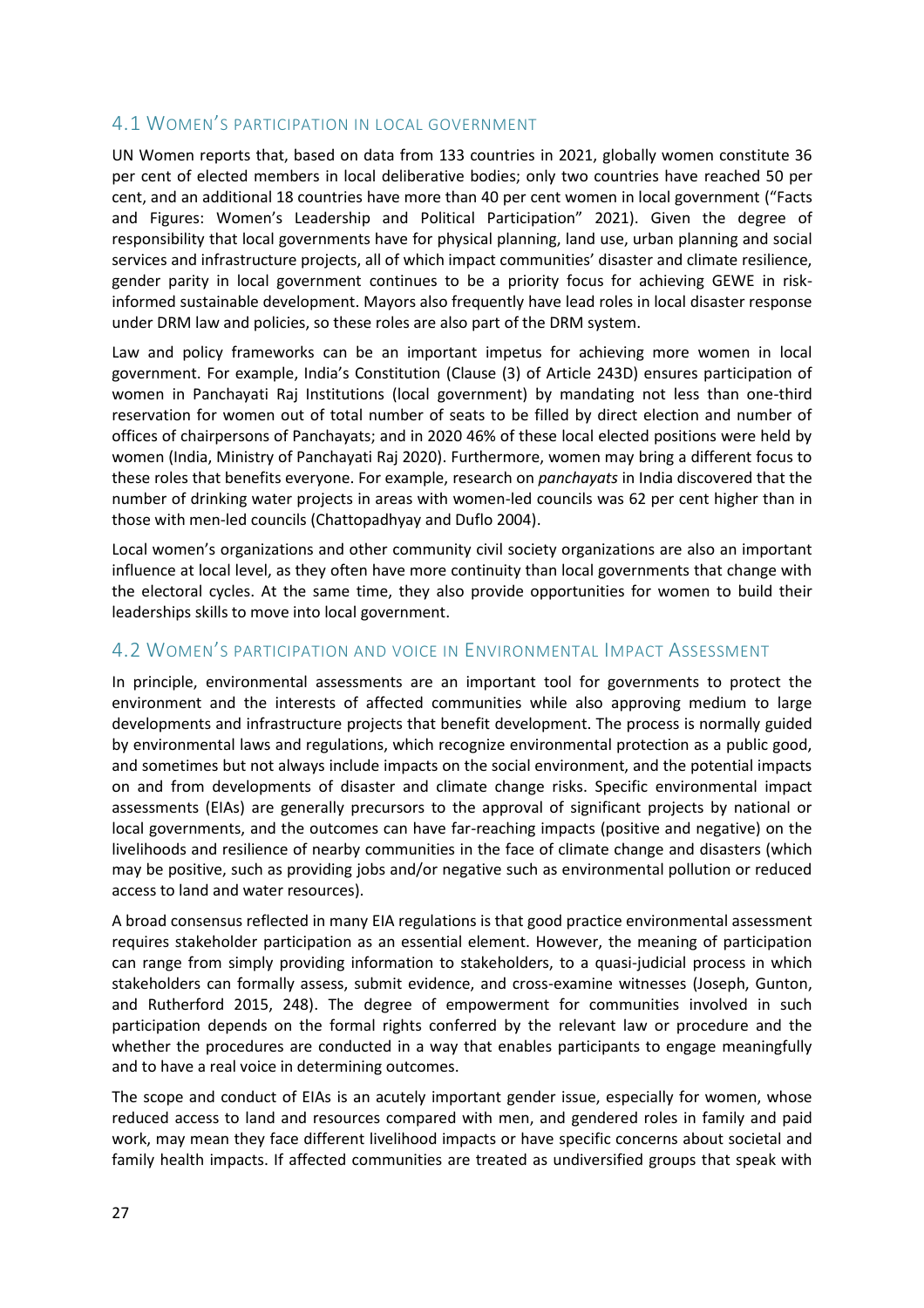one voice, women in many contexts may not have sufficient presence, voice and agency in such processes to have their concerns heard and acted on (Singh and Wankhede 2018).

Done well, EIA processes can provide an opportunity to address gender issues at an early stage of project planning and explore means to reduce adverse impacts on women (Singh and Wankhede 2018, 7). Although the process of EIA does include public hearings and consultations, at times these are not very meaningful due to factors such as lack of information, absence of gender responsive processes including male-dominated spaces, stereotypes attributed to women and, in some contexts, illiteracy of the local population especially women (Singh and Wankhede 2018, 9).

A range of different types of projects can have different impacts. Some major infrastructure projects such as dams and mines have increased gender disparities by imposing a disproportionate share of the social costs on women without giving them a fair share of the benefits, including compensation for loss of land and housing (Singh and Wankhede 2018, 10–13). This also highlights one of the limitations of EIAs, because they concern a specific proposal that can be modified, accepted or rejected, when at times an entirely alternative approach may be more adaptative and beneficial for the local community in the face of climate change, such as "green infrastructure" or ecosystembased adaptation as discussed below. They may also be beneficial, such as giving access to water for irrigation, transport routes to markets, or direct employment. But such forms of development can be maladaptive for the community as a whole, including women, and may also have differential impacts on women and men that should be identified through prior gender analysis (Selby and Daoust 2021).

However, within the limitations of EIA as a participatory model, there are some good practice laws and regulations (Layton and Picard 2021). The best example identified, because it includes climate change, disasters and gender, is the Lao PDR Law on Environmental Protection, 2012 and the Decree on Environmental Impact Assessments 2019 (EIA Decree; Lao People's Democratic Republic, n.d.; Lao People's Democratic Republic, n.d.).

The Lao PDR law itself is unusual because it refers to both natural hazards and climate change risks as one of the bases for EIAs, which is good practice from the climate resilience perspective. The law does not refer to women or gender, but it has provisions that recognize socio-economic considerations and provide for consultations as one of its underlying "Principles of Environmental Protection" (Lao PDR 2012). However, the new 2019 EIA Decree includes provisions on participatory consultations and assessments that mainstream gender, such as the requirement for project owners to collect baseline information on gender- and ethnicity-related issues and conduct assessments with management and monitoring plans relating to gender and ethnicity (Lao People's Democratic Republic, n.d., Articles 13, 37, 36). There also EIA Guidelines which provide guidance on gender, including a requirement for consultation with the Lao Women's Union and consideration of factors such as the livelihoods of both women and men (Lao PDR 2012)

The Lao PDR EIA Decree requires the collection of information and conduct of assessments relating to gender but does not take the next step to use such assessments for positive measures to equalize women's participation or improve their resilience. Although the Lao PDR EIA Decree does not specify that community consultations must seek the views of women, the stipulations for gender data and assessments essentially make this necessary to fulfil the procedural requirements.

Although the nature of EIAs is limited to the scope of a particular development, they can provide a voice for communities, and for women as a group, in local development decisions that impact climate and disaster resilience. EIA project and local area assessments also occur in specific environments with specific populations and have the potential to examine closely any differential socio-economic impacts of climate change on men and women locally, which can also inform law and policy revisions.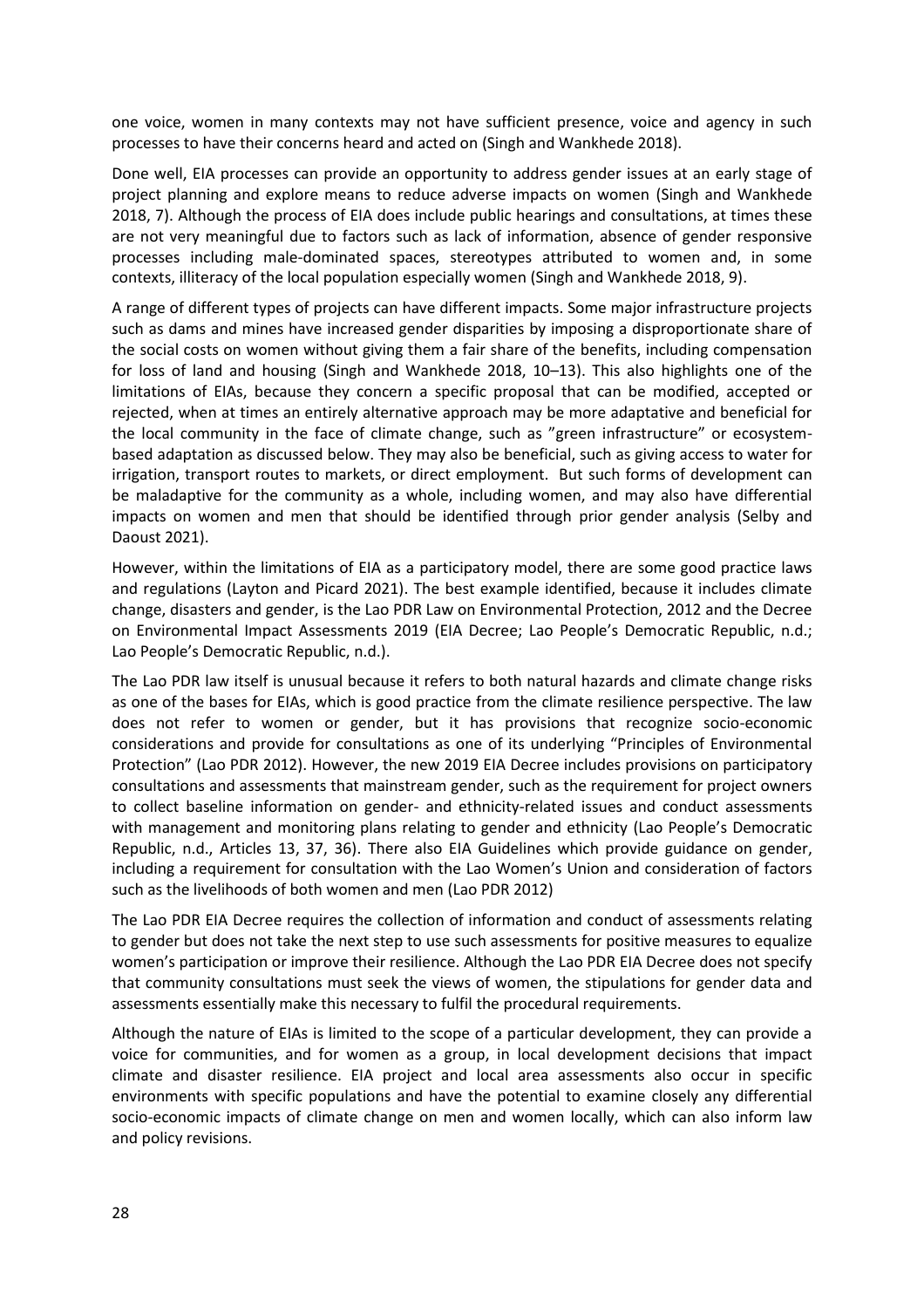#### <span id="page-28-0"></span>4.3 GENDER-RESPONSIVE ECO-SYSTEM-BASED AGRICULTURE AND ADAPTATION

Ecosystem-based agriculture and "green infrastructure" are two forms of adaptation to disaster and climate change risk that are undertaken at local government and community level. They are integrated approaches to risk governance and development that can reduce negative impacts and produce new and positive change to support community resilience, especially for rural communities in agrarian economies. If well designed with GEWE objectives, such initiatives combine women's participation with climate and disaster risk reduction, preserve biodiversity and ecosystems and sustain and build women's livelihoods that utilize environmental services for family nutrition and market products.

Many projects of this nature are undertaken through international development assistance, including climate change funding under the UNFCCC financial mechanism, such as the Green Climate Fund (GCF) which applies strict gender mainstreaming criteria for project design (GCF 2017). This is an important form of capacity building as well as an incentive towards gender-responsive climate change adaptation. Successful projects done through international cooperation can often provide working models for local governments and communities, as well as having an immediate and appreciable benefit to the communities involved. But, as with all forms of development assistance, there can also be issues of continuity and sustainability of such approaches once a project has concluded. So, one important aspect to look at is how well projects are integrated with local and community governance, or whether the alternate structures they establish can continue within the resources, skills and knowledge of local participants. While this is a general issue, it is particularly pertinent to women-focused projects that have transformed gender relations towards greater equality if those gains are to be maintained.

## <span id="page-28-1"></span>FCO-SYSTEM-BASED AGRICULTURE

Eco-system-based agriculture is one aspect of eco-system-based adaption. When it takes a genderresponsive approach it addresses the different constraints faced by men and women and recognizes gender specific capabilities in a given context; it aims to reduce gender inequalities and ensure equal benefits from the interventions and practices, thus achieving more sustainable and equitable results (FAO and CARE 2019). Some successful examples of this approach are:

- In Peru, a 2018 project focused on both agrobiodiversity and indigenous women, to create a "Potato Park" of native potato varieties and other native Andean crops (Hannah Reid, Argumedo, and Swiderska, 2018). This helped to preserve indigenous biocultural heritage, while the resilient potato varieties reduced the risk of crop failure from frost, drought and disease, which improved food security and adaptive capacity and reduced vulnerability. It drew on women's knowledge and practices as traditional seed guardians and led to higher incomes, especially for the women in micro-enterprises, through potato sales and tourism.
- A project in Mali and Niger focused on collective access to land for women, recognizing that lack of access to land is one of the structural inequalities that affect women's agricultural livelihoods and status. Women played a significant role in and were paid labor in increasing agricultural production, primarily by rehabilitation of water harvesting systems and learning new agricultural practices. In Niger, a group of women from a rural community located on the outskirts of the capital, stated: "Now that we produce and sell vegetables, our husbands consult us before making decisions, and even the Village Head comes to take our opinion. Earlier, we were just here, full of dust, but now, we count." (Pionetti 2016)
- In Zimbabwe, erratic rainfall and spells of drought triggered a livelihoods and food security programme which trained women in new sustainable farming techniques. The women experimented in the use of "zai" pits to water and fertilize individual plants with positive outcomes. The women became change agents, as the project supported them to take on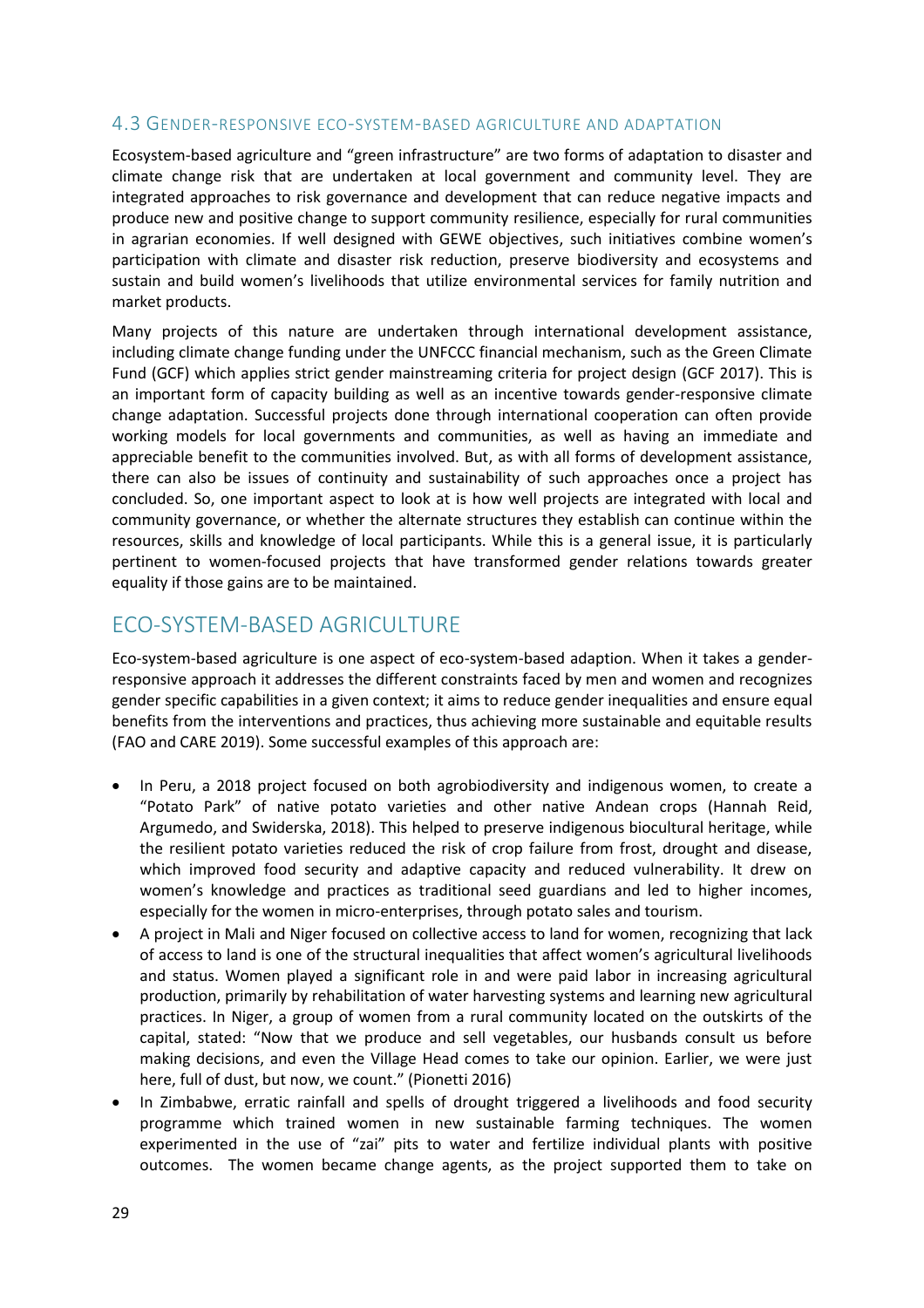decision-making positions where they were under-represented and equipped them with leadership and negotiation skills so that they can contribute meaningfully. The three-pronged approach, combined provision of technical assistance, credit line and risk sharing mechanisms and the programme mentored and mobilized over 4 000 groups (FAO and CARE 2019).

## <span id="page-29-0"></span>"GREEN" INFRASTRUCTURE

"Green" infrastructure, describes ecosystem-based adaptation as a means to protect, restore, and enhance ecosystem services to reduce climate change and disaster risks and impacts and improve the resilience of people. Some of the most common forms of this are reintroduction of mangroves to protect coastal areas from sea storms and erosion, replanting trees to protect water catchments and prevent erosion and landslides and replanting of freshwater vegetation in waterways to provide natural water cleaning and reduce erosion and the impacts of seasonal floods. These may be an alternative to structural solutions such as seawalls, levees and artificial waterways ("grey" infrastructure) or they may be combined to form "grey-green" infrastructure.

Green infrastructure or nature-based solutions are generally a much less costly option that communities can implement with few additional resources, while also enhancing the ecosystem including maintaining biodiversity. But they may not always protect existing key assets from floods or storms or provide continuity of water supply during dry seasons or droughts. From a gender perspective, one of the important questions to assess is whether the infrastructure choices will have different impacts on the social structures and livelihoods of women and men (or other groups within the community), and whether the cost-benefit analysis takes into account gender-equitable sharing of benefits or compensation for losses, as well as the longer-term costs to the eco-system itself and the services it will provide to women and men in the future.

Some successful examples of this approach are:

- In Tanzania, community-based mangrove restoration was undertaken in the Rufiji Delta. A key characteristic of the project is that it was done under a government sanctioned project through the Vice President's Office–Division of Environment. During the project, village leaders facilitate selection of mangrove planting groups and women are given a priority for this paid work (collecting seedlings, replanting, weeding). Through this arrangement, between 2014 - 2016 about 1000 ha of mangroves were replanted in the delta. Importantly, village regulations now require that women comprise at least 40 percent of the village council committees for natural resource management, and this will be maintained and preferably upscaled in project operations (Kairo and Mangora 2020).
- A project in Senegal's Saloum Delta was partly directed to reducing impacts from drought that affected the availability of fresh water and led to increased salinity in water and soil through mangrove restoration. But the initial analysis identified systemic gender inequalities in the mangrove restoration and fisheries sector, with policies and practices that were increasingly disadvantaging women, for example by prioritizing urban and export markets over local consumption. A total of 4,800 women from seven villages in the delta received training in public speaking, leadership, and advocacy. This has enabled them to develop skills that they have applied to defend their rights and ancestral knowledge of sustainable fishing practices. It has also led to better representation of women in the governance of the fisheries sector and restoration of mangroves, both in terms of their numbers and their capacity to articulate their needs and priorities (GiZ 2021). It thus includes institutional changes in the way women participate in these industry governance mechanisms.
- In Cambodia, the Chambok community-based ecotourism site, in Kampong Speu province has managed to reduce deforestation and other environmentally destructive practices and protects around 3,400 hectares of community forest (UN Women, 2020). Some women were able to take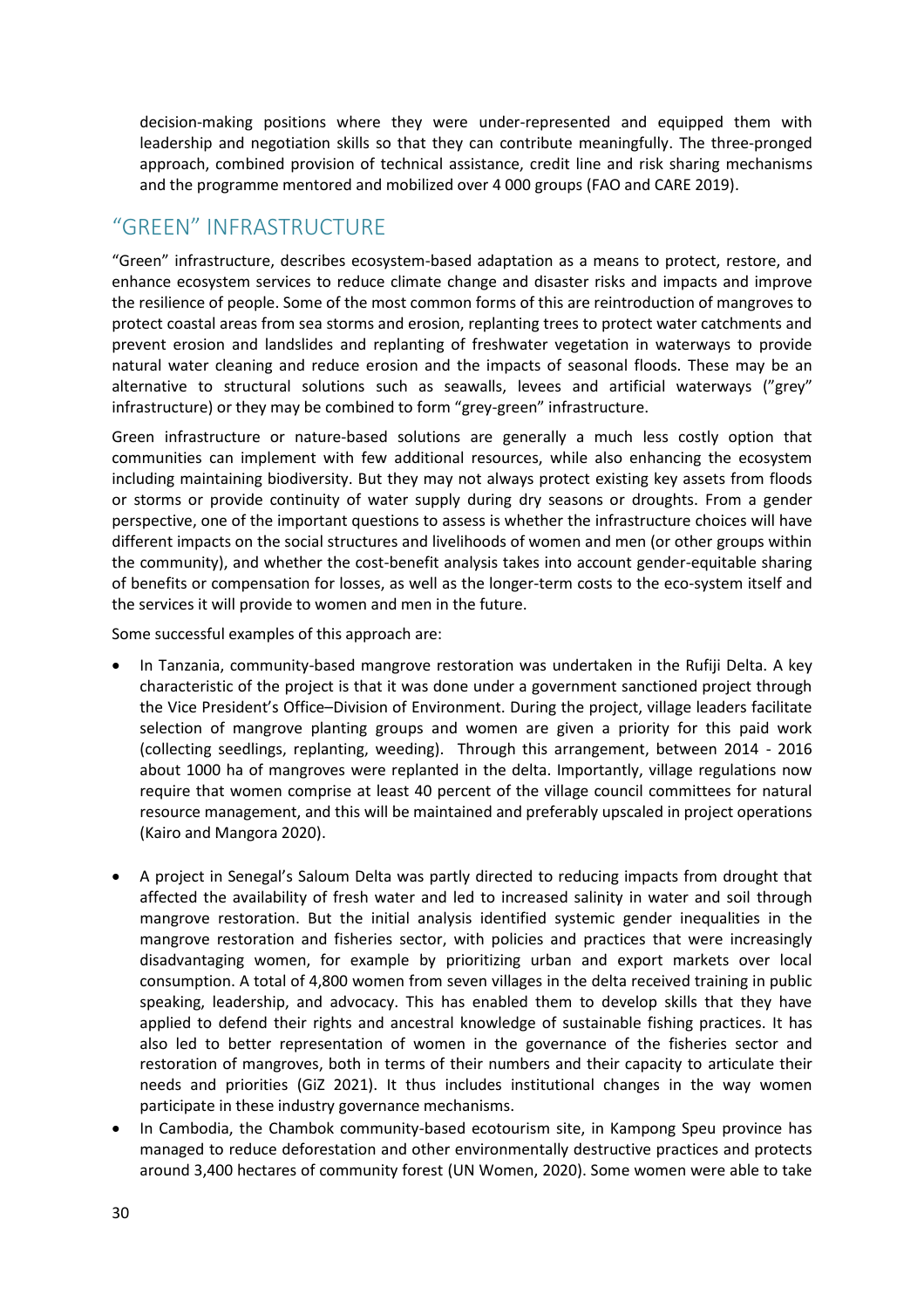up leadership roles and participate in the meetings of community-based ecotourism committee. Chambok community-based ecotourism has thus created community ownership while also contributing to women's empowerment and community forest protection, which can help stabilize the climate (Pross et al. 2020).

# <span id="page-30-0"></span>CAPACITY BUILDING OF RURAL WOMEN IN ECO-SYSTEM-BASED ADAPTATION

A number of eco-system-based agriculture projects primarily work through empowering women as leaders with tailored capacity development. For example:

- In Rajasthan, India, 40 rural women leaders (4elected and to-be elected representatives) were trained to tackle water scarcity. One participant stated: "The training built my knowledge of water issues, understanding of available government schemes and initiatives to address water concerns. It also helped me bring about a major shift in the mindset of the villagers when I explained to them how climate change will be making water a very scarce resource in future. I was able to use my powers as an elected representative to address many water issues within our community."(Pross et al. 2020)
- In the State of Odisha, India, a project targeted 49 panchayats (village local self government bodies) and 20 urban slums on the eastern coast facing the Bay of Bengal, which is known to be a "breeding ground'' for tropical cyclones. In the project, 70 women in the villages undertook capacity building, and they were supported to join village-level committees. The women could put became confident enough to take an active part in local decision-making processes and demand their rights and entitlements (UNISDR 2015b).
- In the Bolivian high-altitude plains, are a harsh, cold and arid climate for agriculture, traditional agricultural and climatic knowledge was consolidated in groups of yapuchiris who were supported to sell their technological and financial services to local farmers. This resulted in significant reduction of crop losses from drought, hail, frost and flooding and has also stabilized market access for local crops. Female yapuchiris have also taken a specific leading role in negotiating long-term market access for local produce. The inclusion of women's expertise in the yapuchiri system has been vital for transferring agricultural success into stable livelihoods, through women's traditional skills and roles in crop and seed storage and in accessing markets. The female yapuchiris are also taking an active role in adaptive risk management and in monitoring bioindicators of climate- and weather-related hazards ("Training Module 2: Gender, Climate Change Adaptation and Disaster Risk Reduction" 2016).

This sample of successful ecosystem-based projects illustrate the range of possibilities for genderresponsive projects and innovation at local level that address livelihoods, disaster and climate risk and GEWE - especially through capacity building for women in advocacy and leadership roles. Some of them instituionalize women's participation in local or industry governance structures, and regulations, and this appears likely to give them more continuity. If local government capacity can also be further developed to initiate and lead such projects, for example using guidance from FAO (FAO 2016), these types of projects have great potential to impact GEWE and reduce poverty in rural communities.

### <span id="page-30-1"></span>4.4 OBSERVATIONS ON INSTITUTIONALIZING GENDER EQUALITY AND WOMEN'S EMPOWERMENT IN LOCAL LEVEL "GREEN" DEVELOPMENT

Increasing women's engagement in local government, local development approval processes through EIAs, and eco-system-based adaptation projects that improve agricultural production and reduce climate and disaster risk, can all have significant impacts gender equality and empowerment for women and girls in local level decision-making and reduction of rural poverty.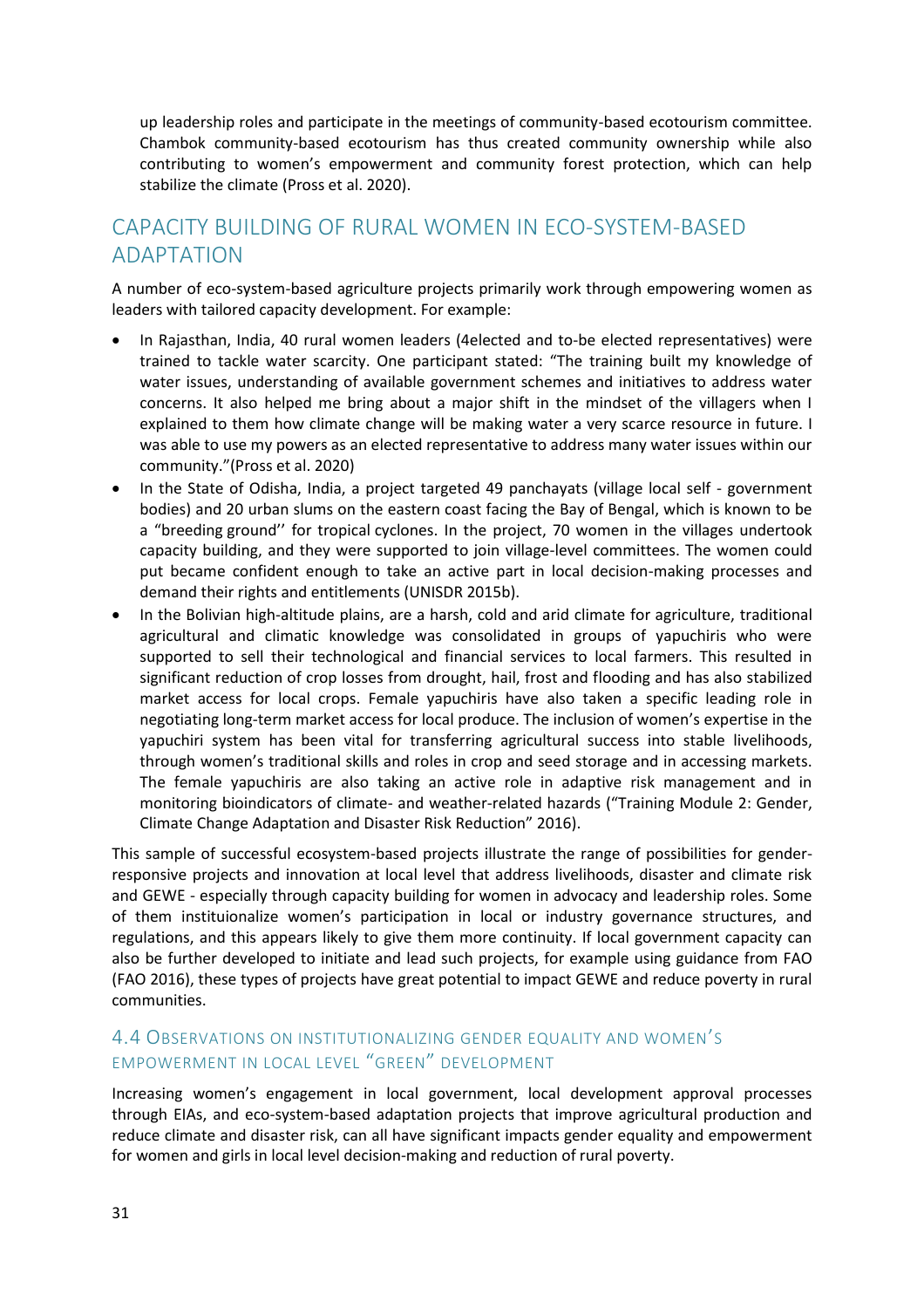# <span id="page-31-0"></span>5. CONCLUSIONS AND RECOMMENDATIONS

The underlying message of this paper is that there is a need to redefine the problem, to increase understanding that the underlying cause of worse outcomes for women and girls in the impacts of disasters, climate change and environmental degradation is structural gender inequality, not any inherent vulnerability of women. It has focused on how to address gender unequal outcomes by addressing structural gender inequality as an underlying driver of risk, especially by empowering women through increased presence, voice, agency, and resources in the policy-making process and implementing institutions. Without such a change in orientation, truly gender-responsive laws, policies and programmes on disasters, climate change and the environment will remain rare, gender commitments will remain aspirational (and sometimes unimplementable), the national gender equality laws and institutions will likely remain outside risk governance, and there will continue to be a lack of data, capacity, and resources to implement gender responsive programmes at national and community levels.

Such a major pivot in how gender issues are addressed will clearly not be achieved overnight, and the approach of the paper has been to explore a number of practical ways to move incrementally in this direction. What makes this different from some current efforts to promote gender mainstreaming is that the end goal is clear. It is substantive gender equality between women and men and empowerment of women in the framing and implementation of risk governance to the point where women from a whole range of social backgrounds exercise equal power, authority and influence with men. It places gender equality and empowerment for women and girls as a central pillar of risk governance, not as an after-thought or an add-on after the framework is already set. The goal is fundamental system change, transformative change, which is no more, and no less, than the commitment made by Members States in Sustainable Development Goal 5.

The following recommendations for Member States and United Nations agencies focus on the law and policy frameworks that govern priorities and women's participation in climate, disaster and environmental risk governance. These are emphasized as a practical way forward because they provide the mandates and resources for gender-responsive programming; they are the 'gender equality infrastructure' needed to move from aspirational goals and targets to practical implementation at national and local levels.

#### **1. Include gender equality and non-discrimination as policy objectives in climate, environmental and disaster risk management laws, policies, and programmes**

It is recommended that Member States review legislation and national policies on climate change, disaster risk and environmental management and revise them as needed to provide clear mandates for the policy objectives of gender equality and non-discrimination in both institutional participation and programming outcomes. This may be done through all the following mechanisms:

- a. Clear cross-referencing to constitutional rights and international treaty obligations for substantive gender equality and participation for women and men that align with CEDAW; and/or
- b. Clear cross-referencing to specific national laws promoting gender equality and prohibiting sex discrimination (direct and indirect); and/or
- c. Clauses promoting gender equality (substantive equality, including authorization of special measures to correct prior disadvantage), prohibiting sex discrimination (direct and indirect) and promoting meaningful participation for women and gender-responsive programming within the climate, environmental and disaster laws and policies:
	- i. At the level of principles and objectives;
	- ii. As part of the guidance for policy and programme development, authorizing the use of gender analysis and requiring gender mainstreaming; and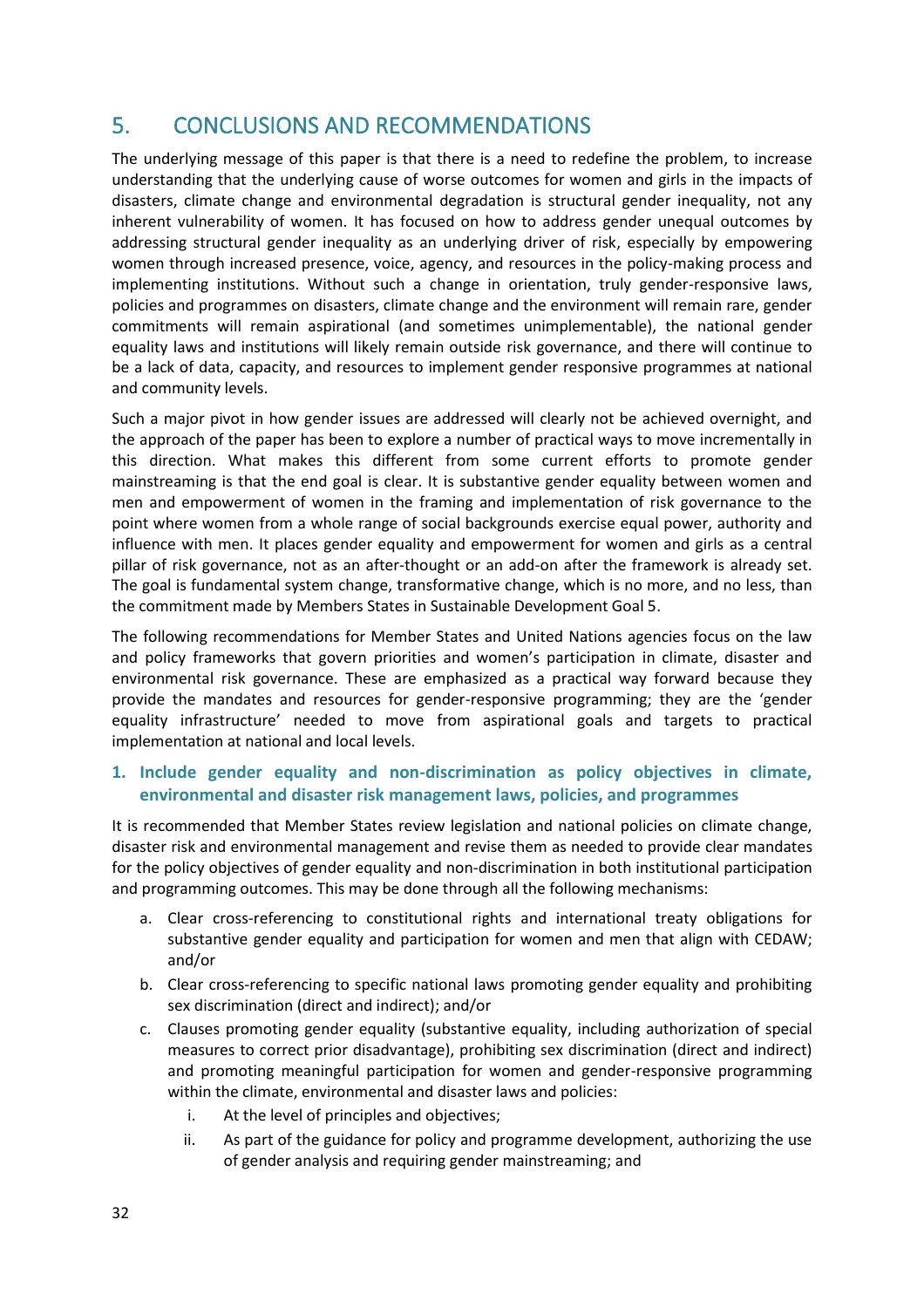iii. As part of the mechanisms of budget allocation, monitoring, reporting and evaluation.

All three of these mechanisms are recommended. The first two may require minor amendments to existing laws or policies while the third element may require more substantive review of existing laws, policies or administrative procedures. All need to be backed by capacity building on what they mean in practice, including how to mainstream gender effectively and practically into programmes and projects.

#### **2. Institutionalize representation and meaningful participation of women and their organizations in climate, environmental and disaster risk governance institutions**

While recognizing that gender parity in climate, environmental and disaster risk governance institutions does not guarantee gender equality and empowerment for women and girls, or indeed gender responsive programming, the participation of a critical mass of women in staffing, leadership and governing bodies is a very significant enabler for this to occur. This was identified at the first Beijing Conference, but the mechanisms to achieve it have continued to be a challenge. It has not been an area of sufficient focus so far in the international frameworks for climate, disaster and environmental management, which do not suggest mechanisms for how to achieve SDG5 and the CEDAW obligations in this context; and ultimately it is the responsibility of each Member State to implement. It is recommended that Member States and United Nations agencies make this a significant priority as an area of research and analysis, advocacy and change in relevant laws, policies and institutional structures, and that they:

- a. Undertake a series of national and comparative qualitative and quantitative analyses of how women in general, women's ministries and women's organizations actually participate in staffing, governance and elected roles in the institutions that manage climate, environmental and disaster risk. The initial focus could be on national institutions, but local governance is also a critical area for research, as it is at this level that risk governance and development decisions are more integrated into one mandate for effective local governance. These studies would aim to provide a baseline in each country and globally to clarify the gender gap for women in climate, environmental and disaster risk governance, and identify institutional and structural barriers to women's meaningful participation in each context;
- b. At the same time, review legislation and national policies on climate change, disaster risk management and environmental management, and related civil service recruitment and promotion criteria, to implement immediately standard statutory requirements that:
	- i. All national and local advisory committees, councils or platforms for climate change, disaster risk management and environmental management include the women's ministry and at least one non-governmental women's organization;
	- ii. All governing bodies, elected offices, expert bodies and professional staffing roles in climate, environmental and disaster risk governance institutions are to have the goal of gender parity and in the meantime follow the "two-thirds gender rule" for membership. This would mean that none of these groups could be made up of more than two-thirds (or less than one-third) of either women or men. This would also need implementation mechanisms, to include screening, reporting and monitoring mechanisms, transitional provisions and capacity for exceptions based on rigorous criteria, as well as positive capacity building for women in contexts where there are not yet sufficient numbers qualified due to their historical exclusion from these roles;
- c. Establish standardized statistical collection and analysis to provide continuing data on progress regarding women's institutional participation in climate, environmental and disaster risk governance, which can eventually be used for international benchmarking. Some of this data is likely to be available through tailored analyses of data provided by Member States to the ILO, IPU and UN Women on gender equality in public life and decision-making related to (i) women's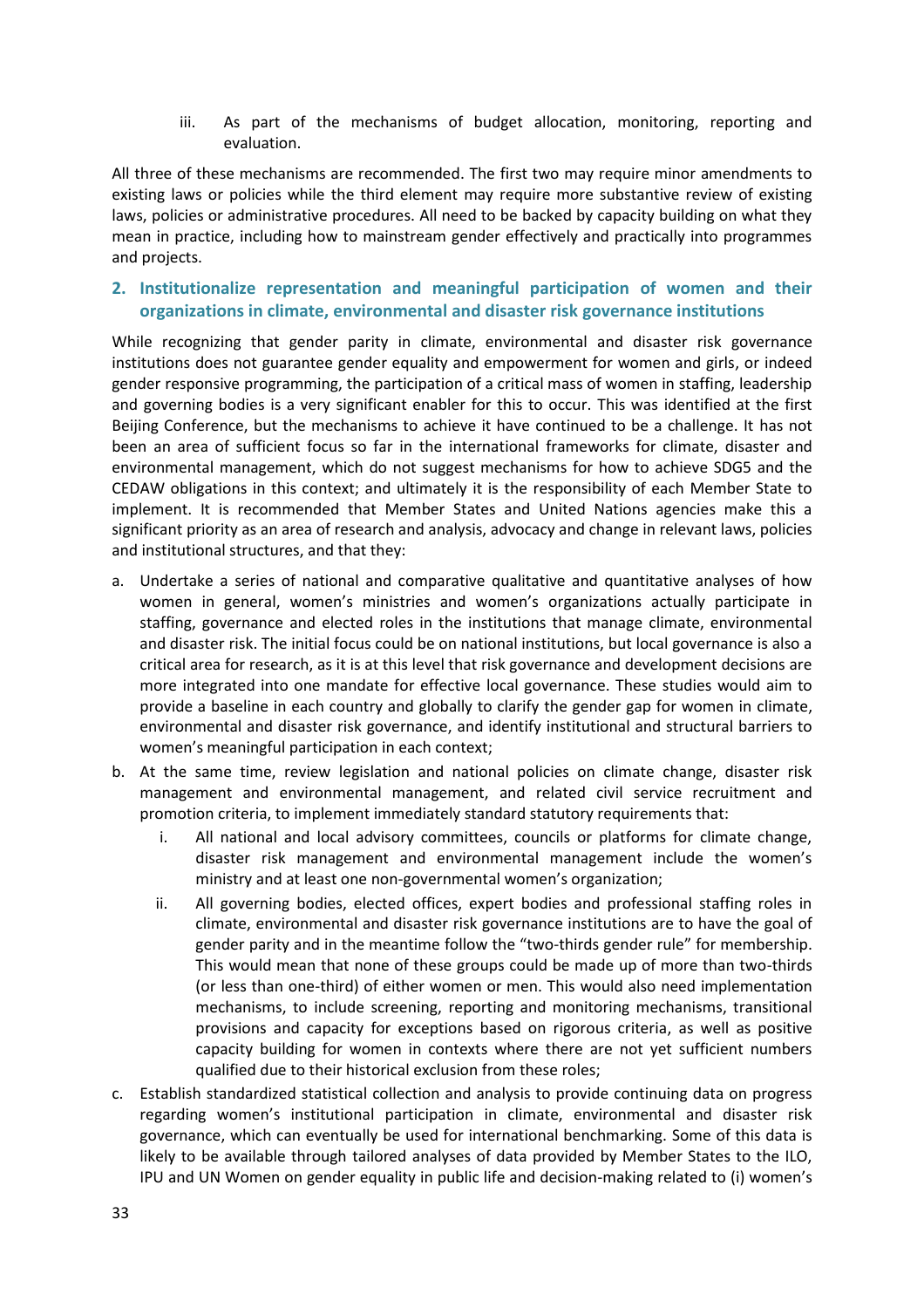share of government ministerial positions, (ii) proportion of seats held by women in national parliaments and local governments, and (iii) proportion of women in managerial positions, as set out in the United Nations Minimum Set of Gender Indicators (Inter-agency and Expert Group on Gender Statistics 2019, Ind. 43-45). Hence, such reporting could be done as an add-on to existing SDG, CEDAW and ILO reporting, and should not require the establishment of a new parallel system of sex-disaggregated data collection; and

d. Use the qualitative and quantitative indicators arising from the foregoing in laws and policies to measure and monitor gender equality and empowerment for women in institutional participation. For example, these can be part of the targets and indicators in national and local DRR strategies, national climate change adaptation plans and nationally determined contributions under the Paris Agreement/UNFCCC, as well as in national policies and programmes for green and/or sustainable development. These should be consistent with the national gender strategy and progress could be co-monitored by the women's ministries and the ministries that govern climate change, disaster risk management and environmental management.

#### **3. Measure the impacts of programming on gender equality and women's empowerment**

While a range of tools for monitoring, evaluation and assessment of gender programming outcomes are in use or under development, many of them are agency-specific or context-specific, and it appears that impact assessments are much less common than measuring processes and project outputs (United Nations Joint Study 2021 Annex 5 surveys). The recent work done on defining more clearly what we mean by gender equality and women's empowerment (van Eerdewijk and Wong 2017), and on measuring the impacts of humanitarian programming that aims to improve it (Goulart et al. 2021), offer scope for more rigorous measurement of gender programming in climate change, disaster and environmental risk governance. This would improve the feedback information to show what is working and what is not, and so to adjust policies, programming, resources and implementation capacity to be more effective in improving gender equality and women's empowerment. It is recommended that United Nations agencies work with Member States and experts in this field to further develop streamlined and practical methods to qualitatively measure the impacts of international cooperation, national and local gender-responsive programming in risk governance.

#### **4. Embrace the "new" policy coherence: gender equality integrated with climate, disaster, environmental and development policy**

The sustainable development goals underline the importance of gender equality and empowerment for all women and girls as a precursor to sustainable development, and this paper has reiterated the importance of implementing SDG5 within climate, disaster and environmental risk governance for the same reasons. Another way to describe it is that "policy coherence", as a way of thinking about and achieving equitable and risk-informed sustainable development, must include gender equality.

At a practical level, this requires mechanisms to increase engagement between, on the one hand, women's ministries, women's organizations and gender experts and, on the other hand, climate change, disaster and environmental ministries, organizations and experts. In addition to the recommendation above concerning representation of women's ministries and organizations in the climate change, disaster and environmental policy and programming institutions, it is recommended that Member States and United Nations agencies:

- a. Establish ongoing mechanisms for women's ministries to be routinely involved from the outset in all key national policy development processes for green and/or sustainable development, climate change, disaster risk management and environmental management;
- b. Support the effective participation of women's ministries through targeted training, capacity building, and resourcing to ensure they have the technical skills and knowledge in climate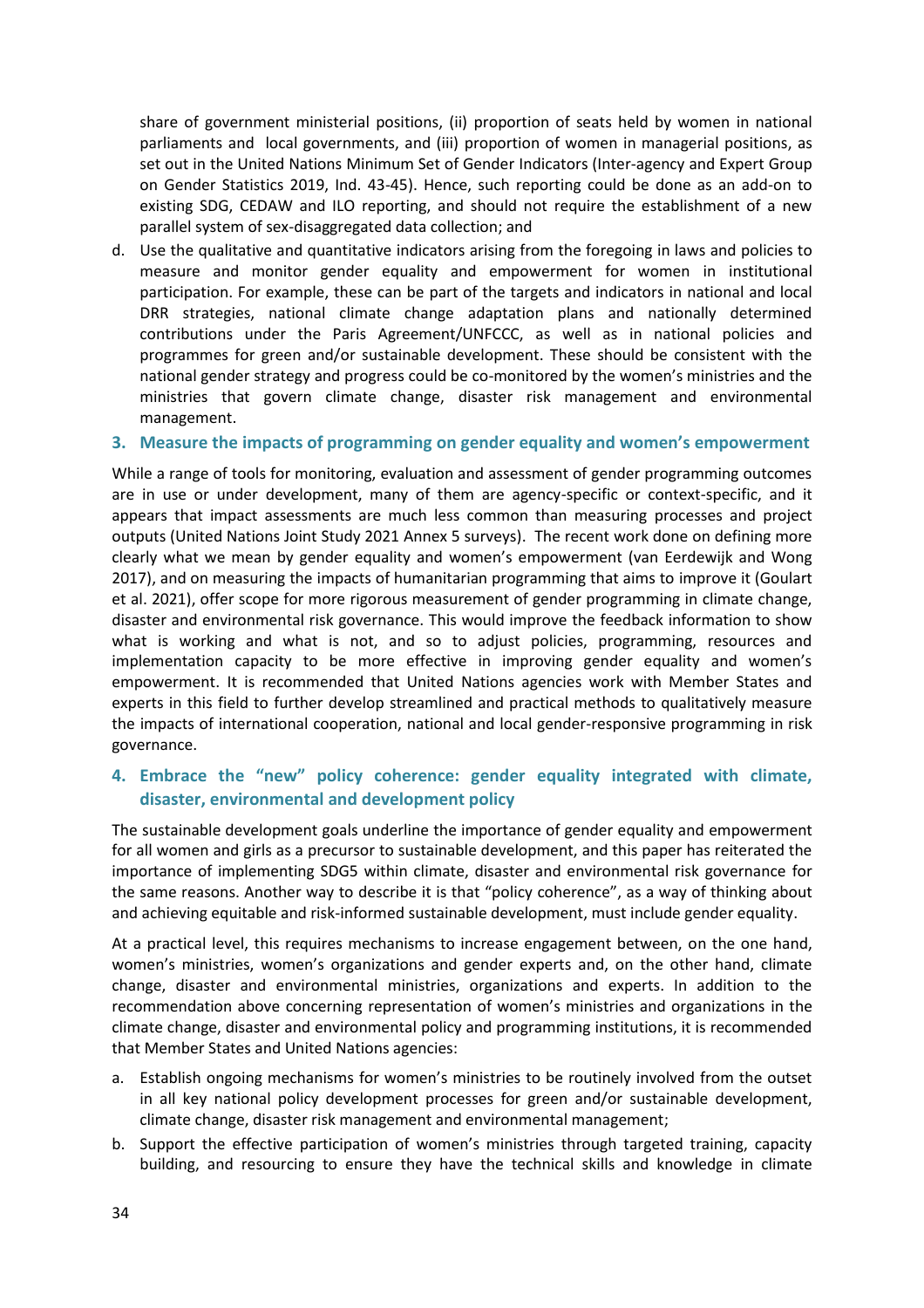change policy, disaster risk reduction and development planning to lead gender responsive approaches;

- c. Recognize and formalize non-governmental "Women and Gender" constituencies within countries as key stakeholders in the above national policy development processes, including women's civil society, academic, technical and private sector organizations; and
- d. Develop and apply qualitative and quantitative criteria and indicators to ensure that all national policies and programmes include gender equality criteria, advance women's empowerment, and effectively mainstream these concepts into programme planning, implementation, monitoring and evaluation.
- **5. Focus on women's empowerment and capacity development in local and community governance mechanisms and facilitation of gender-responsive eco-system-based approaches to local development**

Local development approval processes and eco-system-based adaptation projects (e.g. climatesmart agriculture, "green" infrastructure development and other eco-system-based adaptation) and associated capacity development for women and their organizations at community level are important mechanisms to pursue gender equality and empowerment for women and girls at the local level. It is recommended that Member States and United Nations agencies focus on local government capacity and planning to integrate such models into local climate, disaster and environmental risk governance through:

- a. Reviewing procedures and criteria for environmental impact assessments to include gender analysis and gender-responsive consultation processes to ensure gender differences in project impacts are considered and women in stakeholder communities have a voice;
- b. Increasing women's participation in local government and building capacity in rural local authorities to develop and implement gender-responsive eco-system-based adaptation projects with local communities; and
- c. Engaging with women's organizations and other relevant civil society and educational organizations at local level to develop women's leadership skills and technical knowledge of climate change, environmental management and disaster risk reduction.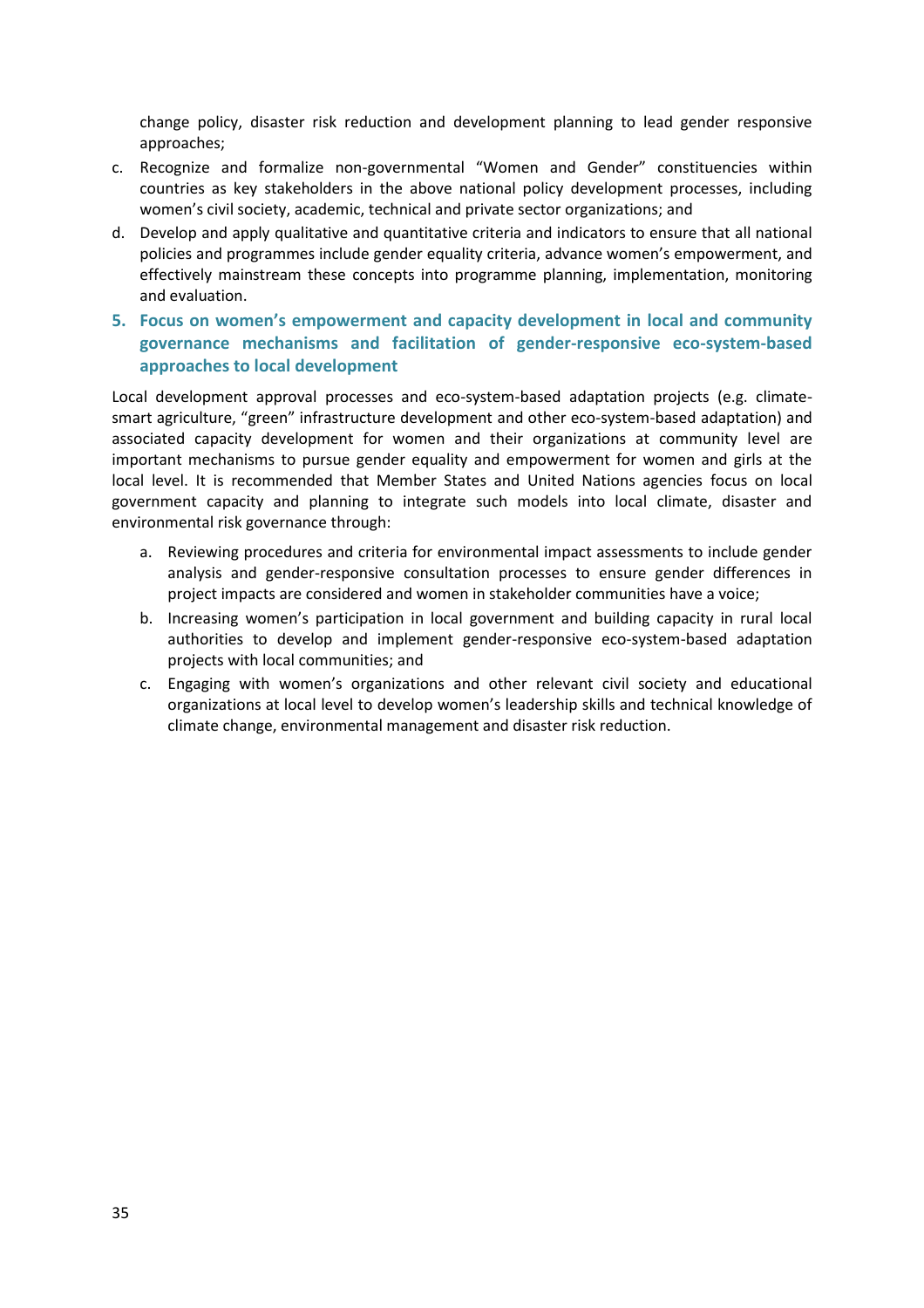## <span id="page-35-0"></span>**REFERENCES**

- ADB. 2017. "Strengthening Women's Resilience to Climate Change and Disaster Risk in Asia and the Pacific." Text. Asian Development Bank. Regional. July 28, 2017. https://www.adb.org/projects/50042- 001/main.
- ADB, Robyn Layton, and Mary Picard. 2021. "ADB, Layton and Picard Strengthening Women's Resilience: How Laws and Policies Promote Gender Equality in Climate Change and Disaster Risk Management:Fiji Country Report (Forthcoming 2021)." Manila, Philippines: Asian Development Bank.
- ADPC iPrepare Business Facility, and Mary Picard. 2017. "Strengthening Disaster and Climate Resilience of Small and Medium Enterprises in Asia. Regional Synthesis Report: Indonesia, Philippines, Thailand, Viet Nam." Strengthening Disaster and Climate Resilience of Small and Medium Enterprises in Asia. Bangkok, Thailand: Asian Disaster Preparedness Center. http://www.adpc.net/sme-resilienceasia/download/IP\_RegionalSynthesisReport.pdf.
- African Working Group on Gender and Climate Change. 2016. "Gender Analysis of the Paris Agreement and Implications for Africa." Briefing Note. African Working Group on Gender and Climate Change. https://idl-bnc-idrc.dspacedirect.org/bitstream/handle/10625/56478/IDL-56478.pdf?sequence=2&isAllowed=y.
- Alam, Edris, and Andrew E. Collins. 2010. "Cyclone Disaster Vulnerability and Response Experiences in Coastal Bangladesh." *Disasters* 34 (4): 931–54. https://doi.org/10.1111/j.1467-7717.2010.01176.x.
- Asian Development Bank. 2020a. *Climate Change, Coming Soon to a Court Near You: International Climate Change Legal Frameworks*. Climate Change, Coming Soon to a Court Near You, Report 4. https://www.adb.org/publications/international-climate-change-legal-frameworks.
- Asian Development Bank. 2020b. *Climate Change, Coming Soon to a Court Near You: National Climate Change Legal Frameworks in Asia and the Pacific*. Climate Change, Coming Soon to a Court Near You, Report 3. https://www.adb.org/publications/national-climate-change-legal-frameworks-asia-pacific.
- Austin, Kelly F., and Laura A. McKinney. 2016. "Disaster Devastation in Poor Nations: The Direct and Indirect Effects of Gender Equality, Ecological Losses, and Development." *Social Forces* 95 (1): 355–80. https://doi.org/10.1093/sf/sow056.
- Bharadwaj, Ritu, Danielle Bishop, and Somnath Hazra. 2021. "Climate-Induced Migration and Modern Slavery." London, UK: Anti-Slavery International and International Institute for Environment and Development.
- Bhutan. 2013. *Disaster Management Act of Bhutan 2013*. https://www.ddm.gov.bt/wpcontent/uploads/downloads/acts&rules/dm\_act\_2013.pdf.
- CARE. 2020a. "Evicted by Climate Change: Confronting the Gendered Impacts of Climate-Induced Displacement." The Hague, The Netherlands. https://careclimatechange.org/evicted-by-climatechange/.
- CARE. 2020b. "Where Are the Women? The Conspicuous Absence of Women in COVID-19 Response Teams and Plans, and Why We Need Them." Care International. https://insights.careinternational.org.uk/publications/why-we-need-women-in-covid-19-responseteams-and-plans.
- CBD COP12. 2014. "2015-2020 Gender Plan of Action Under the Convention on Biological Diversity (UNEP/CBD/COP/DEC/XII/7)." Convention on Biological Diversity, Council of the Parties No. 12. https://www.cbd.int/doc/decisions/cop-12/cop-12-dec-07-en.pdf.
- CBD OEWG. 2021. "First Draft of the Post-2020 Global Biodiversity Framework (CBD/WG2020/3/3)." CBD Open-ended Working Group.
- CEDAW. 2018. "General Recommendation No.37 on Gender-Related Dimensions of Disaster Risk Reduction in the Context of Climate Change (CEDAW/C/GC/37)." CEDAW/C/GC/37. https://digitallibrary.un.org/record/1626306/files/CEDAW\_C\_GC\_37-EN.pdf.
- Chattopadhyay, Raghabendra, and Esther Duflo. 2004. "Women as Policy Makers: Evidence from a Randomized Policy Experiment in India." *Econometrica* 72 (5): 1409–43. https://doi.org/10.1111/j.1468-0262.2004.00539.x.
- Collantes, Verona, Karina Kloos, Paulette Henry, Atieno Mboya, Tzili Mor, and Graciela Metternicht. 2018. "Moving towards a Twin-Agenda: Gender Equality and Land Degradation Neutrality." *Environmental Science & Policy* 89 (September): 247. https://doi.org/10.1016/j.envsci.2018.08.006.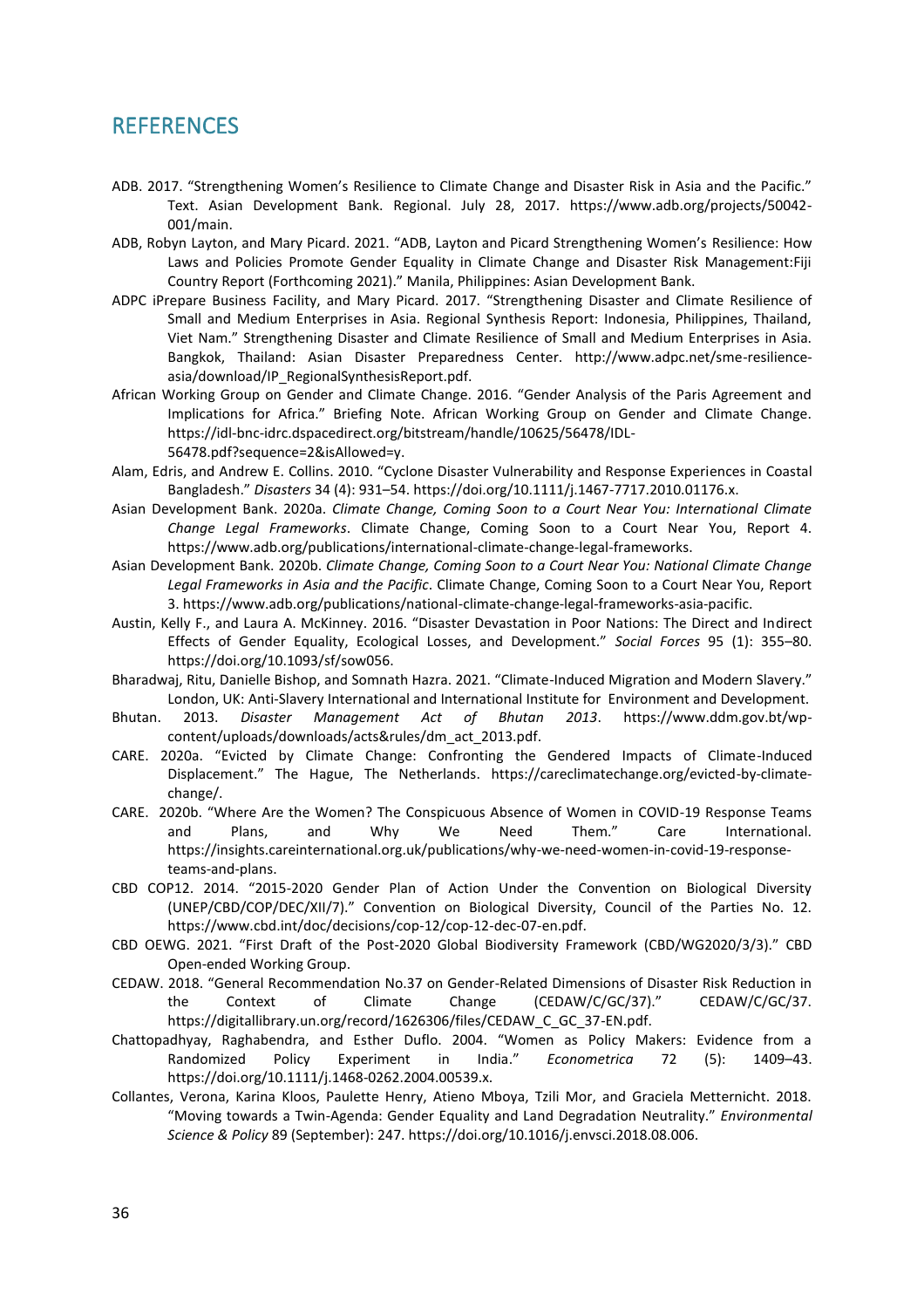- COP14 CBD. 2018. "Comprehensive and Participatory Process for the Preparation of the Post-2020 Global Biodiversity Framework (CBD/COP/DEC/14/34)." Convention on Biological Diversity, Council of the Parties No. 14.
- D4G. 2019. "Policy Brief: Invest in Girls and Women to Tackle Climate Change and Conserve the Environment." Deliver for Good. https://womendeliver.org/wp-content/uploads/2017/09/2019-10- D4G Brief ClimateChange.pdf.
- Eerdewijk, Anouka van, and Franz Wong. 2017. "White Paper: A Conceptual Model of Women and Girls' Empowerment." Amsterdam, Netherlands: Royal Tropical Institute (KIT). https://www.kit.nl/wpcontent/uploads/2018/10/BMGF\_KIT\_WhitePaper\_web-1.pdf.
- "Facts and Figures: Women's Leadership and Political Participation." 2021. UN Women. 2021. https://www.unwomen.org/en/what-we-do/leadership-and-political-participation/facts-and-figures.
- FAO. 2016. *Gender-Responsive Disaster Risk Reduction in the Agriculture Sector Guidance for Policy-Makers and Practitioners*. Rome, Italy: FAO. http://www.fao.org/publications/card/en/c/2322590e-76a3- 4d80-8e39-ca357d6b2b64.
- FAO. 2020. *Adding a Gender Lens into FAO's Response to COVID-19 – Programme Guidance*. Cairo, Egypt: FAO. https://doi.org/10.4060/ca9299en.
- FAO. 2021. "Economic Inclusion and Social Protection to Reduce Poverty Rural Social Protection in Africa." Rome, Italy: Food and Agriculture Organization. http://www.fao.org/3/cb3390en/cb3390en.pdf.
- FAO and CARE. 2019. *Good Practices for Integrating Gender Equality and Women's Empowerment in Climate-Smart Agriculture Programmes.* Atlanta, USA: Food and Agriculture Organization of the United Nations. http://www.fao.org/3/ca3883en/ca3883en.pdf.
- Ferris, Elizabeth, Daniel Petz, and Chareen Stark. 2013. "'Disaster Risk Management: A Gender-Sensitive Approach Is a Smart Approach', Ch. 4." In *The Year of Recurring Disasters: A Review of Natural Disasters in 2012*. Washington, D.C.: The Brookings Institution – London School of Economics Project on Internal Displacement. https://www.brookings.edu/wpcontent/uploads/2016/06/Brookings\_Review\_Natural\_Disasters\_2012-2.pdf.
- FHN. 2021. "Women's Humanitarian Voices: Covid-19 through a Feminist Lens. A Global Report." The Feminist Humanitarian Network. Network has been also been also been also been also been also been also been also been a https://static1.squarespace.com/static/6072068ad84bdb774791b965/t/609a20ad552ded2e7422dc9
	- 5/1620713681053/FHN-Covid19-Global-Digital.pdf.
- Fiji. 2016. "Fiji Post-Disaster Needs Assessment Tropical Cyclone Winston, February 20, 2016." Suva, Fiji. https://reliefweb.int/sites/reliefweb.int/files/resources/Post%20Disaster%20Needs%20Assessments %20CYCLONE%20WINSTON%20Fiji%202016%20%28Online%20Version%29.pdf.
- Fiji. 2018. "Planned Relocation Guidelines: A Framework to Undertake Climate Change Related Relocation." Guidelines. Suva, Fiji: Government of Fiji, Ministry of Economy. https://environmentalmigration.iom.int/planned-relocation-guidelines-framework-undertakeclimate-change-related-relocation.
- Fiji. n.d. *Climate Change Bill 2020 (Draft 2)*. https://www.economy.gov.fj/images/CCIC/uploads/BILL/Fiji\_Climate\_Change\_Bill-Draft-2-for-Publicconsultation-18-November-2020.pdf.
- GCF. 2017. "Mainstreaming Gender in Green Climate Fund Projects." Manual. Incheon, South Korea: Green Climate Fund (GCF). https://www.greenclimate.fund/documents/20182/194568/Guidelines\_- \_GCF\_Toolkit\_Mainstreaming\_Gender.pdf/860d1d03-877d-4c64-9a49-c0160c794ca7.
- Gender Based Violence AoR, Global Protection Cluster. 2019. "The Inter-Agency Minimum Standards for Gender-Based Violence in Emergencies Programming." UNFPA. https://gbvaor.net/.
- GGCA. 2016. "Gender and Climate Change: A Closer Look at Existing Evidence." Global Gender and Climate Alliance (GGCA). https://wedo.org/gender-and-climate-change-a-closer-look-at-existing-evidenceggca/.
- GiZ. 2021. "Toward Gender-Responsive Ecosystem-Based Adaptation: Why It's Needed and How to Get There – Adaptation Community." 2021. https://www.adaptationcommunity.net/online-sessions/towardgender-responsive-ecosystem-based-adaptation-why-its-needed-and-how-to-get-there/.
- Global Shelter Cluster. 2021. "GBV in Shelter Programming Working Group Documents." 2021. https://www.sheltercluster.org/working-group/gbv-shelter-programming-workinggroup/documents?language=English.
- Goulart, Céline M., Amber Purewal, Humaira Nakhuda, Anita Ampadu, Amanda Giancola, Jean-Luc Kortenaar, and Diego G. Bassani. 2021. "Tools for Measuring Gender Equality and Women's Empowerment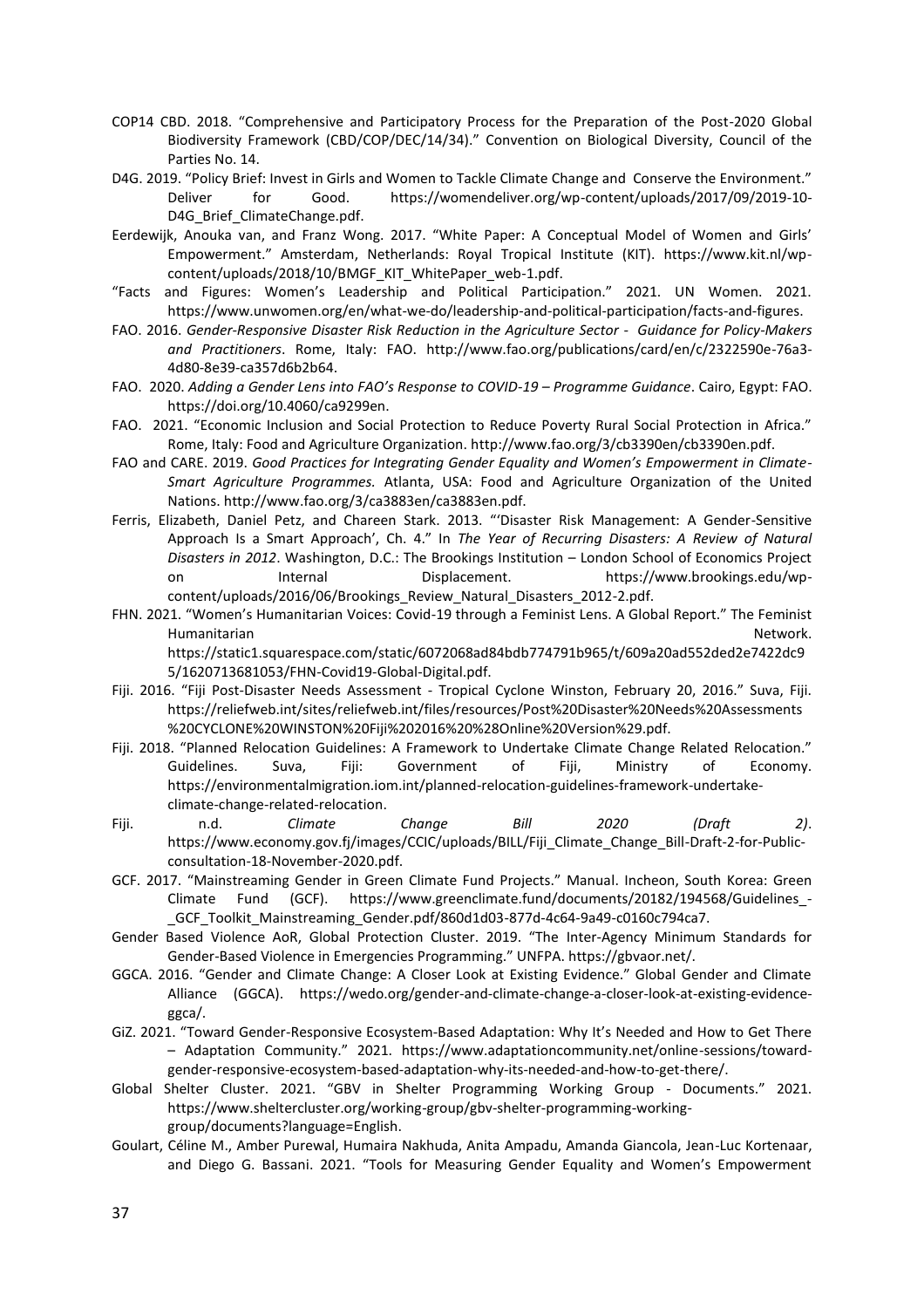(GEWE) Indicators in Humanitarian Settings." *Conflict and Health* 15 (1): 39. https://doi.org/10.1186/s13031-021-00373-6.

Government of Malawi, Andrew. 2019. "Malawi 2019 Floods Post Disaster Needs Assessment (PDNA)."

- Hallegatte, Stephane, Adrien Vogt-Schilb, Mook Bangalore, and Julie Rozenberg. 2016. *Unbreakable: Building the Resilience of the Poor in the Face of Natural Disasters*. The World Bank. https://doi.org/10.1596/978-1-4648-1003-9.
- Hannah Reid, Alejandro Argumedo, Alejandro Argumedo, and Krystyna Swiderska,. 2018. "Ecosystem-Based Approaches to Adaptation: Strengthening the Evidence and Informing Policy: Research Results from the Potato Park and the Indigenous Peoples Biocultural Climate Change Assessment, Peru." IED. https://pubs.iied.org/17619iied.
- IFRC. 2018. "The Responsibility to Prevent and Respond to Sexual and Gender-Based Violence in Disasters and Crises." Kuala Lumpur, Malaysia: International Federation of Red Cross and Red Crescent Societies. https://media.ifrc.org/ifrc/wp-content/uploads/sites/5/2018/07/17072018-SGBV-Report\_Final.pdf.pdf.
- IFRC, and Elizabeth Ferris. 2015. "Unseen, Unheard: Gender-Based Violence in Disasters. Global Study." Geneva, Switzerland: International Federation of Red Cross and Red Crescent Societies. https://www.ifrc.org/Global/Documents/Secretariat/201511/1297700\_GBV\_in\_Disasters\_EN\_LR2.pd f.
- IFRC, and Mary Picard. 2017. "Global Study: Effective Law and Policy on Gender Equality and Protection from Sexual and Gender-Based Violence in Disasters." Geneva, Switzerland: International Federation of Red Cross and Red Crescent Societies. https://doi.org/10.1163/2210-7975\_HRD-9813-2015012.
- IFRC, Mary Picard, and Victoria Bannon. 2017. "ASEAN Disaster Law Mapping Implementing AADMER: A Regional Stocktake." Kuala Lumpur, Malaysia: International Federation of Red Cross and Red Crescent Societies. http://www.rcrc-resilience-southeastasia.org/wp-content/uploads/2018/01/AADMER-Implementation-Regional-Report-FINAL-pdf.pdf.
- IFRC, and Sabin Shrestha. 2017. "Nepal Country Case Study: Effective Law and Policy on Gender Equality and Protection from Sexual and Gender-Based Violence in Disasters." Geneva, Switzerland: International Federation of Red Cross and Red Crescent Societies. https://media.ifrc.org/ifrc/wpcontent/uploads/sites/5/2017/10/Gender-SGBV-Report\_-Nepal.pdf.
- IFRC, UNDP, and Mary Picard. 2014. "Effective Law and Regulation for Disaster Risk Reduction: A Multi-Country Study." Geneva, Switzerland; New York, NY, USA: International Federation of Red Cross and Red Crescent Societies and United Nations Development Programme. www.drr-law.org.
- ILO. 2018. *Care Work and Care Jobs for the Future of Decent Work*. Geneva, Switzerland: INTL LABOUR Office.
- India, Ministry of Panchayati Raj. 2020. "Representation in Panchayats." 2020. https://pib.gov.in/pib.gov.in/Pressreleaseshare.aspx?PRID=1658145.
- Institute of Development Studies. 2015. "The Effect of Gender Equality Programming on Humanitarian Outcomes." New York, N.Y., USA: UN Women. https://www.unwomen.org/digitallibrary/publications/2015/7/the-effect-of-gender-equality-programming-on-humanitarian-outcomes.
- Inter-agency and Expert Group on Gender Statistics. 2019. "United NationsMinimum Set of Gender Indicators." United Nations Statistics Division. https://genderstats.un.org/#/home.
- IPCC. 2021. *Climate Change 2021: The Physical Science Basis: Contribution of Working Group I to the Sixth Assessment Report of the Intergovernmental Panel on Climate Change*. Edited by V. Masson-Delmotte, P. Zhai, A. Pirani, S.L. Connors, C. Péan, S. Berger, N. Caud, et al. Cambridge University Press. https://www.ipcc.ch/report/ar6/wg1/#FullReport.
- Joseph, Chris, Thomas Gunton, and Murray Rutherford. 2015. "Good Practices for Environmental Assessment." *Impact Assessment and Project Appraisal* 33 (4): 238–54. https://doi.org/10.1080/14615517.2015.1063811.
- Kabeer, Naila. 1999. "Resources, Agency, Achievements: Reflections on the Measurement of Women's Empowerment." *Development and Change* 30 (3): 435–64. https://doi.org/10.1111/1467-7660.00125.
- Kairo, James G., and Mwita M. Mangora. 2020. "Guidelines on Mangrove Ecosystem Restoration for the Western Indian Ocean Region." Western Indian Ocean Ecosystem Guidelines and Toolkits. UNEP. https://www.nairobiconvention.org/CHM%20Documents/WIOSAP/guidelines/GuidelinesonMangrove RestorationForTheWIO.pdf.
- Kenya. n.d. *Climate Change Act 2016*. *No. 11 of 2016*.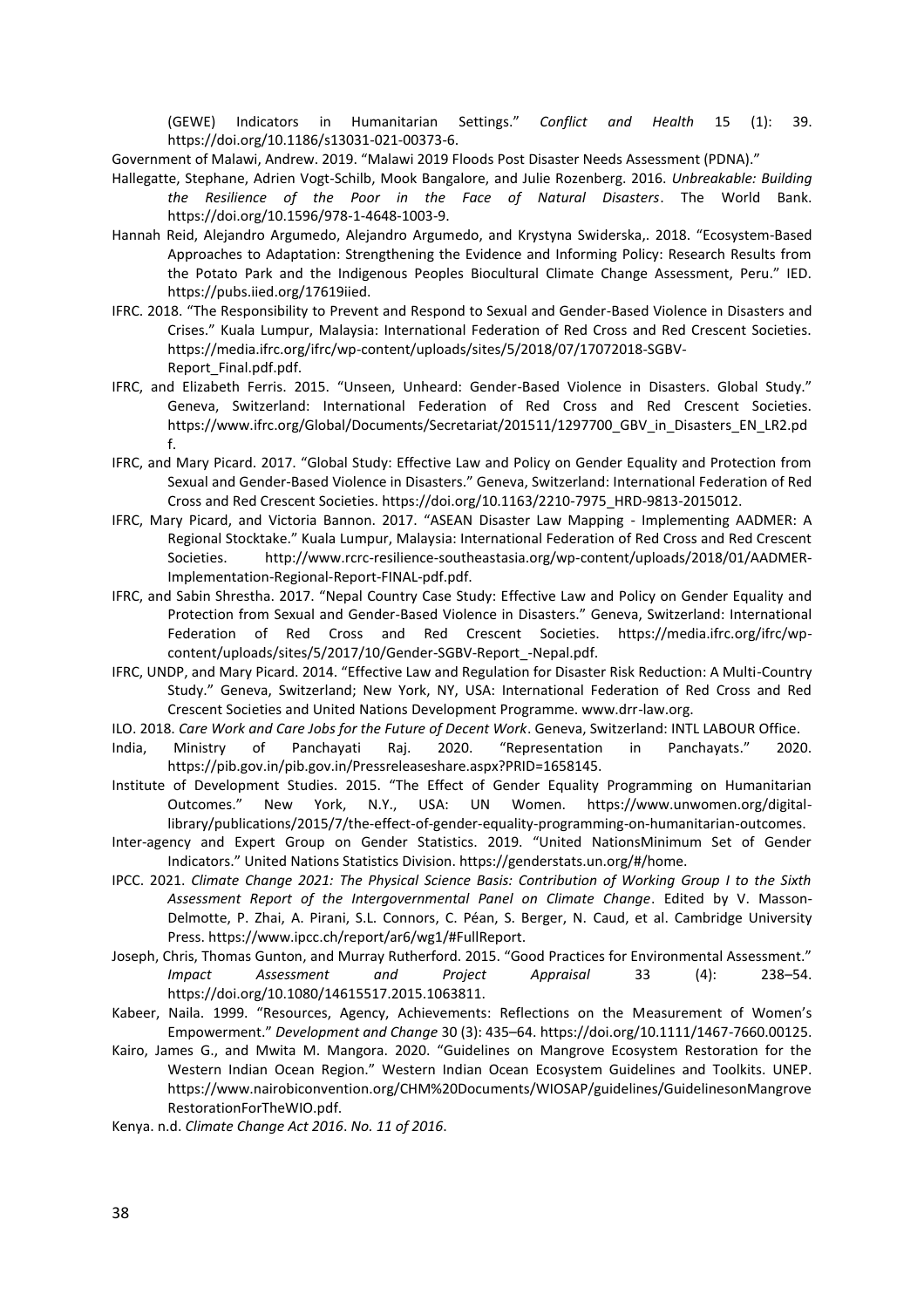- King-Okumu, Caroline. 2019. "Drought Impact and Vulnerability Assessment: A Rapid Review of Practices and Policy Recommendations." Bonn, Germany: United Nations Convention to Combat Desertification (UNCCD). https://catalogue.unccd.int/1248\_UNCCD\_%20Rapid\_Review\_Web.pdf.
- Krubiner, Carleigh, Megan O'Donnell, Julia Kaufman, and Shelby Bourgault. 2021. "Addressing the COVID-19 Crisis's Indirect Health Impacts for Women and Girls." Working Paper 577. Washington, D.C.: Center for Global Development. https://www.cgdev.org/publication/addressing-covid-19-crisis-indirecthealth-impacts-women-and-girls.
- Lao PDR. 2012. "Environmental Impact Assessment Guidelines." Vientiane, Lao PDR: Lao People's Democratic Republic.
- Lao PDR. n.d. *Law on Disaster Management 2019*.
- Lao PDR n.d. *Decree on Environmental Impact Assessment (Rev. 2019)*. https://theredddesk.org/countries/laws/decree-environmental-impact-assessment-112pm.
- Lao PDR. n.d. *Environmental Protection Law (Revised Version) 2012*. https://www.ajcsd.org/chrip\_search/dt/pdf/Useful\_materials/Lao\_PDR/Environmental\_Protection\_L aw Revised Version.pdf.
- Layton, Robyn, and Mary Picard. 2021. "Gender-Inclusive Legislative Framework and Laws to Strengthen Women's Resilience to Climate Change and Disaster Risk (Forthcoming)." ADB TA-9348 REG. Mandaluyong City, Metro Manila, Philippines: Asian Development Bank.
- LSE Grantham Research Institute on Climate Change and the Environment. n.d. "Climate Change Laws of the World." Database. Accessed January 18, 2021. https://climate-laws.org/.
- McAdam, Jane, and Elizabeth Ferris. 2015. "Planned Relocations in the Context of Climate Change: Unpacking the Legal and Conceptual Issues." *Cambridge Journal of International and Comparative Law* 4 (1). https://doi.org/DOI:10.7574/cjicl.04.01.137.
- Mongolia. 2014. "Environmental Sector Gender Strategy 2014-2030." Adopted by Ministerial Resolution # A-201, 23 June 2014, Mongolia. Ulaanbaatar, Mongolia: Government of Mongolia.
- Mongolia. n.d. *Law on Disaster Protection 2003 (Rev. 2017)*.
- Mongolia, National Committee on Gender Equality. 2017. *The Law on Promotion of Gender Equality, National Program on Gender Equality and Its Action Plan (2017-2021)*. Booklet. Ulaanbaatar, Mongolia.
- Myrttinen, Henri. 2017. "The Complex Ties That Bind: Gendered Agency and Expectations in Conflict and Climate Change-Related Migration." *Global Policy* 8 (S1): 48–54. https://doi.org/10.1111/1758- 5899.12402.
- Nachmany, Michal, Rebecca Byrnes, and Swenja Surminski. 2019. "National Laws and Policies on Climate Change Adaptation: A Global Review: Policy Brief." London, UK: Grantham Research Institute on Climate Change and the Environment and Centre for Climate Change Economics and Policy, LSE. https://www.lse.ac.uk/granthaminstitute/wp-content/uploads/2019/12/National-laws-and-policieson-climate-change-adaptation\_A-global-review.pdf.
- Nelson, Jane. 2020. "No Smallholder Farmer Left Behind." In *Leave No One Behind*, edited by Homi Kharas, John W. McArthur, and Izumi Ohno, 59–78. Time for Specifics on the Sustainable Development Goals. Brookings Institution Press. http://www.jstor.org/stable/10.7864/j.ctvkjb38h.7.
- Nepal. 2015a. "Nepal Earthquake 2015: Post Disaster Needs Assessment. Vol. B: Sector Reports." Kathmandu, Nepal: Government of Nepal National Planning Commission. https://reliefweb.int/sites/reliefweb.int/files/resources/PDNA-volume-B\_0.pdf.
- Nepal. 2015b. *Constitution of Nepal 2015*. https://www.mohp.gov.np/downloads/Constitution%20of%20Nepal%202072\_full\_english.pdf.
- Nepal. 2017. *Disaster Risk Reduction and Management Act, 2017*.
- Neumayer, Eric, and Thomas Plumper. 2007. "The Gendered Nature of Natural Disasters: The Impact of Catastrophic Events on the Gender Gap in Life Expectancy, 1981-2002." *Annals of the American Association of Geographers* 97 (3). https://doi.org/10.1111/j.1467-8306.2007.00563.x.
- Oxfam International. 2005. *The Tsunami's Impact on Women*. Oxfam Briefing Note. Indonesia: Oxfam International. https://oxfamilibrary.openrepository.com/bitstream/handle/10546/115038/bntsunami-impact-on-women-250305-

en.pdf;jsessionid=47B62988AA9577755F98D7795947A483?sequence=1.

PDD. 2016. "Disaster Displacement – Towards a Protection Agenda for People Displaced across Borders in the Context of Disasters and the Effects of Climate Change." Platform on Disaster Displacement (Followup to the Nansen Initiative). Commenced 2016. https://disasterdisplacement.org/.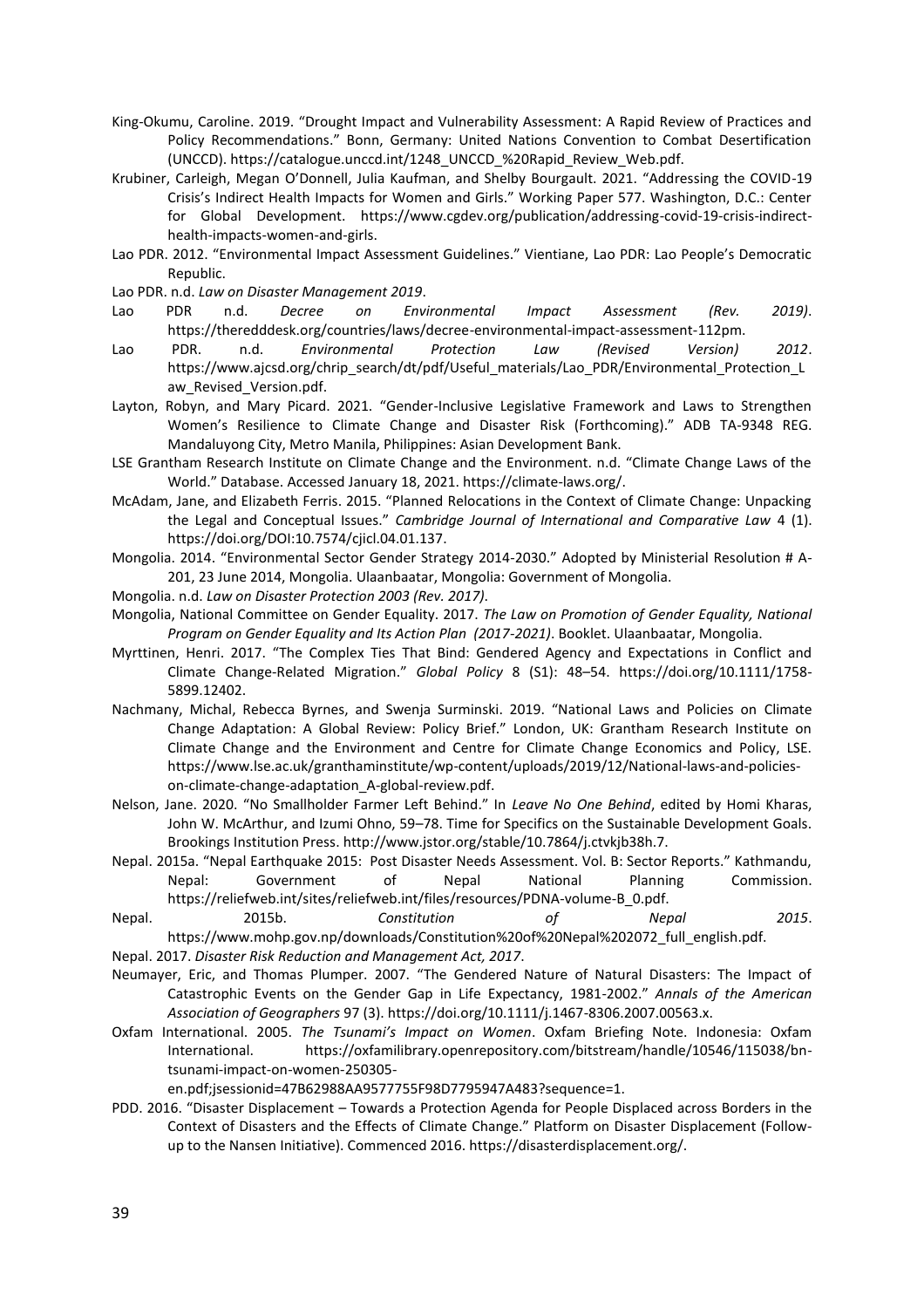- Peckham, Hannah, Nina M. de Gruijter, Charles Raine, Anna Radziszewska, Coziana Ciurtin, Lucy R. Wedderburn, Elizabeth C. Rosser, Kate Webb, and Claire T. Deakin. 2020. "Male Sex Identified by Global COVID-19 Meta-Analysis as a Risk Factor for Death and ITU Admission." *Nature Communications* 11 (1): 6317. https://doi.org/10.1038/s41467-020-19741-6.
- Philippines. n.d. *Climate Change Act of 2009 RA 9729*. https://climate.gov.ph/public/ckfinder/userfiles/files/Knowledge/RA%209729.pdf.
- Philippines. n.d. *Philippine Disaster Risk Reduction and Management Act of 2010*. Accessed February 12, 2020. https://www.lawphil.net/statutes/repacts/ra2010/ra\_10121\_2010.html.
- Picard, Mary. 2017. "Disaster Management, Risk Reduction and International Disaster Response Laws in the Commonwealth." *Commonwealth Law Bulletin* 43 (3–4): 403–37.
- Pionetti, Carine. 2016. "Filling Buckets, Fuelling Change: Ensuring Gender-Responsive Climate Change Adaptation. Learning from the Canada-UNDP Climate Change Adaptation Facility." New York, N.Y: United Nations Nations Development Programme. https://www.undp.org/sites/g/files/zskgke326/files/publications/CCAF-Gender-Responsive-Adaptation.pdf.
- Power, Kate. 2020. "The COVID-19 Pandemic Has Increased the Care Burden of Women and Families." *Sustainability: Science, Practice and Policy* 16 (1): 67–73. https://doi.org/10.1080/15487733.2020.1776561.
- Pross, Camille, Jenny Yi-Chen Han, Dayoon Kim, and Sara Vigil. 2020. "Climate Change, Gender Equality and Human Rights in Asia: Regional Review and Promising Practices." UN Women. https://www2.unwomen.org/-/media/images/unwomen/emp/resources/ap-hrcc-report\_onlinecompressed.pdf.
- Resurrección, Bernadette P. 2013. "Persistent Women and Environment Linkages in Climate Change and Sustainable Development Agendas." *Women's Studies International Forum* 40 (September): 33–43. https://doi.org/10.1016/j.wsif.2013.03.011.
- Rezwana, Nahid, and Rachel Pain. 2020. "Gender-Based Violence before, during and after Cyclones: Slow Violence and Layered Disasters." *Disasters*, May. https://doi.org/doi: 10.1111/disa.12441.
- Sabin Center for Climate Change Law. n.d. "Climate Change Litigation Databases." Database. Climate Change Litigation. Accessed January 18, 2021. http://climatecasechart.com/.
- Salvati, Paola, Olga Petrucci, Mauro Rossi, Cinzia Bianchi, Aurora A. Pasqua, and Fausto Guzzetti. 2018. "Gender, Age and Circumstances Analysis of Flood and Landslide Fatalities in Italy." *Science of The Total Environment* 610–611 (January): 867–79. https://doi.org/10.1016/j.scitotenv.2017.08.064.
- Selby, J., and G. Daoust. 2021. "Rapid Evidence Assessment on the Impacts of Climate Change on Migration Patterns." London, UK: Foreign, Commonwealth and Development Office, United Kingdom. https://www.gov.uk/research-for-development-outputs/rapid-evidence-assessment-on-the-impactsof-climate-change-on-migration-patterns#link.
- "Sendai Framework Indicators." n.d. UNDRR PreventionWeb.Net. Accessed April 23, 2021. https://www.preventionweb.net/sendai-framework/sendai-framework-monitor/indicators.
- Singh, Sujit Kumar, and Vikrant Wankhede. 2018. "Inclusion of Gender in Environmental Impact Assessment." New Delhi, India: Centre for Science and Environment. https://www.cseindia.org/inclusion-of-genderin-environmental-impact-assessment-8921.
- Sri, Anna Samya, Preety Das, Sam Gnanapragasam, and Albert Persaud. 2021. "COVID-19 and the Violence against Women and Girls: 'The Shadow Pandemic.'" *International Journal of Social Psychiatry*, February, 0020764021995556. https://doi.org/10.1177/0020764021995556.
- "Training Module 2: Gender, Climate Change Adaptation and Disaster Risk Reduction." 2016. UNDP. [file:///Users/picard/Downloads/Gender\\_Climate\\_Change\\_Training%20Module%202%20Adaptation%](/Users/picard/Downloads/Gender_Climate_Change_Training%20Module%202%20Adaptation%20DRR.pdf) [20DRR.pdf.](/Users/picard/Downloads/Gender_Climate_Change_Training%20Module%202%20Adaptation%20DRR.pdf)
- UN Women, Climate change, gender equality and human rights in Asia: *Regional review and promising practices "Climate change, gender equality and human rights in Asia Regional review and promising practices"* , 2020. Available at https://www2.unwomen.org/- /media/images/unwomen/emp/resources/ap-hrcc-report\_online-compressed.pdf
- UN Women. 2021. "The Shadow Pandemic: Violence against Women during COVID-19." March 2021. https://www.unwomen.org/news/in-focus/in-focus-gender-equality-in-covid-19-response/violenceagainst-women-during-covid-19.
- UNDP and UN Women. 2018. "Gender and Disaster Risk Reduction in Europe and Central Asia: Workshop Guide for Facilitators." New York, NY: United Nations Development Programme and United Nations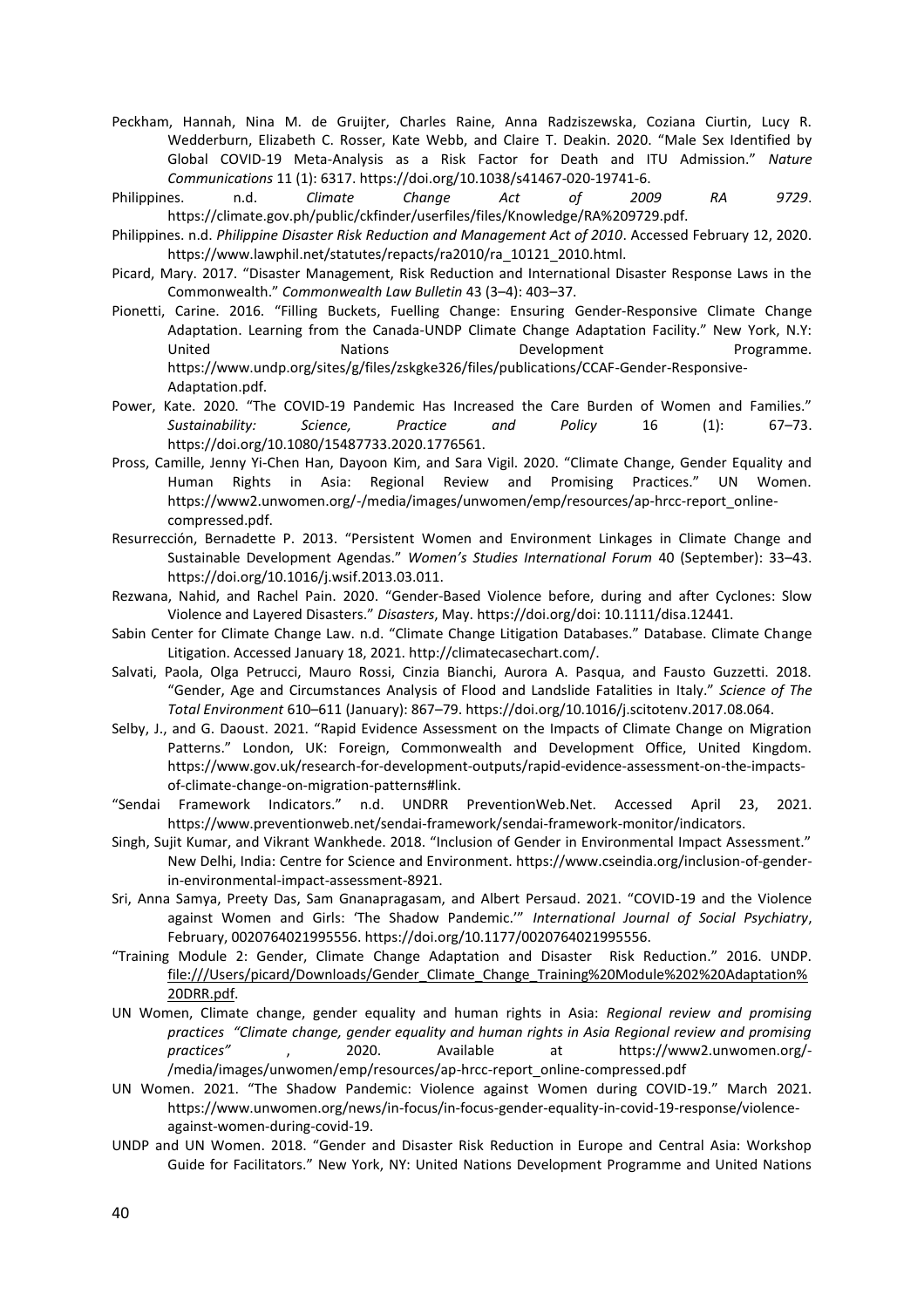Entity for Gender Equality and the Empowerment of Women. https://www.eurasia.undp.org/content/rbec/en/home/library/gender-equality/gender-and-disasterrisk-reduction-workshop-guide-for-facilitato.html.

- UNDP and UN Women. 2021. "COVID-19 Global Gender Response Tracker." UNDP Covid-19 Data Futures Platform. 2021. https://data.undp.org/gendertracker/.
- UNFCCC. 2021. "National Communication Submissions from Non-Annex I Parties." United Nations Climate Change. 2021. https://unfccc.int/process-and-meetings/transparency-and-reporting/reporting-andreview-under-the-convention/national-communications-and-biennial-update-reports-non-annex-iparties/national-communication-submissions-from-non-annex-i-parties.
- UNFCCC. n.d. "Introduction to Gender and Climate Change." Accessed June 27, 2021. https://unfccc.int/gender.
- UNFCCC COP 16. 2010. "The Cancun Agreements: Outcome of the Work of the Ad Hoc Working Group on Long-Term Cooperative Action under the Convention." In *Framework Convention on Climate Change: Report of the Conference of the Parties on Its Sixteenth Session, Held in Cancun from 29 November to 10 December 2010. Addendum. Part Two.* Decision 1/CP.1, FCCC/CP/2010/7/Add.1. Cancun, Mexico: United Nations. https://unfccc.int/resource/docs/2010/cop16/eng/07a01.pdf.
- UNFCCC COP 20. 2015. "Lima Work Programme on Gender." In *Report of the Conference of the Parties on Its Twentieth Session, Held in Lima from 1 to 14 December 2014. Addendum. Part Two: Action Taken by the Conference of the Parties at Its Twentieth Session.*, 35–36. 18/CP.20, FCCC/CP/2014/10/Add.3. Lima, Peru: United Nations. https://unfccc.int/resource/docs/2014/cop20/eng/10a03.pdf.
- UNFCCC COP22. 2018. "The Gender Action Plan FCCC/CP/2017/11/Add.1." In *Report of the Conference of the Parties on Its Twenty-Third Session, Held in Bonn from 6 to 18 November 2017. Addendum. Part Two: Action Taken by the Conference of the Parties at Its Twenty-Third Session.* Annex to Decision 3/CP.23, FCCC/CP/2017/11/Add.1. Bonn, Germany: United Nations. https://unfccc.int/resource/docs/2017/cop23/eng/11a01.pdf#page=13.
- UNFCCC Secretariat. 2018. "Differentiated Impacts of Climate Change and Gender-Responsive Climate Policy and Action, and Policies, Plans and Progress in Enhancing Gender Balance in National Delegations. Workshop Report by the Secretariat FCCC /SBI/2018/INF.15." Workshop Report FCCC /SBI/2018/INF.15. Subsidiary Body for Implementation Forty-Ninth Session Katowice, 2 – 8 December 2018 Item 18 of the Provisional Agenda: Gender and Climate Change. Geneva, Switzerland: UNFCCC. https://unfccc.int/sites/default/files/resource/inf15.pdf.
- UNFCCC Secretariat. 2021. "NDC Registry (Interim)." 2021. https://www4.unfccc.int/sites/NDCStaging/Pages/Home.aspx.
- UNFPA. 2020. "The Shadow Pandemic: COVID-19 and Essential Services for Women and Girls Survivors of Violence." https://palestine.unfpa.org/en/publications/shadow-pandemic-covid-19-and-essentialservices-women-and-girls-survivors-violence.
- UNISDR. 2015a. "Sendai Framework for Disaster Risk Reduction 2015 2030." Geneva, Switzerland. https://www.unisdr.org/files/43291\_sendaiframeworkfordrren.pdf.
- UNISDR. 2015b. "Women's Leadership in Risk-Resilient Development: Good Practices and Lessons Learned." https://www.unisdr.org/files/42882\_42882womensleadershipinriskresilien.pdf.
- United Nations General Assembly. 1994. "Convention to Combat Desertification in Those Countries Experiencing Serious Drought and/or Desertification, Particularly in Africa." Paris, France. https://www.cambridge.org/core/product/identifier/S0020782900026711/type/journal\_article.
- United Nations Joint Study. 2021. "Beyond Vulnerability to Gender Equality and Women's Empowerment and Leadership in Disaster Risk Reduction: Critical Actions for the United Nations System. A United Nations Joint Study on the Status of Gender Equality and Women's Leadership in DRR." Geneva, Switzerland: UNDRR (October 2021).
- United Nations Statistics Division. 2018. "Gender-Relevant SDG Indicators (80 Indicators)." https://unstats.un.org/unsd/demographic-

social/gender/documents/14Mar2018\_Gender\_relevant\_SDG\_indicators\_MB-HSS.pdf.

- WEDO. 2016. "WEDO Research Paper: Gender Analysis of Intended Nationally Determined Contributions." Women's Environment and Development Organization. https://wedo.org/wpcontent/uploads/2016/11/WEDO\_GenderINDCAnalysis-1.pdf.
- WEDO, and Margaux Granat. 2020. "Spotlight on Gender in NDCS: An Analysis of Parties' Instruments, Plans and Actions Supporting Integration of Gender Equality Principles and Practices." Women's